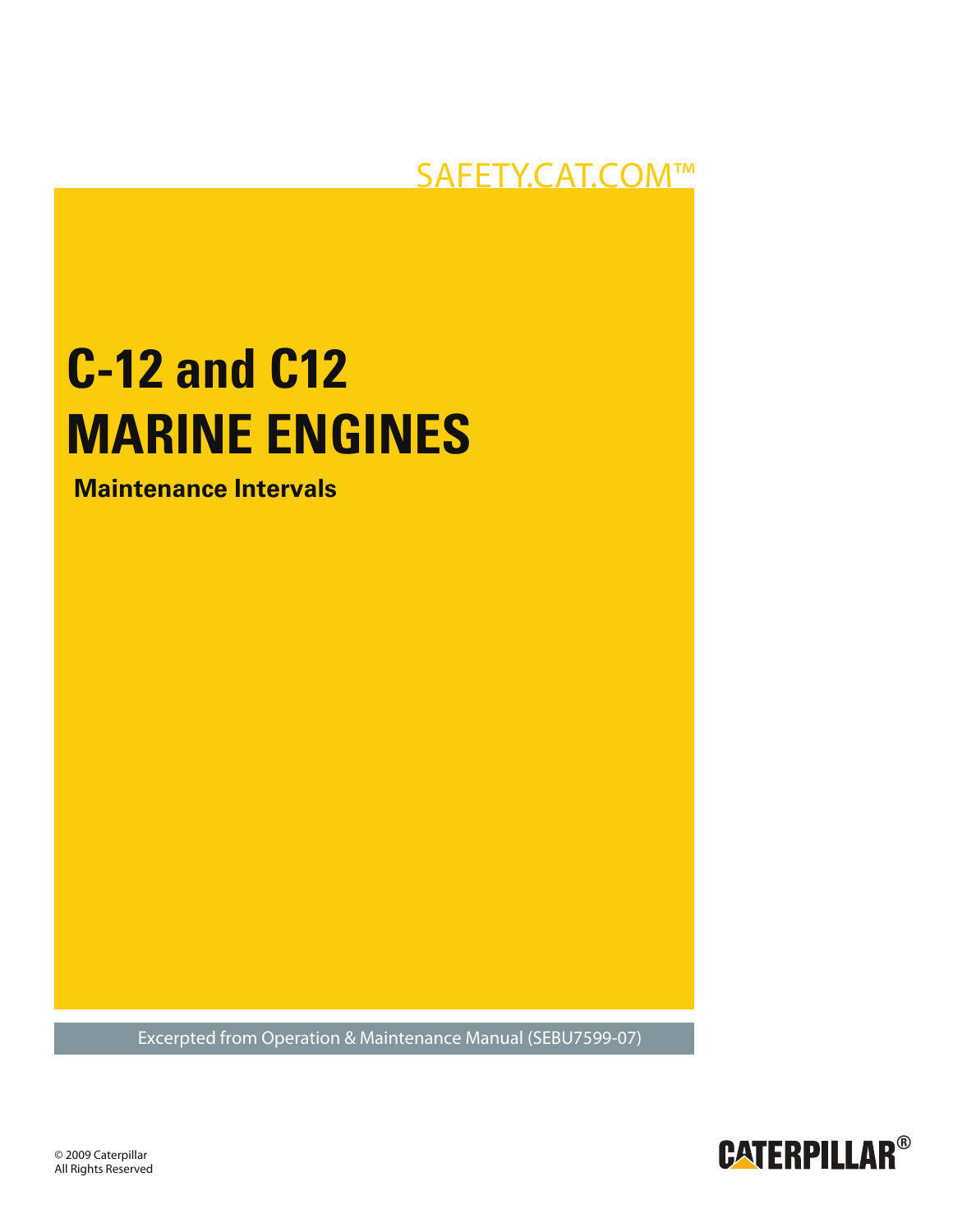### i03634261 **Maintenance Interval Schedule**

#### **SMCS Code:** 1000; 7500

Ensure that all safety information, warnings, and instructions are read and understood before any operation or any maintenance procedures are performed. The user is responsible for the performance of maintenance, including all adjustments, the use of proper lubricants, fluids, filters, and the installation of new components due to normal wear and aging. The performance of this product may be diminished if proper maintenance intervals and procedures are not followed. Components may experience accelerated wear if proper maintenance intervals and procedures are not followed.

**Note:** Use whichever of the following that occurs first in order to determine the maintenance intervals: fuel consumption, service hours, and calendar time . Before each consecutive interval is performed, all maintenance from the previous intervals must be performed.

Products that operate in severe operating conditions may require more frequent maintenance.

#### **When Required**

| Battery or Battery Cable - Disconnect  70 |  |
|-------------------------------------------|--|
|                                           |  |
| Engine Oil Level Gauge - Calibrate  86    |  |
|                                           |  |
|                                           |  |
|                                           |  |
|                                           |  |
|                                           |  |
|                                           |  |

#### **Daily**

| Closed Crankcase Ventilation (CCV) Filter Service  |  |
|----------------------------------------------------|--|
|                                                    |  |
| Cooling System Coolant Level - Check  79           |  |
| Engine Air Cleaner Service Indicator - Inspect  84 |  |
|                                                    |  |
| Fuel System Primary Filter/Water Separator -       |  |
|                                                    |  |
|                                                    |  |

#### **Initial 20 to 40 Service Hours**

|--|--|--|

### **Every 50 Service Hours or Weekly**

| Aftercooler Condensate Drain Valve - |  |
|--------------------------------------|--|
|                                      |  |

| Sea Water Strainer - Clean/Inspect  103 |  |
|-----------------------------------------|--|
| Zinc Rods - Inspect/Replace  107        |  |

### **Every 250 Service Hours**

| Cooling System Coolant Sample (Level 1) - |  |
|-------------------------------------------|--|
|                                           |  |

#### **Initial 500 Hours (for New Systems, Refilled Systems, and Converted Systems)**

| Cooling System Coolant Sample (Level 2) - |  |
|-------------------------------------------|--|
|                                           |  |

#### **Every Year**

| Cooling System Coolant Sample (Level 2) - |  |
|-------------------------------------------|--|
|                                           |  |

#### **Every 6000 Service Hours or 3 Years**

Cooling System Coolant Extender (ELC) - Add .... 78

#### **Every 12 000 Service Hours or 6 Years**

Cooling System Coolant (ELC) - Change ............. 75

#### **First 12 750 L (3375 US gal) of Fuel or 250 Service Hours**

| Engine Valve Lash - Inspect/Adjust  91 |  |
|----------------------------------------|--|
|                                        |  |
|                                        |  |

#### **Every 12 750 L (3375 US gal) of Fuel or 250 Service Hours or Yearly**

| Auxiliary Water Pump (Rubber Impeller) -            |    |
|-----------------------------------------------------|----|
|                                                     | 69 |
| Battery Electrolyte Level - Check                   | 70 |
|                                                     | 70 |
| Cooling System Supplemental Coolant Additive        |    |
|                                                     | 81 |
|                                                     | 83 |
| Engine Air Cleaner Element - Clean/Replace          | 83 |
| Engine Crankcase Breather - Clean                   | 85 |
|                                                     | 88 |
| Engine Oil and Filter - Change                      | 89 |
| Fuel System Primary Filter (Water Separator)        |    |
|                                                     | 93 |
| Fuel System Secondary Filter - Replace              | 94 |
| Fuel Tank Water and Sediment - Drain                | 95 |
| Hoses and Clamps - Inspect/Replace                  | 98 |
| Marine Transmission Oil Cooler - Clean/Inspect  101 |    |

#### **Every 36 900 L (9750 US gal) of Fuel or 750 Service Hours**

| Closed Crankcase Ventilation (CCV) Fumes Disposal |  |  |
|---------------------------------------------------|--|--|
|                                                   |  |  |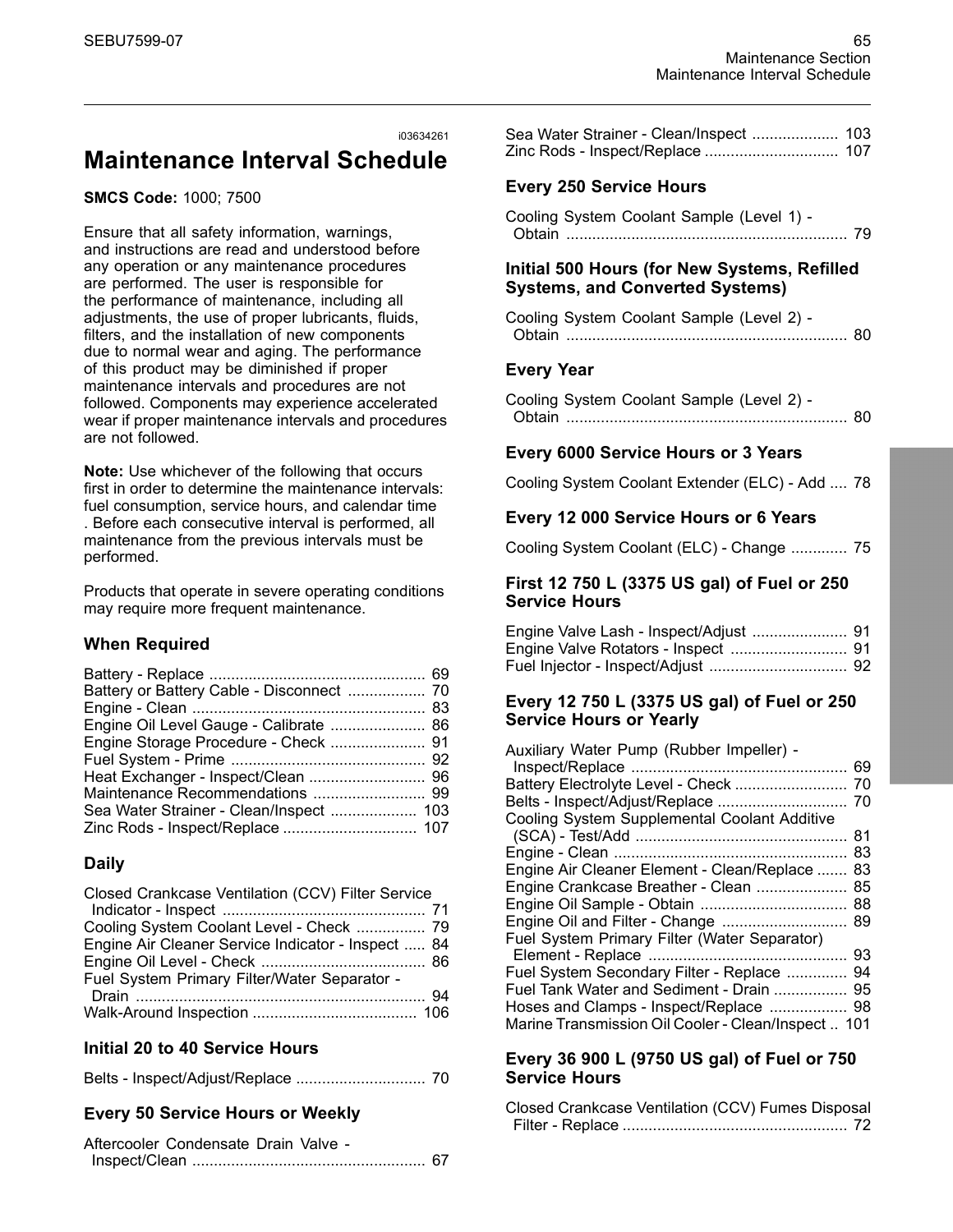#### **Every 49 210 L (13 000 US gal) of Fuel or 1000 Service Hours or 2 Years**

| Engine Valve Lash - Inspect/Adjust  91 |
|----------------------------------------|
|                                        |
|                                        |
|                                        |
| Turbocharger - Inspect/Clean  104      |
|                                        |

#### **Every 147 630 L (39 000 US gal) of Fuel or 3000 Service Hours or 3 Years**

| Auxiliary Water Pump (Bronze Impeller) -       |  |
|------------------------------------------------|--|
|                                                |  |
| Cooling System Coolant (DEAC) - Change  73     |  |
| Cooling System Water Temperature Regulator -   |  |
|                                                |  |
| Crankshaft Vibration Damper - Inspect  82      |  |
|                                                |  |
| Engine Speed/Timing Sensor - Clean/Inspect  90 |  |

#### **Every 246 050 L (65 000 US gal) of Fuel or 5000 Service Hours or 5 Years**

#### **Every 378 540 L (100 000 US gal) of Fuel or 8500 Service Hours**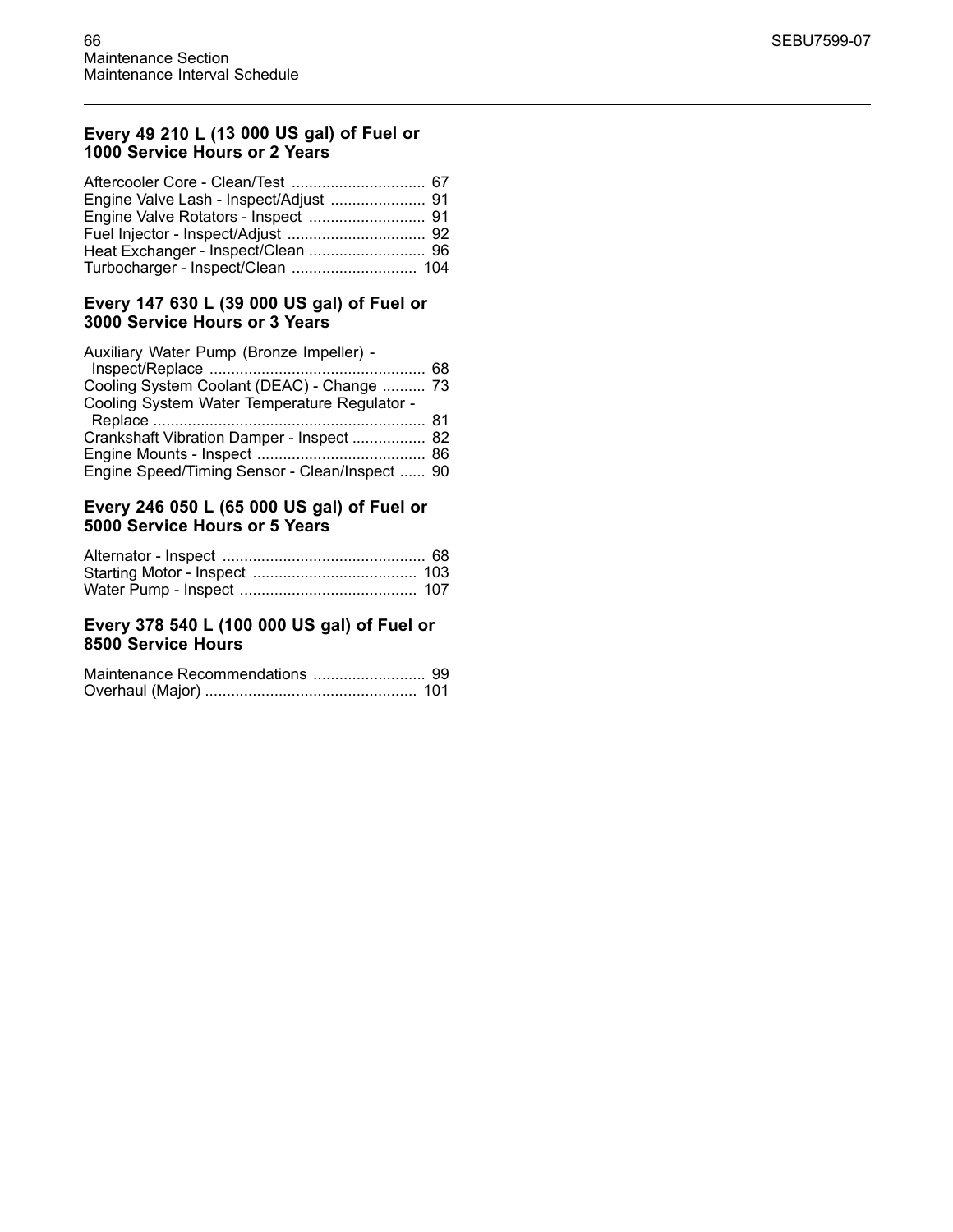#### i02456287

# **Aftercooler Condensate Drain Valve - Inspect/Clean**

**SMCS Code:** 1063-042-DN, VL



g00103601 Illustration 31

(1) Drain lines. (2) Adapter. (3) Valve. (4) Plunger. (5) Valve seat.

The turbocharger boost pressure forces plunger (4) to move down to valve seat (5). The plunger must close against the seat at a pressure of 27.5 kPa (4 psi). When the engine is stopped, the absence of boost pressure allows the plunger to rise to the open position, which allows condensation from the aftercooler to drain out.

The plunger must be able to move freely in order to close the system when the engine is running. The plunger must be able to move freely in order to allow condensation to drain from the aftercooler when the engine is stopped. Residue from normal engine operation could cause the plunger to stick.

- **1.** Remove valve (3) from adapter (2). Check the valve in order to determine if plunger (4) moves freely. If the plunger does not move easily, clean the valve with solvent.
- **2.** Remove drain lines (1). Check the lines for plugging. Clean the lines, if necessary. Pressure air or a flexible rod with a small diameter can be used to clean the lines.
- **3.** Reassemble the aftercooler condensate drain valve. Refer to the Specifications, SENR3130, "Torque Specifications" for the correct torque values .

# **Aftercooler Core - Clean/Test**

#### **SMCS Code:** 1064-070; 1064-081

**Note:** An aftercooler that circulates fresh water or treated water may require cleaning less often than an aftercooler which circulates salt water. The maintenance interval for an aftercooler which circulates fresh water or treated water should be evaluated when the aftercooler is cleaned and tested after the first 1000 hours of engine operation. The interval will vary depending on operating conditions.

# **Clean the Aftercooler Core**

Remove the core. Refer to the Disassembly and Assembly Manual, "Aftercooler - Remove" for the procedure.

**1.** Turn the aftercooler core on one side in order to remove debris. Remove the debris that is accessible.

#### **NOTICE**

Do not use a high concentration of caustic cleaner to clean the core. A high concentration of caustic cleaner can attack the internal metals of the core and cause leakage. Only use the recommended concentration of cleaner.

**2.** Back flush the core with cleaner.

Table 11

Caterpillar recommends the use of Hydrosolv liquid cleaner. Table 11 lists Hydrosolv liquid cleaners that are available from your Caterpillar dealer.

| Hydrosolv Liquid Cleaners <sup>(1)</sup> |                    |                    |
|------------------------------------------|--------------------|--------------------|
| Part<br><b>Number</b>                    | <b>Description</b> | Size               |
| 1U-5490                                  | Hydrosolv 4165     | 19 L (5 US gallon) |
| 174-6854                                 | Hydrosolv 100      | 19 L (5 US gallon) |

(1) Use a two to five percent concentration of the cleaner at temperatures up to 93°C (200°F). Refer to Application Guide, NEHS0526 or consult your Caterpillar dealer for more information.

**3.** Steam clean the core in order to remove any residue. Flush the fins of the aftercooler core. Remove any other trapped debris from the inside and from the outside of the core.

**Note:** Do not use high pressure when the fins are cleaned. High pressure can damage the fins.

**4.** Wash the core with hot, soapy water.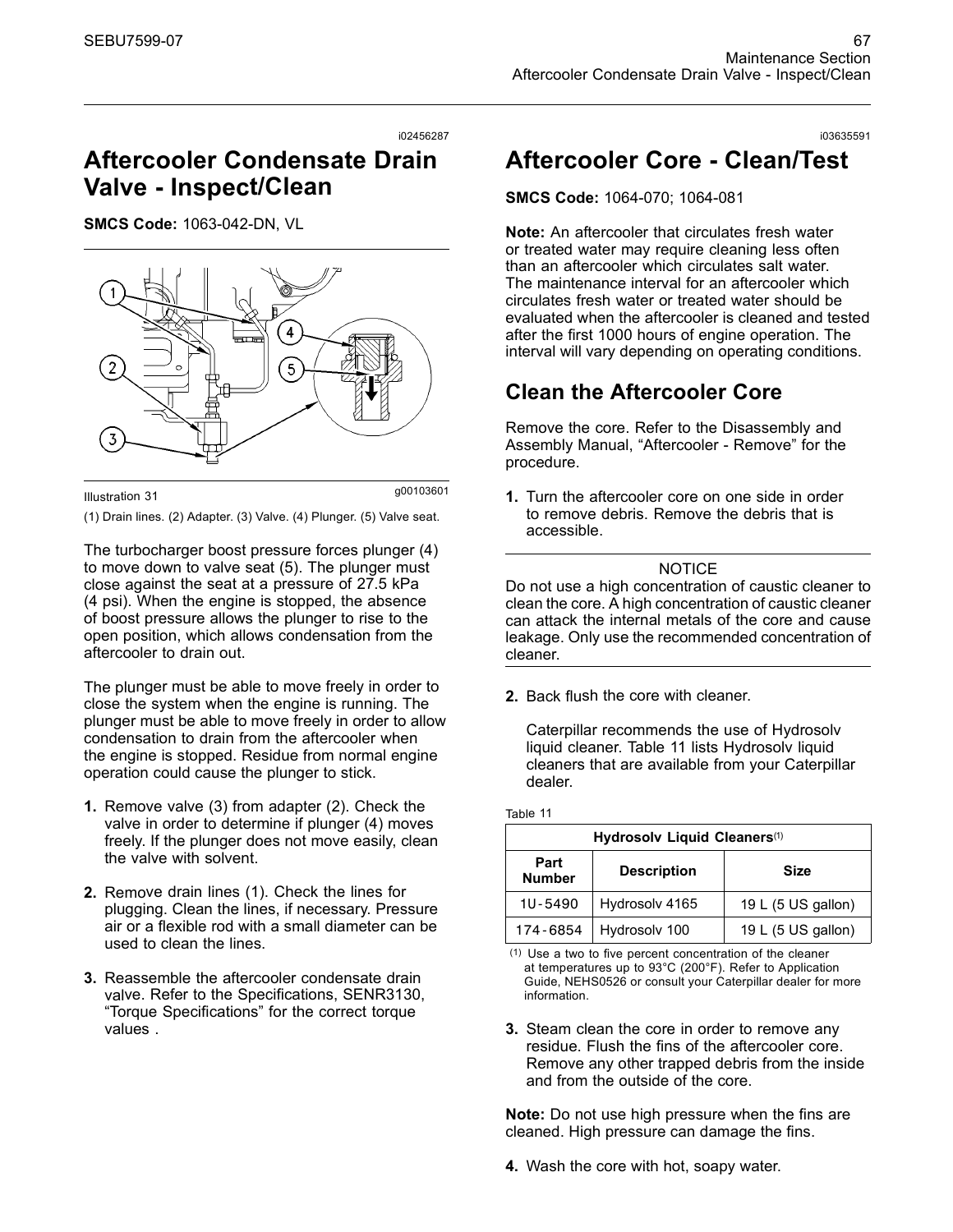**5.** Flush the core thoroughly in order to remove residue and remaining debris. Flush the core with clean, fresh water until the water that is exiting the core is clear and free of debris.

# $\Lambda$  warning

**Personal injury can result from air pressure.**

**Personal injury can result without following proper procedure. When using pressure air, wear a protective face shield and protective clothing.**

**The maximum air pressure for cleaning purposes must be reduced to 205 kPa (30 psi) when the air nozzle is deadheaded.**

**6.** Dry the core with compressed air. Direct the air in the reverse direction of the normal flow.

# **Test the Aftercooler Core**

- **1.** Inspect the core for trapped debris and cleanliness. If necessary, remove the debris and repeat the cleaning procedure.
- **2.** Inspect the core for damage and perform a pressure test in order to detect leaks. Many shops that service radiators are equipped to perform pressure tests.
- **3.** Plug both ends of the aftercooler core and pressurize the core to 205 kPa (30 psi). Submerge the core in water. Look for bubbles which are being emitted from the core. The bubbles are evidence of leaks.
- **4.** If any leaks are found, do not attempt to repair the core.

Install a core that is clean and a core that passes the pressure test in step 3. Refer to the Disassembly and Assembly Manual, "Aftercooler - Install" for the procedure.

For more information on cleaning the core, consult your Caterpillar dealer.

i02676048

# **Alternator - Inspect**

#### **SMCS Code:** 1405-040

Caterpillar recommends a scheduled inspection of the alternator. Inspect the alternator for loose connections and proper battery charging. Inspect the ammeter (if equipped) during engine operation in order to ensure proper battery performance and/or proper performance of the electrical system. Make repairs, as required.

Check the alternator and the battery charger for proper operation. If the batteries are properly charged, the ammeter reading should be very near zero. All batteries should be kept charged. The batteries should be kept warm because temperature affects the cranking power. If the battery is too cold, the battery will not crank the engine. The battery will not crank the engine, even if the engine is warm. When the engine is not run for long periods of time or if the engine is run for short periods, the batteries may not fully charge. A battery with a low charge will freeze more easily than a battery with a full charge.

i03091745

# **Auxiliary Water Pump (Bronze Impeller) - Inspect/Replace**

**SMCS Code:** 1371-510

Impellers and seals require periodic inspection. Impellers have a service life that is limited. The service life depends on the engine operating conditions.

Inspect the components more frequently when the pump is exposed to debris, sand, or other abrasive materials. Inspect the components if the pump is operating at a differential pressure of more than 103 kPa (15 psi).

Refer to Disassembly and Assembly, "Auxiliary Water Pump - Remove" in order to remove the auxiliary water pump. Refer to Disassembly and Assembly , "Auxiliary Water Pump - Disassemble" in order to disassemble the auxiliary water pump.

Inspect the following components for wear or damage:

- Bearings
- Impeller
- Seals
- Wear plate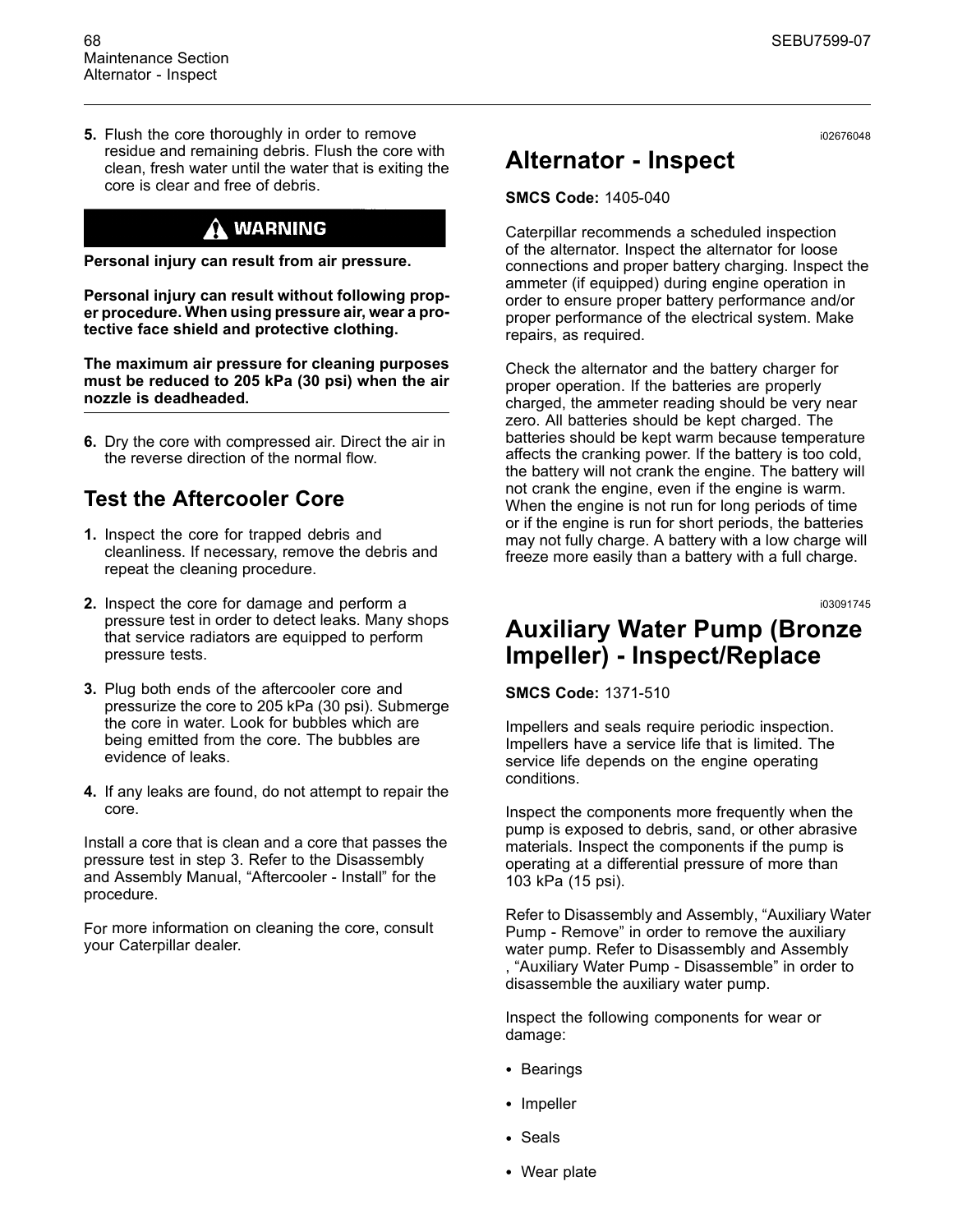If wear or damage is found, replace the components which are worn or damaged. Use the proper repair kit for the pump.

Refer to Disassembly and Assembly, "Auxiliary Water Pump - Assemble" in order to assemble the auxiliary water pump. Refer to Disassembly and Assembly , "Auxiliary Water Pump - Install" in order to install the auxiliary water pump.

i03091750

# **Auxiliary Water Pump (Rubber Impeller) - Inspect/Replace**

#### **SMCS Code:** 1371-510

Impellers and seals require periodic inspection. Impellers have a service life that is limited. The service life depends on the engine operating conditions.

Inspect the components more frequently when the pump is exposed to debris, sand, or other abrasive materials. Inspect the components if the pump is operating at a differential pressure of more than 103 kPa (15 psi).

Refer to Disassembly and Assembly, "Auxiliary Water Pump - Remove" in order to remove the auxiliary water pump. Refer to Disassembly and Assembly , "Auxiliary Water Pump - Disassemble" in order to disassemble the auxiliary water pump.

Inspect the following components for wear or damage:

- Bearings
- Impeller
- Seals
- Wear plate

If wear or damage is found, replace the components which are worn or damaged. Use the proper repair kit for the pump.

Refer to Disassembly and Assembly, "Auxiliary Water Pump - Assemble" in order to assemble the auxiliary water pump. Refer to Disassembly and Assembly , "Auxiliary Water Pump - Install" in order to install the auxiliary water pump.

i02153996

# **Battery - Replace**

**SMCS Code:** 1401-510

### $\Lambda$  warning

**Batteries give off combustible gases which can explode. A spark can cause the combustible gases to ignite. This can result in severe personal injury or death.**

**Ensure proper ventilation for batteries that are in an enclosure. Follow the proper procedures in order to help prevent electrical arcs and/or sparks near batteries. Do not smoke when batteries are serviced.**

### $\Lambda$  warning

**The battery cables or the batteries should not be removed with the battery cover in place. The battery cover should be removed before any servicing is attempted.**

**Removing the battery cables or the batteries with the cover in place may cause a battery explosion resulting in personal injury.**

- **1.** Turn the key start switch to the OFF position. Remove the key and all electrical loads.
- **2.** Turn OFF the battery charger. Disconnect the charger.
- **3.** The NEGATIVE "-" cable connects the NEGATIVE "-" battery terminal to the ground plane. Disconnect the cable from the NEGATIVE "-" battery terminal.
- **4.** The POSITIVE "+" cable connects the POSITIVE "+" battery terminal to the starting motor. Disconnect the cable from the POSITIVE "+" battery terminal.

**Note:** Always recycle a battery. Never discard a battery. Return used batteries to an appropriate recycling facility.

- **5.** Remove the used battery.
- **6.** Install the new battery.

**Note:** Before the cables are connected, ensure that the key start switch is OFF.

**7.** Connect the cable from the starting motor to the POSITIVE "+" battery terminal.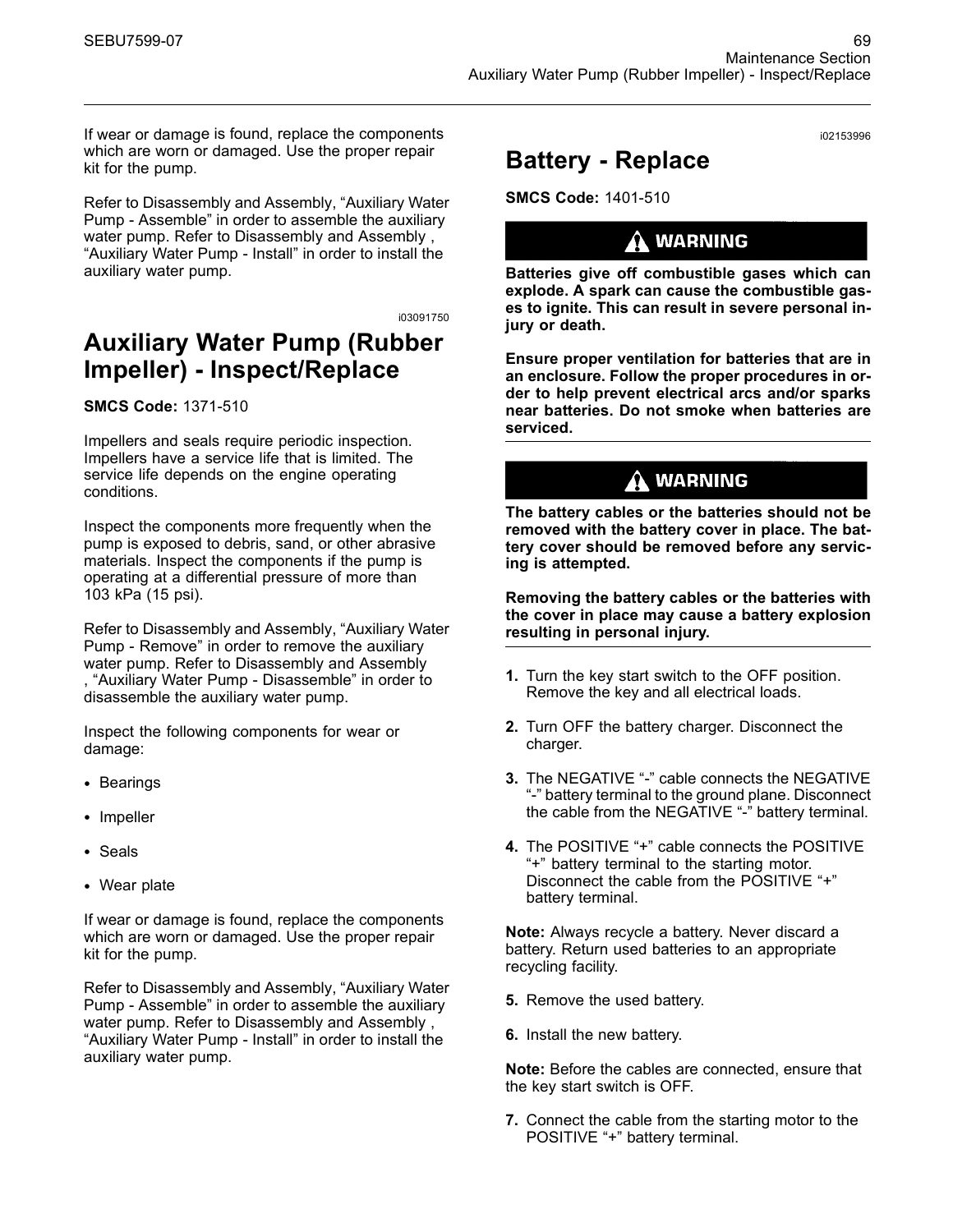**8.** Connect the cable from the ground plane to the NEGATIVE "-" battery terminal.

i02601752

# **Battery Electrolyte Level - Check**

**SMCS Code:** 1401-535

When the engine is not run for long periods of time or when the engine is run for short periods, the batteries may not fully recharge. Ensure a full charge in order to help prevent the battery from freezing.

### **WARNING**

**All lead-acid batteries contain sulfuric acid which can burn the skin and clothing. Always wear a face shield and protective clothing when working on or near batteries.**

**1.** Remove the filler caps. Maintain the electrolyte level to the "FULL" mark on the battery.

If the addition of water is necessary, use distilled water. If distilled water is not available use clean water that is low in minerals. Do not use artificially softened water.

- **2.** Check the condition of the electrolyte with the 245-5829 Coolant Battery Tester Refractometer.
- **3.** Keep the batteries clean.

Clean the battery case with one of the following cleaning solutions:

- A mixture of 0.1 kg (0.2 lb) of baking soda and 1 L (1 qt) of clean water
- A mixture of 0.1 L (0.11 qt) of ammonia and 1 L (1 qt) of clean water

Thoroughly rinse the battery case with clean water.

Use a fine grade of sandpaper to clean the terminals and the cable clamps. Clean the items until the surfaces are bright or shiny. DO NOT remove material excessively. Excessive removal of material can cause the clamps to not fit properly. Coat the clamps and the terminals with 5N-5561 Silicone Lubricant, petroleum jelly or MPGM.

i01492654

# **Battery or Battery Cable - Disconnect**

**SMCS Code:** 1402-029

### $\mathbf{\hat{A}}$  warning

**The battery cables or the batteries should not be removed with the battery cover in place. The battery cover should be removed before any servicing is attempted.**

**Removing the battery cables or the batteries with the cover in place may cause a battery explosion resulting in personal injury.**

- **1.** Turn the start switch to the OFF position. Turn the ignition switch (if equipped) to the OFF position and remove the key and all electrical loads.
- **2.** Disconnect the negative battery terminal at the battery that goes to the start switch. Ensure that the cable cannot contact the terminal. When four 12 volt batteries are involved, the negative side of two batteries must be disconnected.
- **3.** Tape the leads in order to help prevent accidental starting.
- **4.** Proceed with necessary system repairs. Reverse the steps in order to reconnect all of the cables.

i02856850

# **Belts - Inspect/Adjust/Replace**

**SMCS Code:** 1357-025; 1357-040; 1357-510

### **Inspection**

Inspect the alternator belt and any accessory belts for wear and for cracking. Replace the belts if the belts are not in good condition.

To check the belt tension, apply 110 N (25 lb) of force midway between the pulleys. A correctly adjusted belt will deflect 13 to 19 mm (0.50 to 0.75 inch).

Slippage of loose belts can reduce the efficiency of the driven components. Vibration of loose belts can cause unnecessary wear on the following components:

- Belts
- Pulleys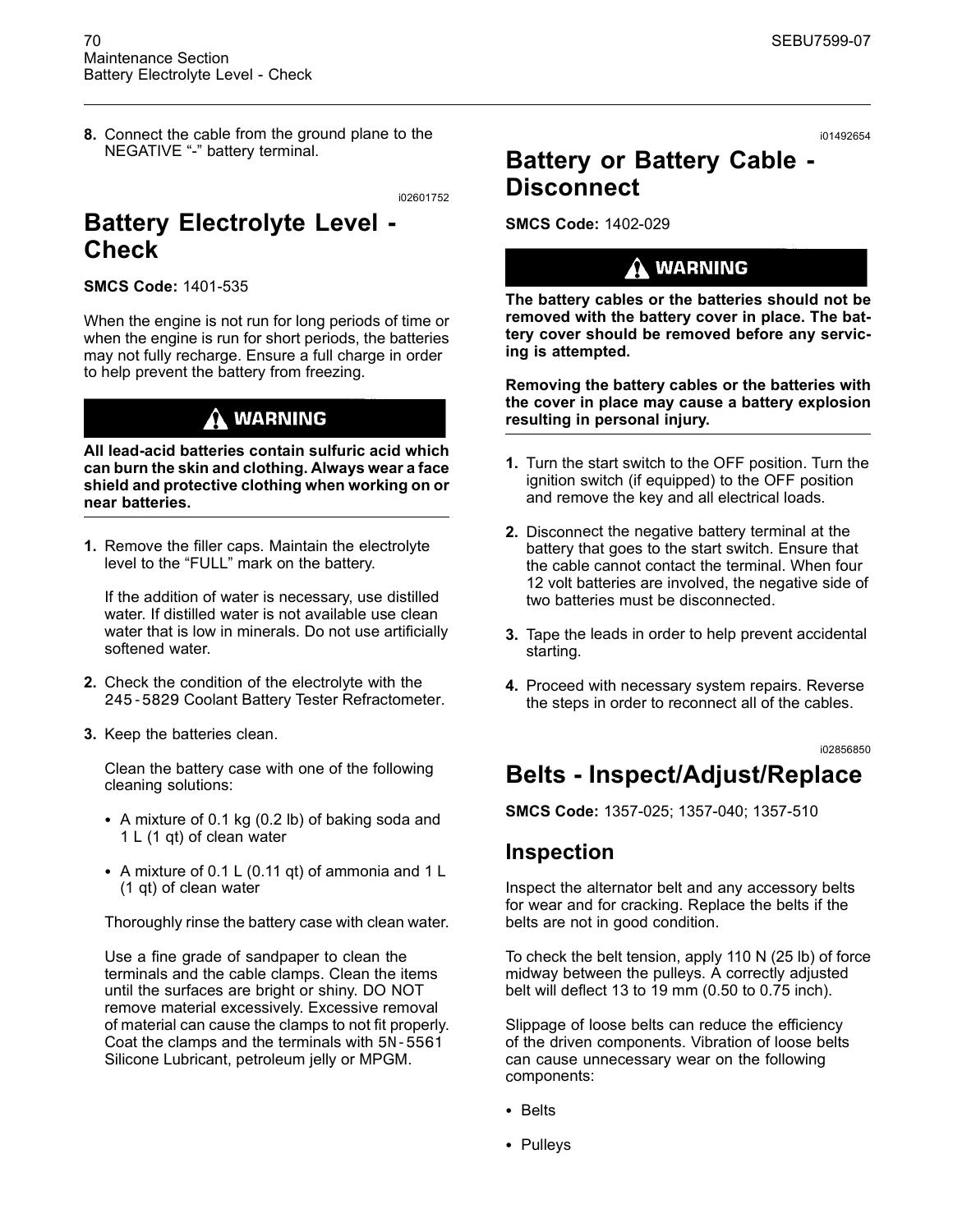#### • Bearings

If the belts are too tight, unnecessary stress is placed on the components. This reduces the service life of the components.

# **Replacement**

For applications that require multiple drive belts, replace the drive belts in matched sets. Replacing one drive belt of a matched set will cause the new drive belt to carry more load because the older drive belts are stretched. The additional load on the new drive belt could cause the new drive belt to fail.

# **Alternator Belt Adjustment**



g00960176 Illustration 32

- (1) Adjusting nuts
- (2) Mounting bolt
- (3) Mounting bolt
- (4) Mounting bolt
- **1.** Remove the drive belt guard.
- **2.** Loosen mounting bolts (2), (3), and (4). Loosen adjusting nuts (1).
- **3.** Turn adjusting nuts (1) in order to increase or decrease the drive belt tension.
- **4.** Tighten adjusting nuts (1). Tighten mounting bolts (2), (3), and (4).
- **5.** Reinstall the drive belt guard.

If new drive belts are installed, check the drive belt tension again after 30 minutes of engine operation at the rated rpm.

# **Closed Crankcase Ventilation (CCV) Filter Service Indicator - Inspect**

i01852860

**SMCS Code:** 1317-040-FI



(1) Plastic cover

(2) Service indicator

The Closed Crankcase Ventilation system (CCV) is equipped with a service indicator. If the fumes disposal filter becomes plugged prior to the normal service interval, increased restriction of the filter will cause the crankcase pressure to become positive. When the pressure continues to rise, the service indicator will show through the plastic cover. The service indicator indicates the need for the fumes disposal filter to be changed. Refer to the Operation and Maintenance Manual, "Closed Crankcase Ventilation (CCV) Fumes Disposal Filter - Replace" topic for more information.

**Note:** Check the service indicator when the engine is running at low idle.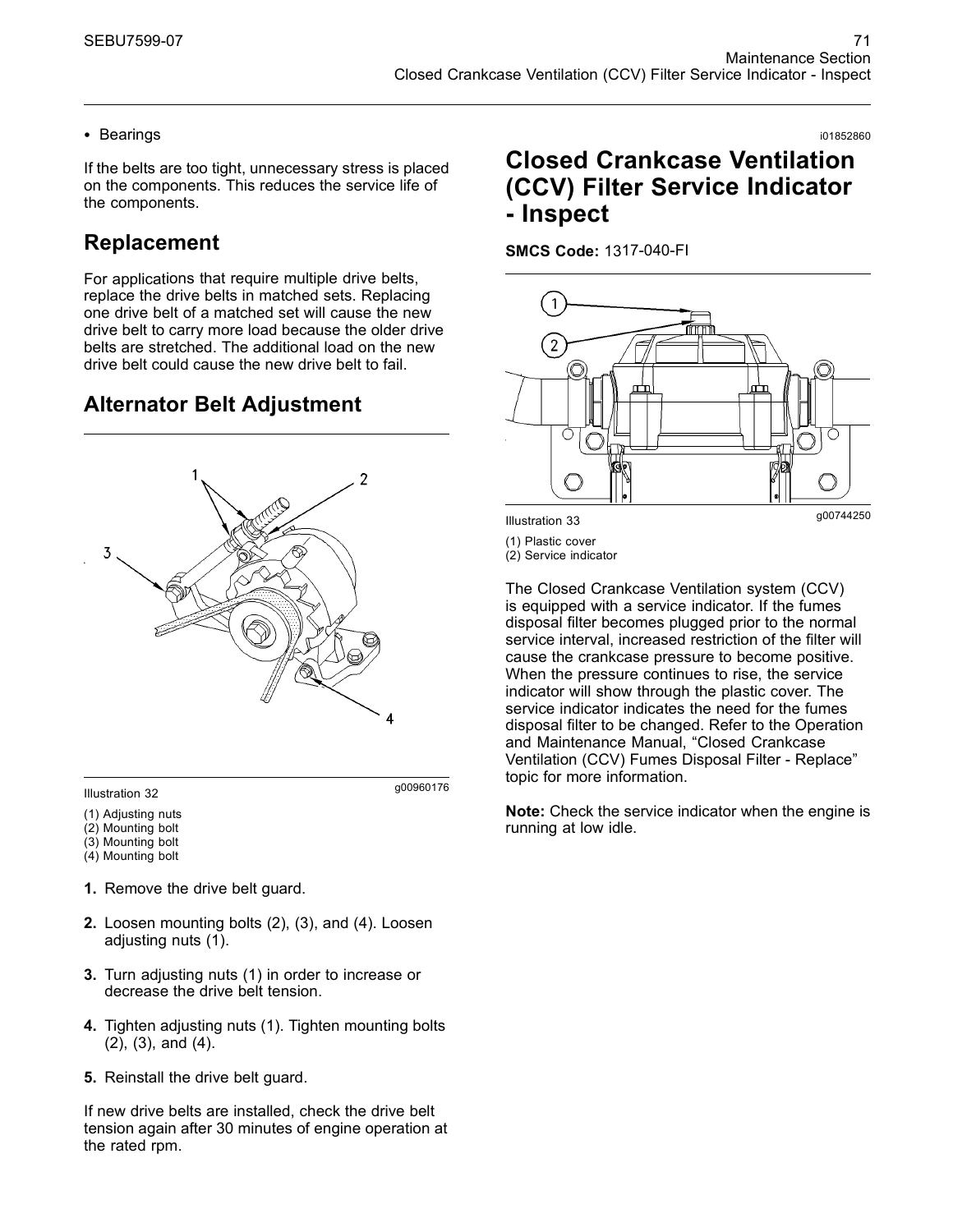# **Closed Crankcase Ventilation (CCV) Fumes Disposal Filter - Replace**

**SMCS Code:** 1317-510-FI



g00585620 Illustration 34

Typical example of the Closed Crankcase Ventilation system (CCV)

- (1) Crankcase breather
- (2) Fumes disposal filter base and fumes disposal filter
- (3) Air cleaner

The Closed Crankcase Ventilation system (CCV) requires the replacement of the fumes disposal filter. The service interval of the CCV will be affected by the following items:

- Engine load
- Soot concentration
- Condition of the engine

The CCV is equipped with a service indicator. If the fumes disposal filter becomes plugged prior to the normal service interval, increased restriction of the filter will cause the vacuum to become positive. When the pressure continues to rise, the service indicator will show through the cap. The service indicator indicates the need for the fumes disposal filter to be changed. Reset the service indicator by using the following procedure:

# **Resetting the Service Indicator**



- **1.** Remove the plastic cover (4).
- **2.** Push down on the service indicator (5).
- **3.** Replace the cover (4).
- **4.** Replace the fumes disposal filter by using the following procedure:

# **Replacing the Fumes Disposal Filter**

### **WARNING**

**Hot oil and hot components can cause personal injury. Do not allow hot oil or hot components to contact the skin.**

**Note:** When possible, perform the maintenance while the engine is off.



**1.** Release the latches (7) that hold the canister to the filter base assembly (6).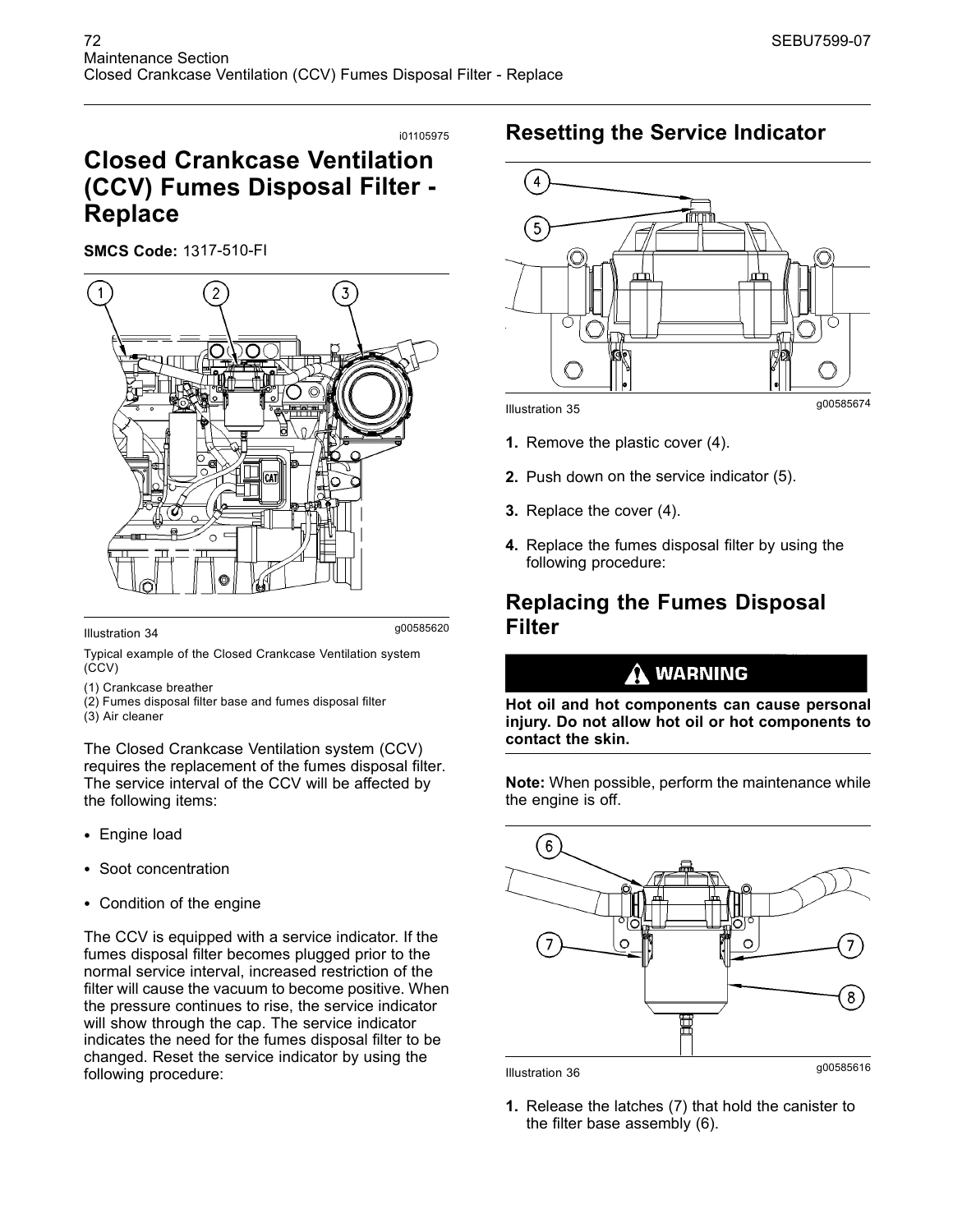**Note:** The canister (8) may be difficult to remove while the engine is operating. The canister has negative air pressure while the engine is operating. This creates a vacuum.

- **2.** Lower the canister (8) in order to expose the element. There may be oil in the bottom of the canister. Avoid spilling the oil.
- **3.** Remove the filter element by pulling down. Dispose of the used element properly.
- **4.** Remove the O-ring assembly on the top end cap of the used element.
- **5.** Replace the O-ring seal on the bottom of the filter base assembly.
- **6.** Install the new O-ring on the top end cap of the element. Install the element into the correct place.
- **7.** Replace the canister (8) and align the canister with the boss on the filter base assembly (6).
- **8.** Clamp the latches (7) in the closed position.

i02456328

# **Cooling System Coolant (DEAC) - Change**

**SMCS Code:** 1350-070; 1395-044

Clean the cooling system and flush the cooling system before the recommended maintenance interval if the following conditions exist:

- The engine overheats frequently.
- Foaming is observed.
- The oil has entered the cooling system and the coolant is contaminated.
- The fuel has entered the cooling system and the coolant is contaminated.

#### NOTICE

Use of commercially available cooling system cleaners may cause damage to cooling system components. Use only cooling system cleaners that are approved for Caterpillar engines.

**Note:** Inspect the water pump and the water temperature regulator after the cooling system has been drained. This is a good opportunity to replace the water pump, the water temperature regulator and the hoses, if necessary.

### **Drain**

### A WARNING

**Pressurized System: Hot coolant can cause serious burns. To open the cooling system filler cap, stop the engine and wait until the cooling system components are cool. Loosen the cooling system pressure cap slowly in order to relieve the pressure.**



Cooling System Filler Cap

**1.** Stop the engine and allow the engine to cool. Loosen the cooling system filler cap slowly in order to relieve any pressure. Remove the cooling system filler cap.



(1) Aftercooler drain plug. (2) Oil cooler drain plug. (3) Drain Plug for the water temperature regulator.

**2.** Open the cooling system drain valve (if equipped). If the cooling system is not equipped with a drain valve, remove the cooling system drain plugs.

Remove the drain plug from the bottom of the water cooled exhaust manifold. Remove the drain plug for the water temperature regulator (3), aftercooler drain plug (1) and oil cooler drain plug (2). Allow the coolant to drain.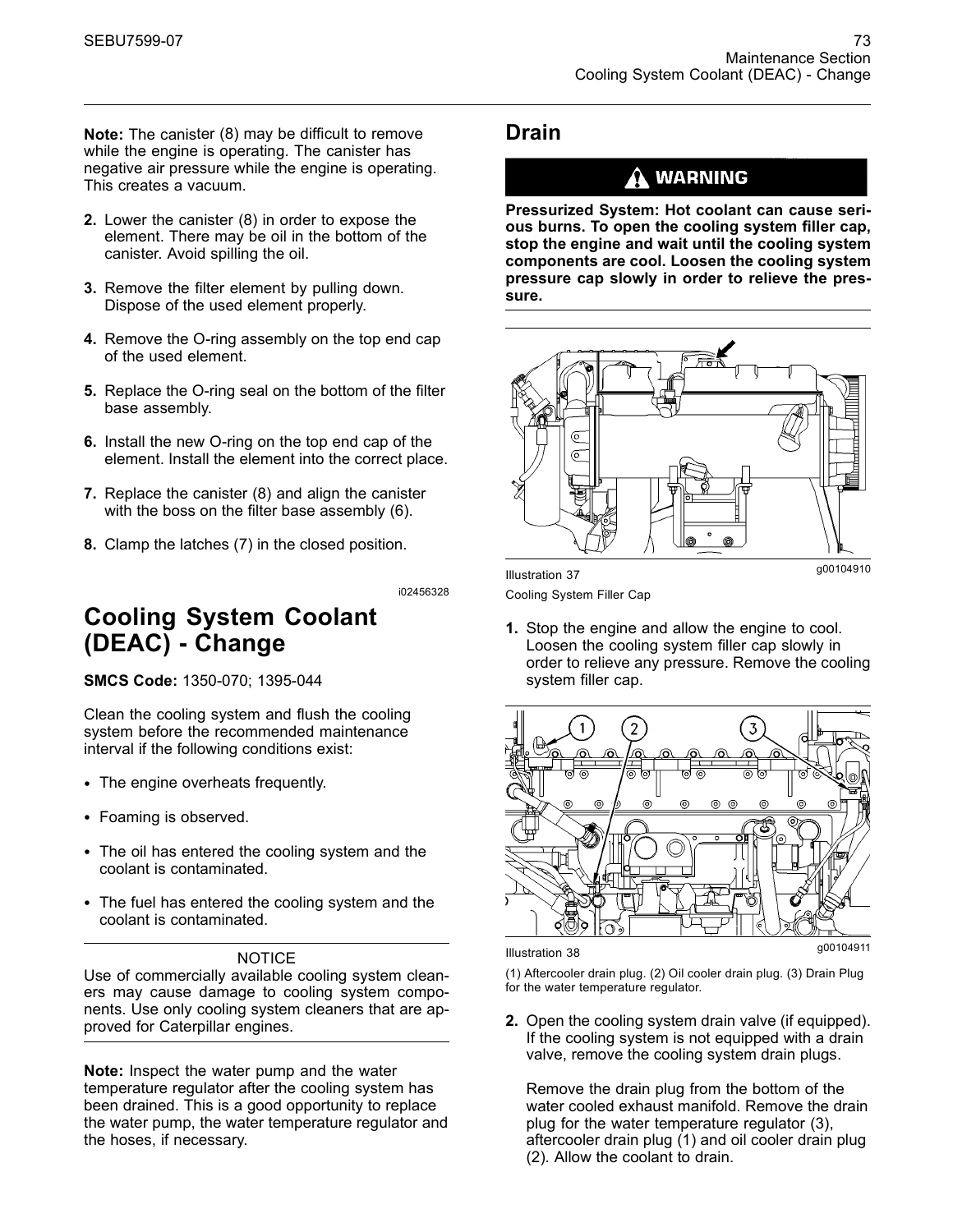#### **NOTICE**

Dispose of used engine coolant properly or recycle. Various methods have been proposed to reclaim used coolant for reuse in engine cooling systems. The full distillation procedure is the only method acceptable by Caterpillar to reclaim the used coolant.

For information regarding the disposal and the recycling of used coolant, consult your Caterpillar dealer or consult Caterpillar Service Technology Group:

Outside Illinois: 1-800-542-8665 Inside Illinois: 1-800-541-8665 Canada: 1-800-523-8665

# **Flush**

- **1.** Flush the cooling system with clean water in order to remove any debris.
- **2.** Close the drain valve (if equipped). Clean the drain plugs. Install the drain plugs. Refer to the Specifications, SENR3130, "Torque Specifications" for more information on the proper torques.
- **3.** Fill the cooling system with a mixture of clean water and Caterpillar Fast Acting Cooling System Cleaner. Add .5 L (1 pint) of cleaner per 15 L (4 US gal) of the cooling system capacity. Install the cooling system filler cap.
- **4.** Start and run the engine at low idle for a minimum of 30 minutes with a coolant temperature of at least 82°C (180°F).

#### **NOTICE**

Improper or incomplete rinsing of the cooling system can result in damage to copper and other metal components.

To avoid damage to the cooling system, make sure to completely flush the cooling system with clear water. Continue to flush the system until all signs of the cleaning agent are gone.

**5.** Stop the engine and allow the engine to cool. Loosen the cooling system filler cap slowly in order to relieve any pressure. Remove the cooling system filler cap. Open the drain valve (if equipped) or remove the cooling system drain plugs. Allow the water to drain. Flush the cooling system with clean water. Close the drain valve (if equipped). Clean the drain plugs. Install the drain plugs. Refer to Specifications, SENR3130, "Torque Specifications" for more information on the proper torques.

# **Cooling Systems with Heavy Deposits or Plugging**

**Note:** For the following procedure to be effective, there must be some active flow through the cooling system components.

- **1.** Flush the cooling system with clean water in order to remove any debris.
- **2.** Close the drain valve (if equipped). Clean the drain plugs. Install the drain plugs. Refer to Specifications, SENR3130, "Torque Specifications" for more information on the proper torques.
- **3.** Fill the cooling system with a mixture of clean water and Caterpillar Fast Acting Cooling System Cleaner. Add .5 L (1 pint) of cleaner per 3.8 to 7.6 L (1 to 2 US gal) of the cooling system capacity. Install the cooling system filler cap.
- **4.** Start and run the engine at low idle for a minimum of 90 minutes. The coolant temperature should be at least 82°C (180°F).
- **5.** Stop the engine and allow the engine to cool. Loosen the cooling system filler cap slowly in order to relieve any pressure. Remove the cooling system filler cap. Open the drain valve (if equipped) or remove the cooling system drain plugs. Allow the water to drain. Flush the cooling system with clean water. Close the drain valve (if equipped). Clean the drain plugs. Install the drain plugs. Refer to Specifications, SENR3130, "Torque Specifications" for more information on the proper torques.

### **Fill**

**NOTICE** Fill the cooling system no faster than 19 L (5 US gal) per minute to avoid air locks.

#### **Engines That Are Equipped with a Coolant Recovery Tank**

- **1.** Fill the system to the top with the mixture of coolant that is recommended. Refer to this Operation and Maintenance Manual, "Refill Capacities and Recommendations" for more information on cooling system specifications. Do not install the cooling system filler cap.
- **2.** Start and run the engine at low idle. Increase the engine rpm to 1500 rpm. Run the engine at 1500 rpm for one minute in order to purge the air from the cavities of the engine block. Stop the engine.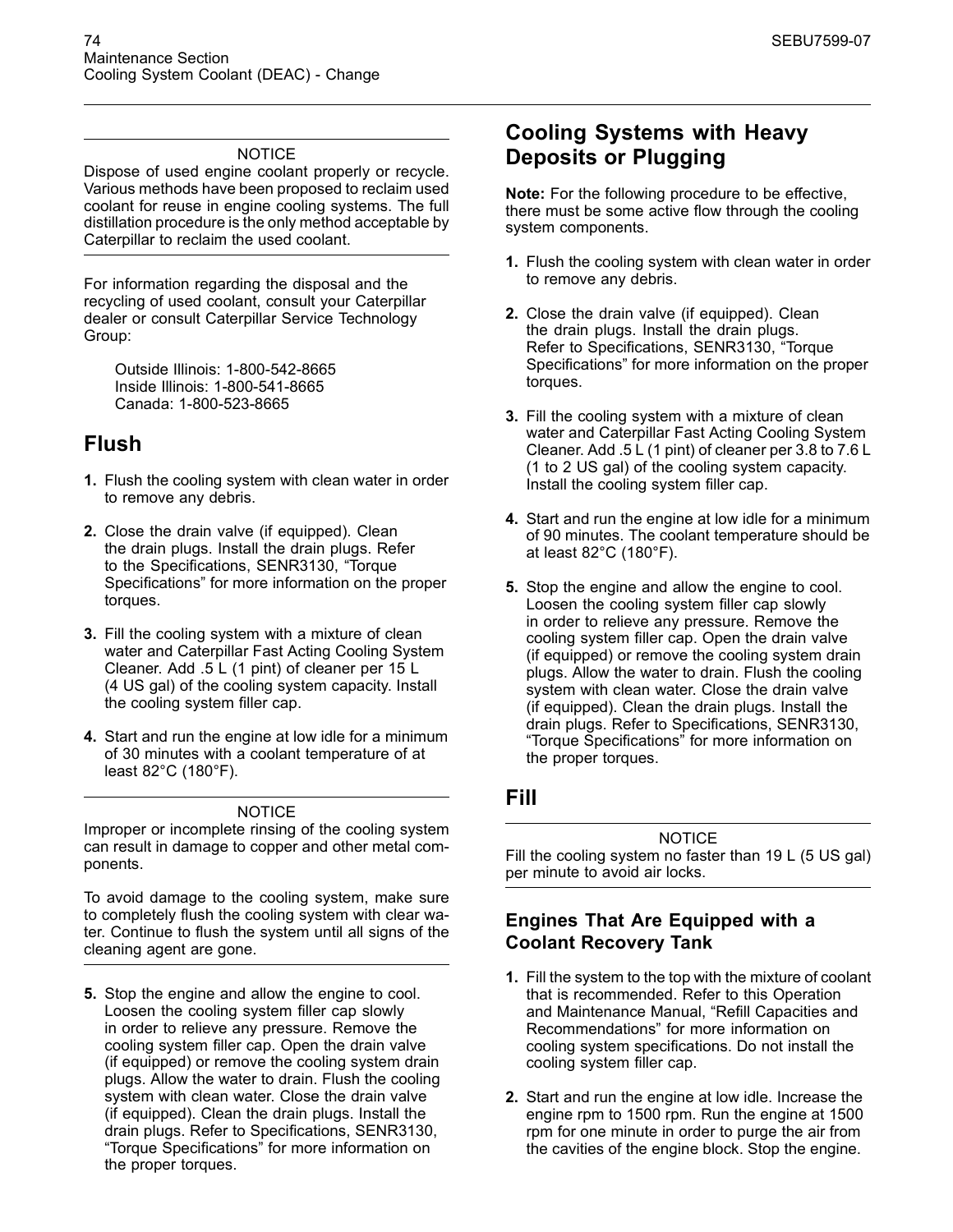- **3.** Check the coolant level. Maintain the coolant level within 13 mm (.5 inch) below the bottom of the pipe for filling. Maintain the coolant level within 13 mm (.5 inch) to the proper level on the sight glass (if equipped).
- **4.** Clean the cooling system filler cap. Inspect the gasket that is on the cooling system filler cap. If the gasket for the cooling system filler cap is damaged, discard the old cooling system filler cap and install a new cooling system filler cap. If the gasket for the cooling system filler cap is not damaged, use a 9S-8140 Pressurizing Pump in order to pressure test the cooling system filler cap. The correct pressure for the cooling system filler cap is stamped on the face of the cooling system filler cap. If the cooling system filler cap does not retain the correct pressure, install a new cooling system filler cap.



#### g00103638 Illustration 39

(1)Filler cap for the recovery tank. (2) "COLD FULL" mark. (3) "LOW ADD" mark.

- **5.** Pour coolant into the recovery tank until the coolant reaches "COLD FULL" mark (2). Do not fill the recovery tank above "COLD FULL" mark (2).
- **6.** Clean the filler cap for the recovery tank. Install the filler cap for the recovery tank. Start the engine. Inspect the cooling system for leaks and for proper operating temperature.

#### **Engines That Are Not Equipped with a Coolant Recovery Tank**

- **1.** Fill the cooling system with coolant. Refer to this Operation and Maintenance Manual, "Refill Capacities and Recommendations" for more information on cooling system specifications. Do not install the cooling system filler cap.
- **2.** Start and run the engine at low idle. Increase the engine rpm to 1500 rpm. Run the engine at 1500 rpm for one minute in order to purge the air from the cavities of the engine block. Stop the engine.
- **3.** Check the coolant level. Maintain the coolant level within 13 mm (.5 inch) below the bottom of the pipe for filling. Maintain the coolant level at the proper level on the sight glass (if equipped).
- **4.** Clean the cooling system filler cap. Inspect the gasket for the cooling system filler cap. If the gasket for the cooling system filler cap is damaged, discard the old cooling system filler cap and install a new cooling system filler cap. If the gasket for the cooling system filler cap is not damaged, use a 9S-8140 Pressurizing Pump in order to pressure test the cooling system filler cap. The correct pressure for the cooling system filler cap is stamped on the face of the cooling system filler cap. If the cooling system filler cap does not retain the correct pressure, install a new cooling system filler cap.
- **5.** Start the engine. Inspect the cooling system for leaks and for proper operating temperature.

### i02456377 **Cooling System Coolant (ELC) - Change**

**SMCS Code:** 1350-070; 1395-044

### A WARNING

**Personal injury can result from hot coolant, steam and alkali.**

**At operating temperature, engine coolant is hot and under pressure. The radiator and all lines to heaters or the engine contain hot coolant or steam. Any contact can cause severe burns.**

**Remove cooling system pressure cap slowly to relieve pressure only when engine is stopped and cooling system pressure cap is cool enough to touch with your bare hand.**

**Do not attempt to tighten hose connections when the coolant is hot, the hose can come off causing burns.**

**Cooling System Coolant Additive contains alkali. Avoid contact with skin and eyes.**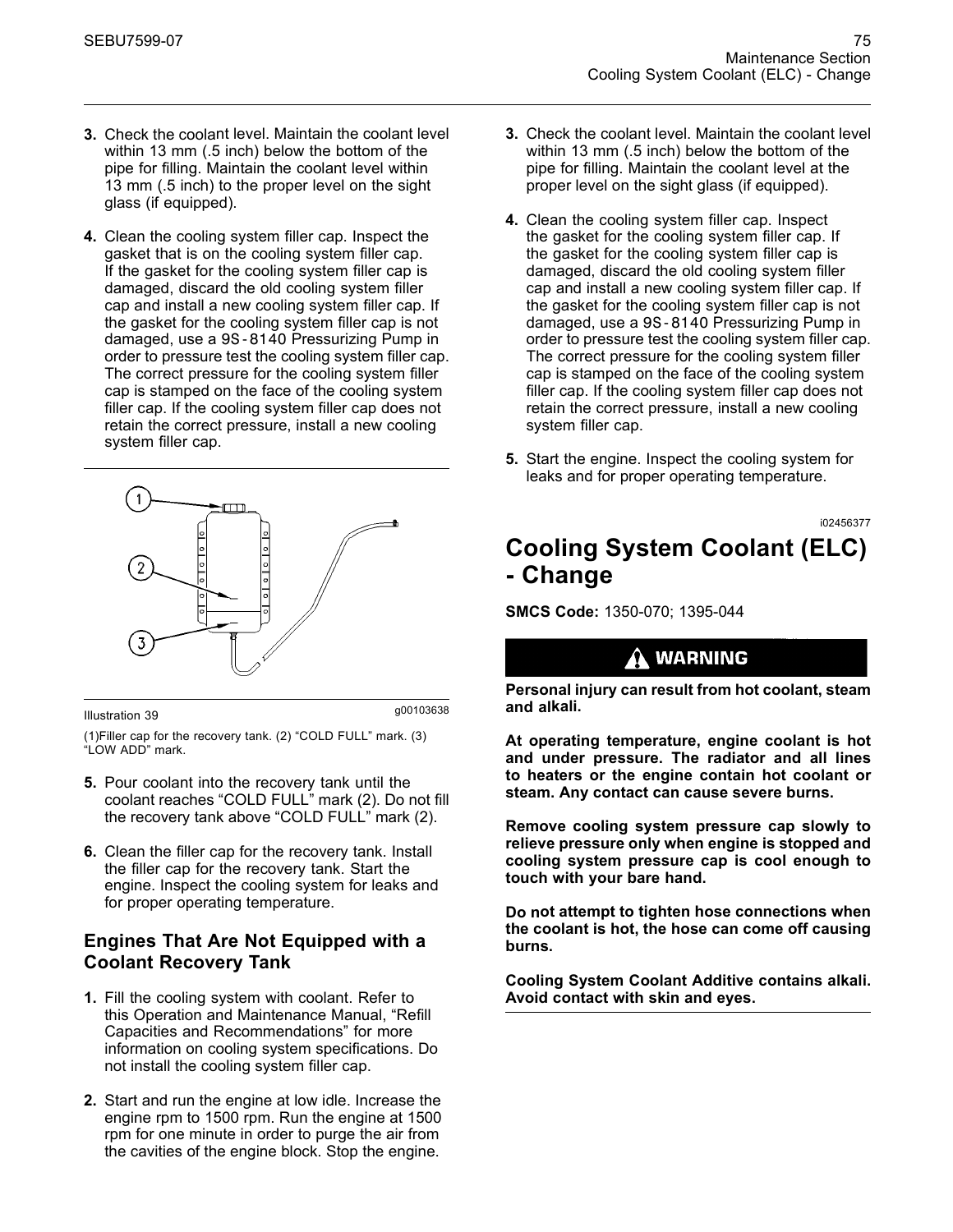#### NOTICE

Care must be taken to ensure that fluids are contained during performance of inspection, maintenance, testing, adjusting and repair of the product. Be prepared to collect the fluid with suitable containers before opening any compartment or disassembling any component containing fluids.

Refer to Special Publication, NENG2500, "Caterpillar Dealer Service Tool Catalog" for tools and supplies suitable to collect and contain fluids on Caterpillar products.

Dispose of all fluids according to local regulations and mandates.

Use only clean water to flush the cooling system when Extended Life Coolant (ELC) is drained and replaced.

### **Drain**



Filler Cap for the Cooling System

**1.** Stop the engine and allow the engine to cool. Loosen the filler cap for the cooling system slowly in order to relieve any pressure. Remove the filler cap for the cooling system.



(1) Aftercooler drain plug. (2) Oil cooler drain plug. (3) Drain plug for the water temperature regulator.

**2.** Open the cooling system drain valve (if equipped). If the cooling system is not equipped with a drain valve, remove the cooling system drain plugs.

Remove the drain plug from the bottom of the water cooled exhaust manifold. Remove the drain plug for the water temperature regulator (3), aftercooler drain plug (1) and oil cooler drain plug (2). Allow the coolant to drain.

For information regarding the disposal and the recycling of used coolant, consult your Caterpillar dealer or consult Caterpillar Service Technology Group:

Outside U.S.A.: (309) 675-6277 Inside U.S.A.: 1-800-542-TOOL Inside Illinois: 1-800-541-TOOL Canada: 1-800-523-TOOL CSTG COSA Geneva, Switzerland: 41-22-849 40 56

# **Clean the Cooling System**

- **1.** Flush the cooling system with clean water in order to remove any debris.
- **2.** Close the drain valve (if equipped). Clean the drain plugs. Install the drain plugs. Refer toSpecifications, SENR3130, "Torque Specifications" for more information on the proper torques.

#### NOTICE Fill the cooling system no faster than 19 L (5 US gal) per minute to avoid air locks.

**3.** Fill the cooling system with clean water. Install the cooling system filler cap. Operate the engine until the temperature reaches 49 °C (120 °F) to 66 °C (150 °F).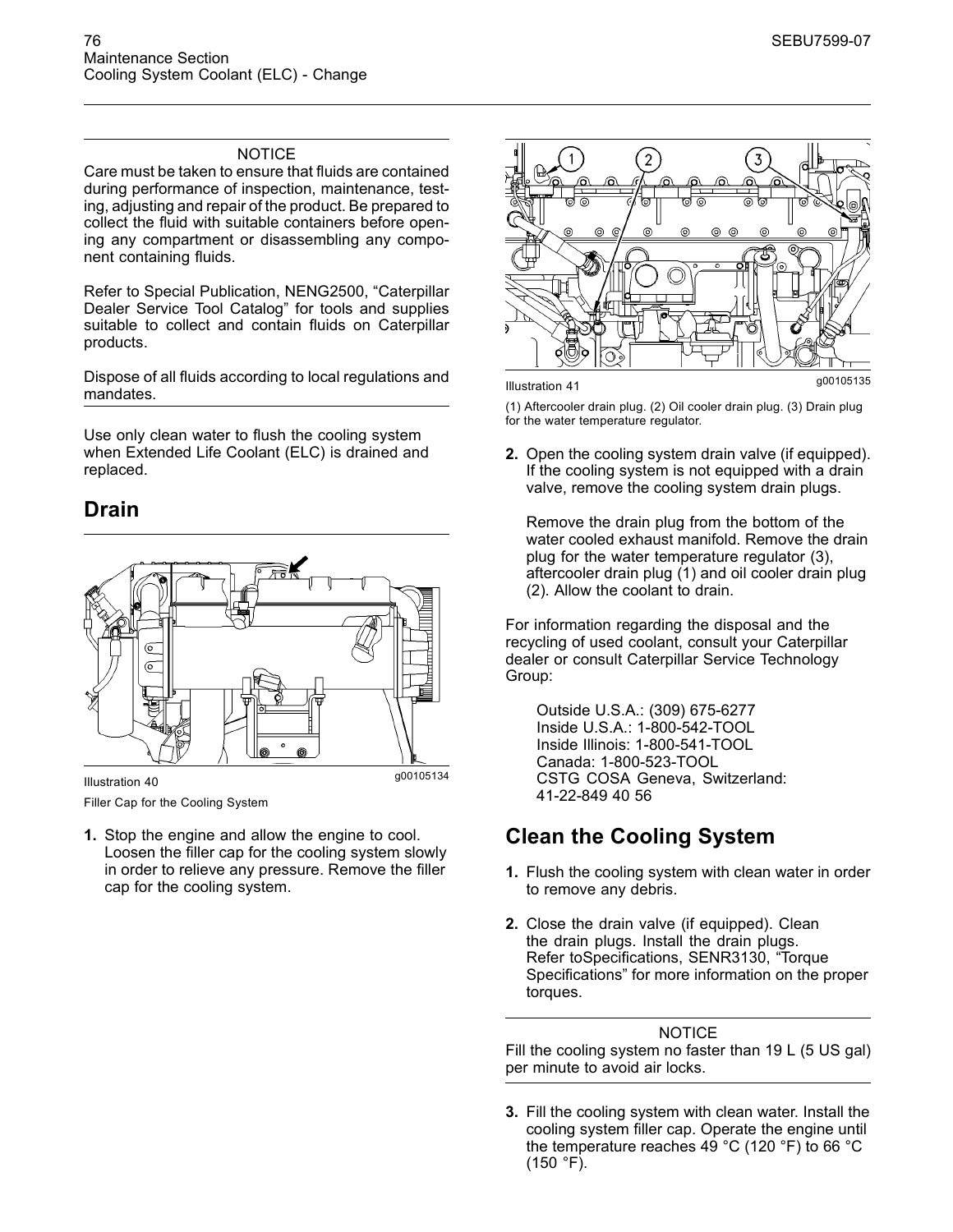- **4.** Start and run the engine at low idle until the temperature reaches 49 to 66°C (120 to 150°F).
- **5.** Stop the engine and allow the engine to cool. Loosen the cooling system filler cap slowly in order to relieve any pressure. Remove the cooling system filler cap. Open the drain valve (if equipped) or remove the cooling system drain plugs. Allow the water to drain. Flush the cooling system with clean water. Close the drain valve (if equipped). Clean the drain plugs. Install the drain plugs. Refer to Specifications, SENR3130, "Torque Specifications" for more information on the proper torques.

# **Fill the Cooling System**

#### **Engines That Are Equipped with a Coolant Recovery Tank**

NOTICE

Fill the cooling system no faster than 19 L (5 US gal) per minute to avoid air locks.

- **1.** Fill the cooling system to the top with Cat ELC. Refer to this Operation and Maintenance Manual, "Refill Capacities and Recommendations" for more information on coolant specifications. Do not install the filler cap for the recovery tank.
- **2.** Start and run the engine at low idle. Increase the engine rpm to 1500 rpm. Run the engine at 1500 rpm for one minute in order to purge the air from the cavities of the engine block. Stop the engine.
- **3.** Check the coolant level. Maintain the coolant to the proper level on the sight gauge (if equipped). If a sight gauge is not equipped, maintain the coolant within 13 mm (.5 inch) below the bottom of the filler pipe.
- **4.** Clean the cooling system filler cap. Inspect the filler cap gasket. If the filler cap gasket is damaged, discard the old cooling system filler cap and install a new cooling system filler cap. If the filler cap gasket is not damaged, use a 9S-8140 Pressurizing Pump in order to pressure test the cooling system filler cap. The correct pressure for the cooling system filler cap is stamped on the face of the cooling system filler cap. If the cooling system filler cap does not retain the correct pressure, install a new cooling system filler cap.



g00103638 Illustration 42

(1) Filler cap for the recovery tank. (2) "COLD FULL" mark. (3) "LOW ADD" mark.

- **5.** Pour Cat ELC into the recovery tank until the coolant reaches "COLD FULL" mark (2). Do not fill the tank above "COLD FULL" mark (2).
- **6.** Clean the filler cap. Install the filler cap. Start the engine. Inspect the cooling system for leaks and for proper operating temperature.

#### **Engines That Are Not Equipped with a Coolant Recovery Tank**

#### **NOTICE**

Fill the cooling system no faster than 19 L (5 US gal) per minute to avoid air locks.

- **1.** Fill the cooling system to the top with Cat ELC. Refer to this Operation and Maintenance Manual, "Refill Capacitties and Recommendations" for more information on cooling system specifications. Do not install the cooling system filler cap.
- **2.** Start and run the engine at low idle. Increase the engine rpm to 1500 rpm. Run the engine at 1500 rpm for one minute in order to purge the air from the cavities of the engine block. Stop the engine.
- **3.** Check the coolant level. Maintain the coolant level within 13 mm (.5 inch) below the bottom of the pipe for filling. Maintain the coolant level at the proper level on the sight glass (if equipped).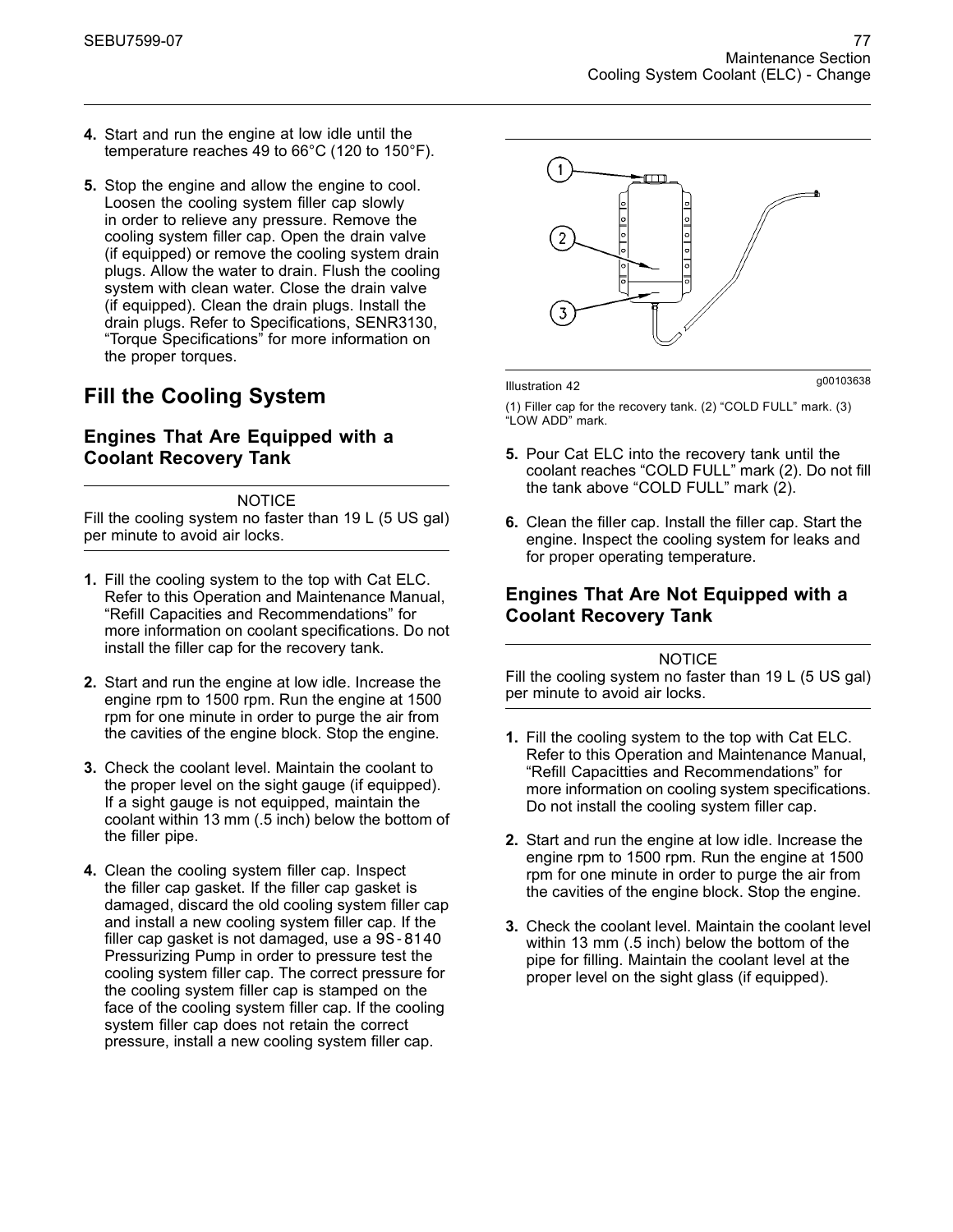- **4.** Clean the filler cap. Inspect the gasket for the filler cap for the cooling system. If the gasket is damaged, discard the old filler cap for the cooling system and install a new filler cap. If the gasket for the cooling system filler cap is not damaged, use a 9S-8140 Pressurizing Pump in order to pressure test the cooling system filler cap. The correct pressure for the cooling system filler cap is stamped on the face of the cooling system filler cap. If the cooling system filler cap does not retain the correct pressure, install a new cooling system filler cap.
- **5.** Start the engine. Inspect the cooling system for leaks. Inspect the cooling system for proper operating temperature.

# **Cooling System Coolant Extender (ELC) - Add**

**SMCS Code:** 1352-045; 1395-081

Cat ELC (Extended Life Coolant) does not require the frequent additions of any supplemental cooling additives which are associated with the present conventional coolants. The Cat ELC Extender only needs to be added once.

#### **NOTICE**

Use only Cat Extended Life Coolant (ELC) Extender with Cat ELC.

Do NOT use conventional supplemental coolant additive (SCA) with Cat ELC. Mixing Cat ELC with conventional coolants and/or conventional SCA reduces the Cat ELC service life.

Check the cooling system only when the engine is stopped and cool.

### A WARNING

**Personal injury can result from hot coolant, steam and alkali.**

**At operating temperature, engine coolant is hot and under pressure. The radiator and all lines to heaters or the engine contain hot coolant or steam. Any contact can cause severe burns.**

**Remove cooling system pressure cap slowly to relieve pressure only when engine is stopped and cooling system pressure cap is cool enough to touch with your bare hand.**

**Do not attempt to tighten hose connections when the coolant is hot, the hose can come off causing burns.**

**Cooling System Coolant Additive contains alkali. Avoid contact with skin and eyes.**

#### **NOTICE**

Care must be taken to ensure that fluids are contained during performance of inspection, maintenance, testing, adjusting and repair of the product. Be prepared to collect the fluid with suitable containers before opening any compartment or disassembling any component containing fluids.

Refer to Special Publication, NENG2500, "Caterpillar Dealer Service Tool Catalog" for tools and supplies suitable to collect and contain fluids on Caterpillar products.

Dispose of all fluids according to local regulations and mandates.

- **1.** Loosen the cooling system filler cap slowly in order to relieve pressure. Remove the cooling system filler cap.
- **2.** It may be necessary to drain enough coolant from the cooling system in order to add the Cat ELC Extender.
- **3.** Add Cat ELC Extender according to the requirements for your engine's cooling system capacity. Refer to the Operation and Maintenance Manual, "Refill Capacities and Recommendations" article for more information.
- **4.** Clean the cooling system filler cap. Inspect the gaskets on the cooling system filler cap. Replace the cooling system filler cap if the gaskets are damaged. Install the cooling system filler cap.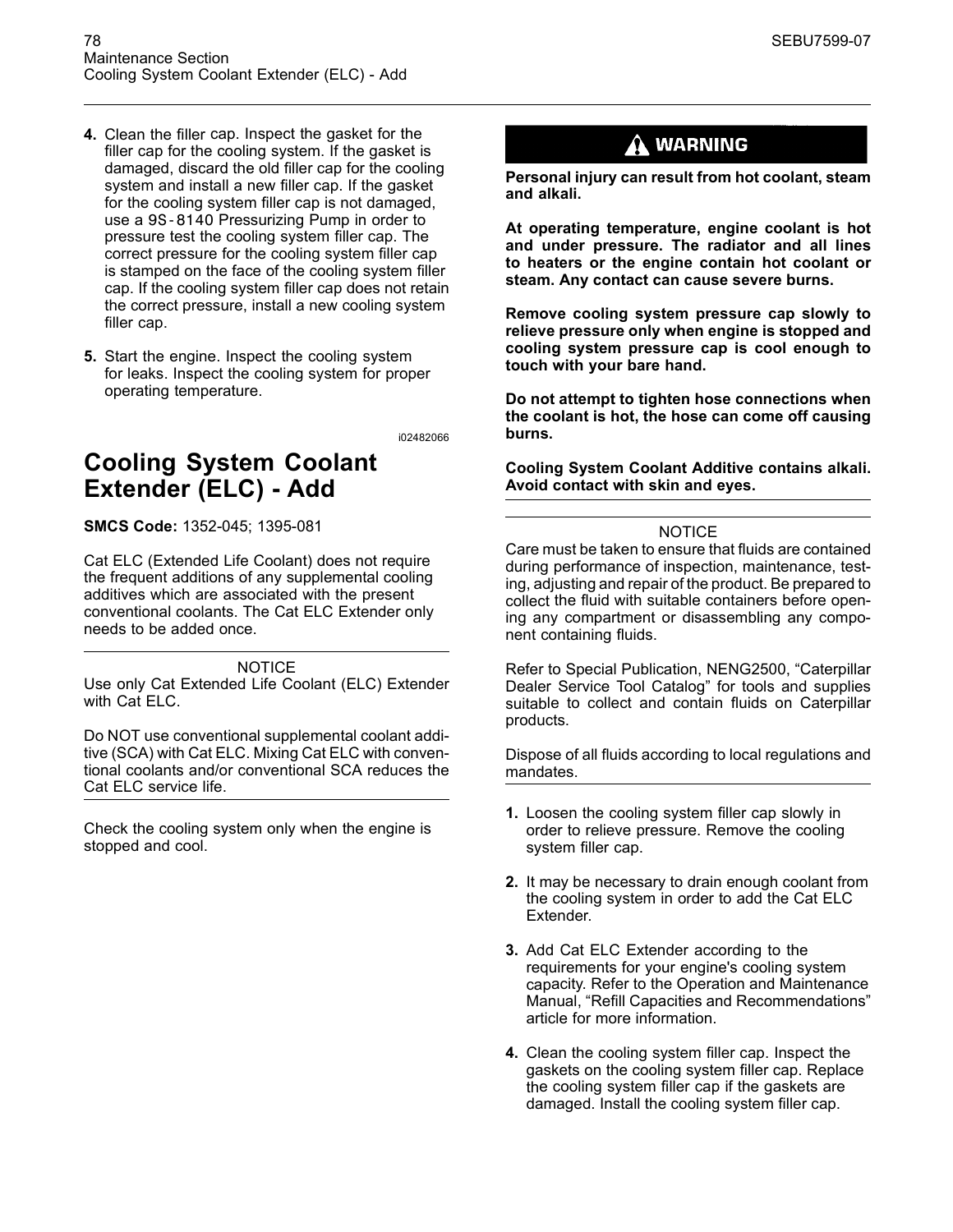# **Cooling System Coolant Level - Check**

#### **SMCS Code:** 1395-082

Check the coolant level when the engine is stopped and cool.

# **Engines That Are Equipped with a Coolant Recovery Tank**



g00103638 Illustration 43

- (1) Filler cap (2) "COLD FULL" mark
- (3) "LOW ADD" mark
- **1.** Observe the coolant level in the coolant recovery tank. Maintain the coolant level to "COLD FULL" mark (2) on the coolant recovery tank.
- **2.** Loosen filler cap (1) slowly in order to relieve any pressure. Remove the filler cap.
- **3.** Pour the proper coolant mixture into the tank. Refer to this Operation and Maintenance Manual, "Refill Capacities and Recommendations" for information about coolants. Do not fill the coolant recovery tank above "COLD FULL" mark (2).
- **4.** Clean filler cap (1) and the receptacle. Reinstall the filler cap and inspect the cooling system for leaks.

**Note:** The coolant will expand as the coolant heats up during normal engine operation. The additional volume will be forced into the coolant recovery tank during engine operation. When the engine is stopped and cool, the coolant will return to the engine.

### **Engines That Are Not Equipped with a Coolant Recovery Tank**

### **WARNING**

**Pressurized System: Hot coolant can cause serious burns. To open the cooling system filler cap, stop the engine and wait until the cooling system components are cool. Loosen the cooling system pressure cap slowly in order to relieve the pressure.**

- **1.** Remove the cooling system filler cap slowly in order to relieve pressure.
- **2.** Maintain the coolant level within 13 mm (0.5 inch) of the bottom of the filler pipe. If the engine is equipped with a sight glass, maintain the coolant level to the proper level in the sight glass.



g00103639 Illustration 44 Typical filler cap gaskets

- **3.** Clean the cooling system filler cap and inspect the condition of the filler cap gaskets. Replace the cooling system filler cap if the filler cap gaskets are damaged. Reinstall the cooling system filler cap.
- **4.** Inspect the cooling system for leaks.

i02837191

# **Cooling System Coolant Sample (Level 1) - Obtain**

**SMCS Code:** 1350-008; 1395-008; 1395-554; 7542

**Note: Obtaining a Coolant Sample (Level 1) is optional if the cooling system is filled with Cat ELC (Extended Life Coolant).** Cooling systems that are filled with Cat ELC should have a Coolant Sample (Level 2) that is obtained at the recommended interval that is stated in the Maintenance Interval Schedule.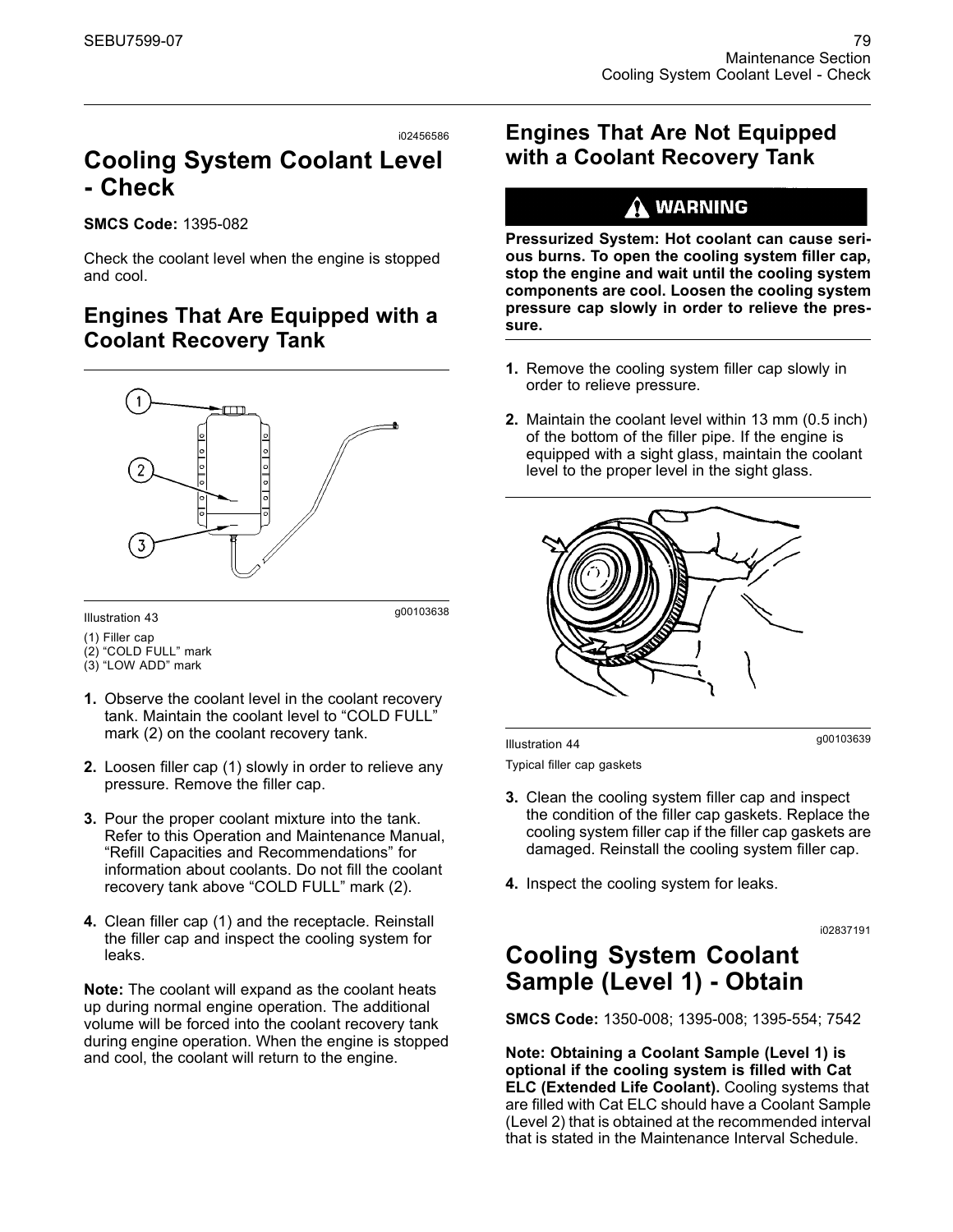**Note: Obtain a Coolant Sample (Level 1) if the cooling system is filled with any other coolant instead of Cat ELC.** This includes the following types of coolants:

- Commercial long life coolants that meet the Caterpillar Engine Coolant Specification -1 (Caterpillar EC-1)
- Cat DEAC (Diesel Engine Antifreeze/Coolant)
- Commercial heavy-duty coolant/antifreeze

Table 12

| <b>Recommended Interval</b>                  |                                   |                          |
|----------------------------------------------|-----------------------------------|--------------------------|
| Level 1<br>Level 2<br><b>Type of Coolant</b> |                                   |                          |
| Cat DEAC                                     | Every 250<br>Hours <sup>(1)</sup> | Yearly <sup>(1)(2)</sup> |
| Cat ELC                                      | Optional <sup>(2)</sup>           | Yearly <sup>(2)</sup>    |

(1) This is the recommended interval for coolant samples for all conventional heavy-duty coolant/antifreeze. This is also the recommended interval for coolant samples of commercial coolants that meet the Cat EC-1 specification for engine coolant.

(2) The Level 2 Coolant Analysis should be performed sooner if a problem is suspected or identified.

#### **NOTICE**

Always use a designated pump for oil sampling, and use a separate designated pump for coolant sampling. Using the same pump for both types of samples may contaminate the samples that are being drawn. This contaminate may cause a false analysis and an incorrect interpretation that could lead to concerns by both dealers and customers.

#### **Note: Level 1 results may indicate a need for Level 2 Analysis.**

Obtain the sample of the coolant as close as possible to the recommended sampling interval. In order to receive the full effect of S·O·S analysis, you must establish a consistent trend of data. In order to establish a pertinent history of data, perform consistent samplings that are evenly spaced. Supplies for collecting samples can be obtained from your Caterpillar dealer.

Use the following guidelines for proper sampling of the coolant:

- Complete the information on the label for the sampling bottle before you begin to take the samples.
- Keep the unused sampling bottles stored in plastic bags.
- Obtain coolant samples directly from the coolant sample port. You should not obtain the samples from any other location.
- Keep the lids on empty sampling bottles until you are ready to collect the sample.
- Place the sample in the mailing tube immediately after obtaining the sample in order to avoid contamination.
- Never collect samples from expansion bottles.
- Never collect samples from the drain for a system.

Submit the sample for Level 1 analysis.

For additional information about coolant analysis, see this Operation and Maintenance Manual, "Refill Capacities and Recommendations" or consult your Caterpillar dealer.

i01987714

# **Cooling System Coolant Sample (Level 2) - Obtain**

**SMCS Code:** 1350-008; 1395-008; 1395-554; 7542

#### **NOTICE**

Always use a designated pump for oil sampling, and use a separate designated pump for coolant sampling. Using the same pump for both types of samples may contaminate the samples that are being drawn. This contaminate may cause a false analysis and an incorrect interpretation that could lead to concerns by both dealers and customers.

Refer to Operation and Maintenance Manual, "Cooling System Coolant Sample (Level 1) - Obtain" for the guidelines for proper sampling of the coolant.

Submit the sample for Level 2 analysis.

For additional information about coolant analysis, see Special Publication, SEBU6251, "Caterpillar Commercial Diesel Engines Fluids Recommendations" or consult your Caterpillar dealer.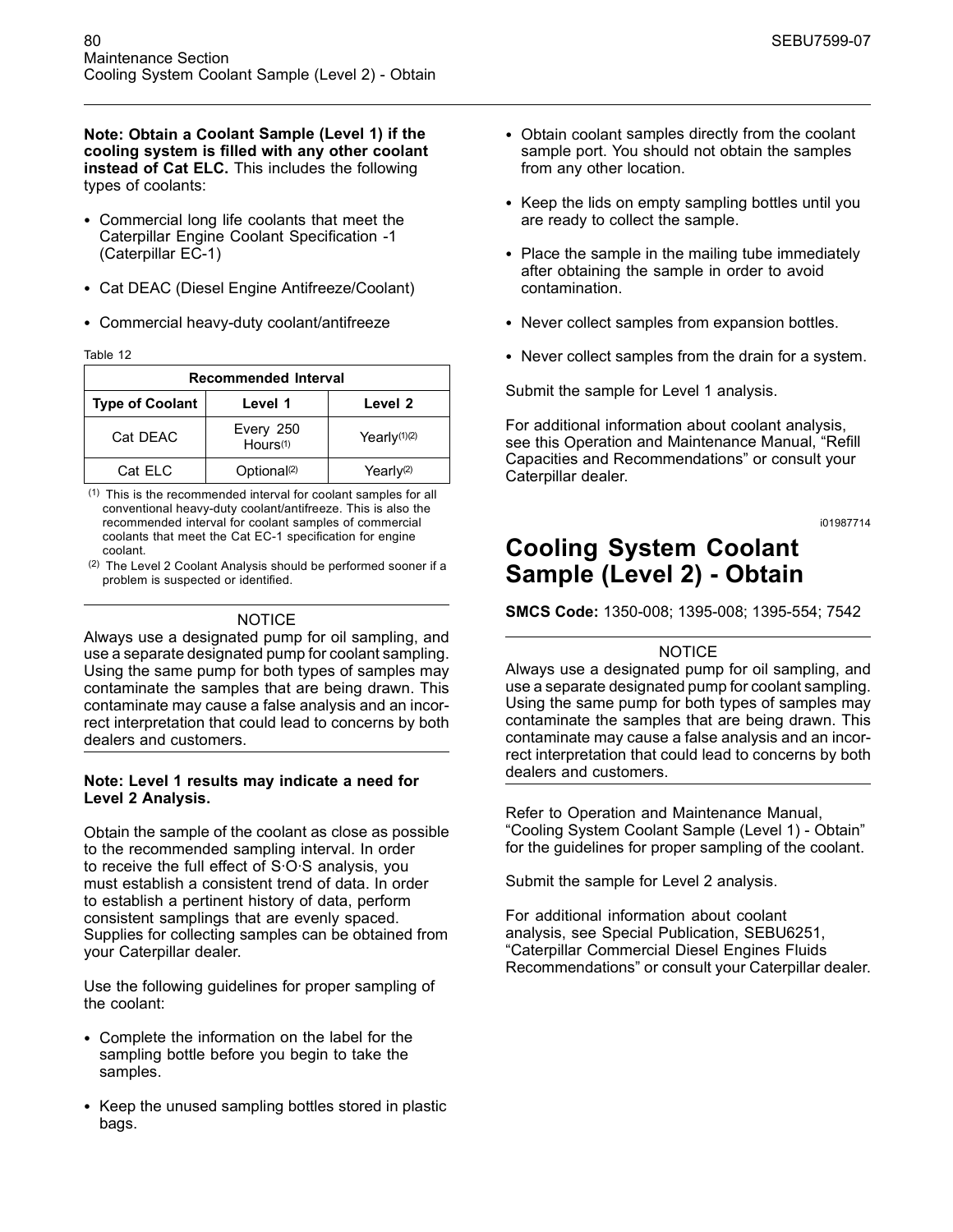# **Cooling System Supplemental Coolant Additive (SCA) - Test/Add**

**SMCS Code:** 1352-045; 1395-081

**Note: This maintenance is NOT required for cooling systems that are filled with Extended Life Coolant.**

# $\Lambda$  warning

**Cooling system coolant additive contains alkali. To help prevent personal injury, avoid contact with the skin and eyes. Do not drink cooling system coolant additive.**

#### **NOTICE**

Excessive supplemental coolant additive concentration can form deposits on the higher temperature surfaces of the cooling system, reducing the engine's heat transfer characteristics. Reduced heat transfer could cause cracking of the cylinder head and other high temperature components.

Excessive supplemental coolant additive concentration could also result in blockage of the heat exchanger, overheating, and/or accelerated wear of the water pump seal.

Do not exceed the recommended amount of supplemental coolant additive concentration.

#### **NOTICE**

Care must be taken to ensure that fluids are contained during performance of inspection, maintenance, testing, adjusting and repair of the product. Be prepared to collect the fluid with suitable containers before opening any compartment or disassembling any component containing fluids.

Refer to Special Publication, NENG2500, "Caterpillar Dealer Service Tool Catalog" and to Special Publication, GECJ0003, "Cat Shop Supplies and Tools" for tools and supplies suitable to collect and contain fluids on Caterpillar products.

Dispose of all fluids according to applicable regulations and mandates.

**Note:** Caterpillar recommends an S·O·S coolant analysis (Level 1).

### **Cooling Systems that Use Conventional Coolant**

### **Test the Concentration of the SCA**

**NOTICE** Do not exceed the recommended six percent supplemental coolant additive concentration.

Test the concentration of the SCA with the 4C-9301 Coolant Conditioner Test Kit.

### **Add the SCA, If Necessary**

# $\Lambda$  warning

**Pressurized System: Hot coolant can cause serious burns. To open the cooling system filler cap, stop the engine and wait until the cooling system components are cool. Loosen the cooling system pressure cap slowly in order to relieve the pressure.**

- **1.** Remove the cooling system filler cap slowly.
- **2.** If necessary, drain some coolant in order to allow space for the addition of the SCA.
- **3.** Add the proper amount of SCA. For the proper amount of SCA, refer to this Operation and Maintenance Manual, "Refill Capacities and Recommendations" topic. The proper concentration of SCA depends on the type of coolant that is used. For the proper concentration of SCA, refer to Special Publication, SEBU6251, "Caterpillar Commercial Diesel Engine Fluids Recommendations".
- **4.** Clean the cooling system filler cap. Install the cooling system filler cap.

i03645060

# **Cooling System Water Temperature Regulator - Replace**

**SMCS Code:** 1355-510

Replace the water temperature regulator before the water temperature regulator fails. This is a recommended preventive maintenance practice. Replacing the water temperature regulator reduces the chances for unscheduled downtime. Refer to this Operation and Maintenance Manual, "Maintenance Interval Schedule" for the proper maintenance interval.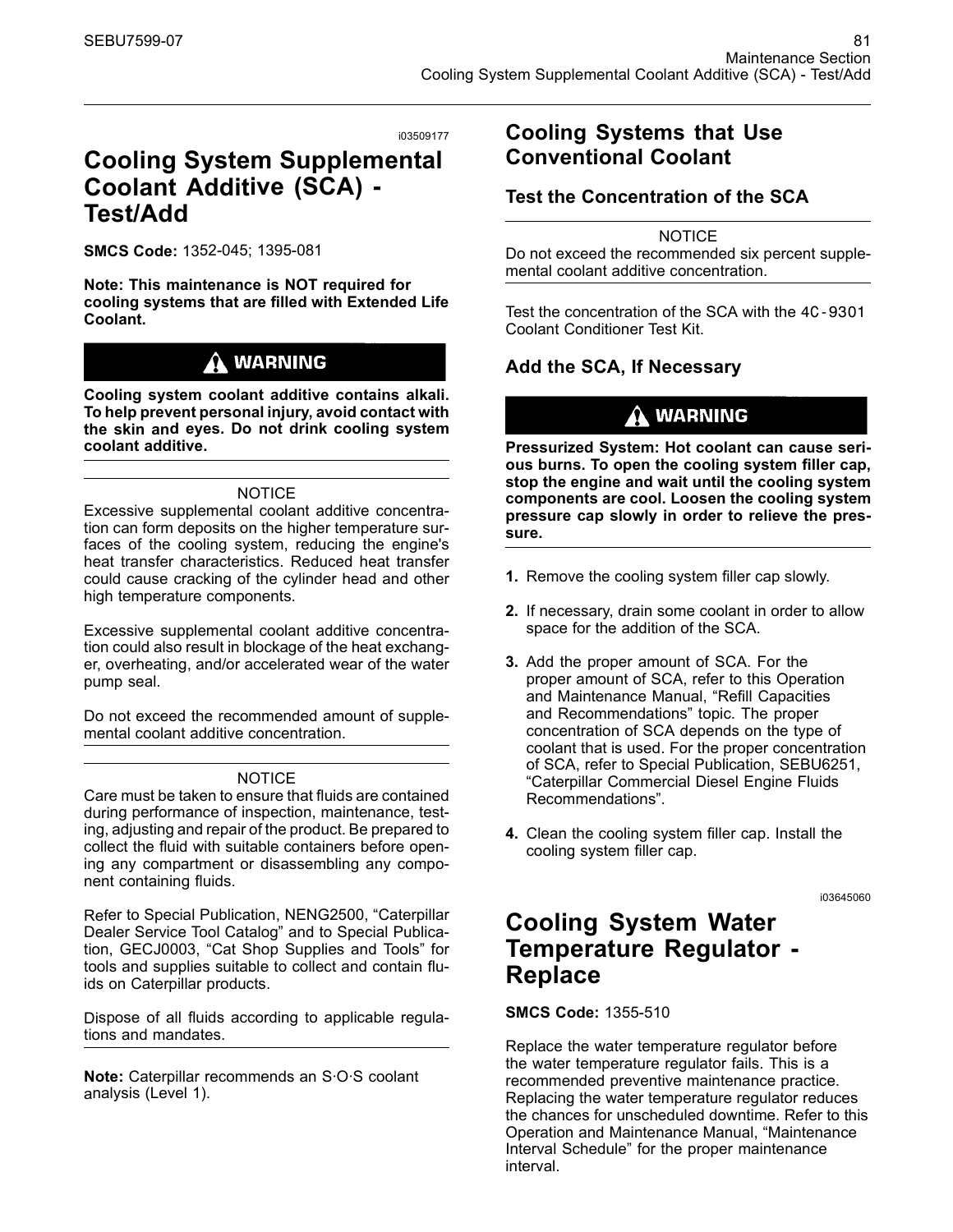A water temperature regulator that fails in a partially opened position can cause overheating or overcooling of the engine.

A water temperature regulator that fails in the closed position can cause excessive overheating. Excessive overheating could result in cracking of the cylinder head or piston seizure problems.

A water temperature regulator that fails in the open position will cause the engine operating temperature to be too low during partial load operation. Low engine operating temperatures during partial loads could cause an excessive carbon buildup inside the cylinders. This excessive carbon buildup could result in an accelerated wear of the piston rings and wear of the cylinder liner.

#### NOTICE

Failure to replace your water temperature regulator on a regularly scheduled basis could cause severe engine damage.

Caterpillar engines incorporate a shunt design cooling system and require operating the engine with a water temperature regulator installed.

If the water temperature regulator is installed incorrectly, the engine may overheat, causing cylinder head damage. Ensure that the new water temperature regulator is installed in the original position. Ensure that the water temperature regulator vent hole is open.

Do not use liquid gasket material on the gasket or cylinder head surface.

Refer to two articles in the Disassembly and Assembly Manual, "Water Temperature Regulators - Remove and Water Temperature Regulators - Install" for the replacement procedure of the water temperature regulator, or consult your Caterpillar dealer.

**Note:** If only the water temperature regulators are replaced, drain the coolant from the cooling system to a level that is below the water temperature regulator housing.

i03175962

# **Crankshaft Vibration Damper - Inspect**

#### **SMCS Code:** 1205-040

Damage to the crankshaft vibration damper or failure of the crankshaft vibration damper can increase torsional vibrations. This can result in damage to the crankshaft and to other engine components. A deteriorating damper can cause excessive gear train noise at variable points in the speed range.

The damper is mounted to the crankshaft which is located behind the belt guard on the front of the engine.



g01134779 Illustration 45

Viscous vibration damper

Typical example

- (1) Crankshaft pulley
- (2) Weight
- (3) Case

### **Inspection**

Inspect the damper for the following conditions:

- The damper is dented, cracked, or fluid is leaking from the damper.
- The paint on the damper is discolored from excessive heat.
- The damper is bent.
- The bolt holes are worn or there is a loose fit for the bolts.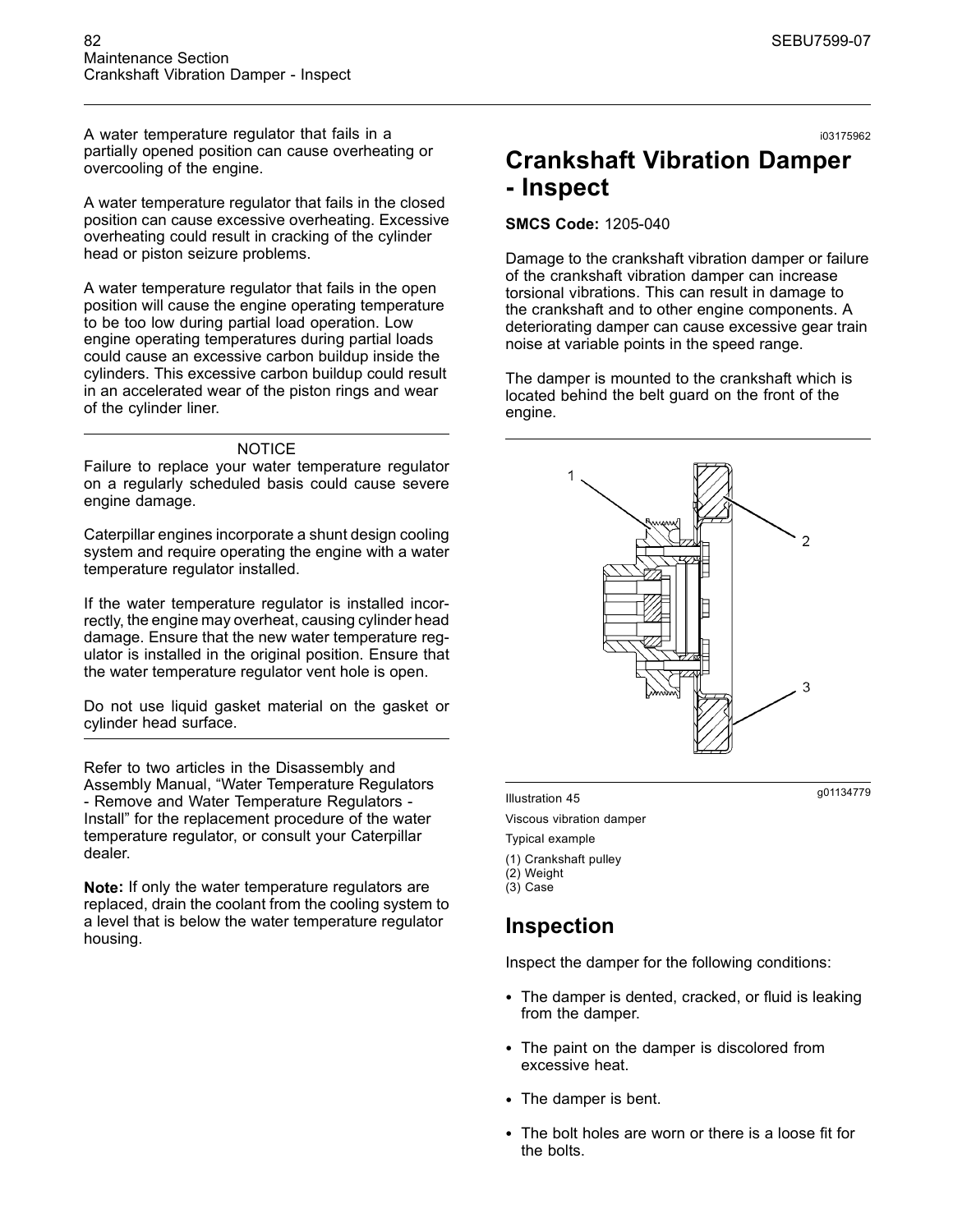• The engine has had a crankshaft failure due to torsional forces.

Replace the damper if any of these conditions exist.

# **Removal and Installation**

Refer to this Operation and Maintenance Manual, "Belts - Inspect/Adjust/Replace" for information on removing and on installing the belt. Refer to the Disassembly and Assembly Manual, "Vibration Damper and Pulley - Remove and Install" for information on removing and installing the damper.

i01646701

# **Engine - Clean**

**SMCS Code:** 1000-070

# **WARNING**

**Personal injury or death can result from high voltage.**

**Moisture can create paths of electrical conductivity.**

**Make sure that the electrical system is OFF. Lock out the starting controls and tag the controls "DO NOT OPERATE".**

#### **NOTICE**

Accumulated grease and oil on an engine is a fire hazard. Keep the engine clean. Remove debris and fluid spills whenever a significant quantity accumulates on the engine.

Periodic cleaning of the engine is recommended. Steam cleaning the engine will remove accumulated oil and grease. A clean engine provides the following benefits:

- Easy detection of fluid leaks
- Maximum heat transfer characteristics
- Ease of maintenance

**Note:** Caution must be used in order to prevent electrical components from being damaged by excessive water when you clean the engine. Avoid electrical components such as the alternator, the starter, and the ECM.

#### i01708992

# **Engine Air Cleaner Element - Clean/Replace**

**SMCS Code:** 1054-070; 1054-510



- (1) Vacuum regulator filter element
- (2) Air cleaner element

**Note:** The air cleaner element should be replaced after three cleanings.

**Note:** Use the 102-9720 Cleaning Kit. This product contains the detergent and oil that is made specifically for the maintenance of the air cleaner elements.

**1.** Remove the vacuum regulator filter element (1) and the air cleaner element (2).

**Note:** The same procedure is used for cleaning both the air filter element and the vacuum regulator filter element.

**2.** Tap the element in order to dislodge dirt particles. Gently brush the element with a soft bristle brush.

**Note:** The element may be oiled and the element may be reinstalled , if complete cleaning is not practical at this time. Refer to step 6.

#### **NOTICE**

Do not use gasoline, steam, caustic or unapproved detergents, or parts cleaning solvents. Do not use high pressure water or air to clean the air cleaner element. Any of those liquids or methods can cause air cleaner element damage.

**3.** Spray the element with the cleaning solution. Allow the element to stand for 10 minutes.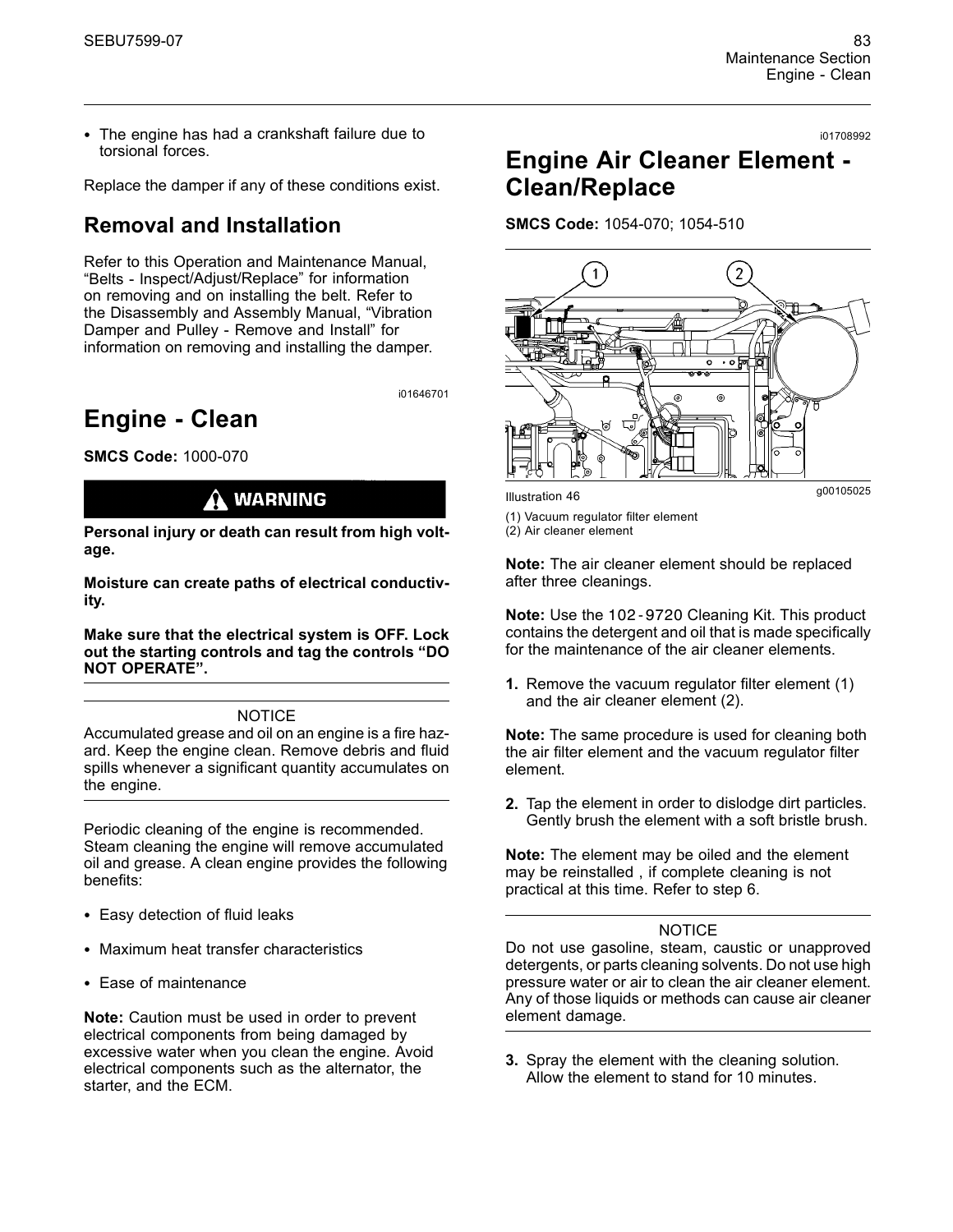**4.** Rinse the element with low water pressure. The maximum water pressure for this procedure is 275 kPa (40 psi). Tap water is acceptable. Start to rinse the element from the clean side (inside). Next, clean the dirty side (outside) in order to flush out dirt. Inspect the element for tears and/or holes after the element is cleaned. Do not reuse damaged elements.

#### **NOTICE**

Do not use compressed air, open flame, or hot air to dry the air cleaner element. Excess heat shrinks cotton fiber, and compressed air may blow holes in the material. Allow the air cleaner element to air dry.

**5.** Shake excess water off the element and allow the element to air dry. Drying the element in the sun speeds the process.

#### **NOTICE**

Do not use transmission fluid, engine oil, diesel fuel, or other lubricant to oil the air cleaner element. The air cleaner element can not function correctly if improper oil is used. Never operate an engine with a dry air cleaner element. The air cleaner element can not function correctly without oil. Always saturate the clean air cleaner element with the recommended oil.

- **6.** The dry element should be oiled before installation. Apply small amounts of oil across the top of each pleat. Allow the oil to wick into the element for 20 minutes. Oil any remaining "white" spots.
- **7.** Inspect the housing and the clamp for air cleaner element (2). Replace the housing and the clamp, if necessary. Install the clean, oiled air cleaner element. Refer to the Torque Specifications, SENR3130 for more information on the proper torques.
- **8.** Install the vacuum regulator filter element (1) on the vacuum regulator filter.

# **Engine Air Cleaner Service Indicator - Inspect**

**SMCS Code:** 7452-040

 $\mathbf{1}$ 

g01045984 Illustration 47 Typical example

(1) Service indicator

Some engines may be equipped with a different service indicator.

Some engines are equipped with a differential gauge for inlet air pressure. The gauge indicates the pressure differential between the inlet side of the air cleaner element and the outlet side of the air cleaner element. As the air cleaner element becomes dirty, the pressure differential rises. If your engine is equipped with a different type of service indicator, follow the recommendations for the vessel or follow the recommendations in the air cleaner OEM in order to service the air cleaner element.

A service indicator may be mounted on the air cleaner element or in a remote location.



Typical Service Indicator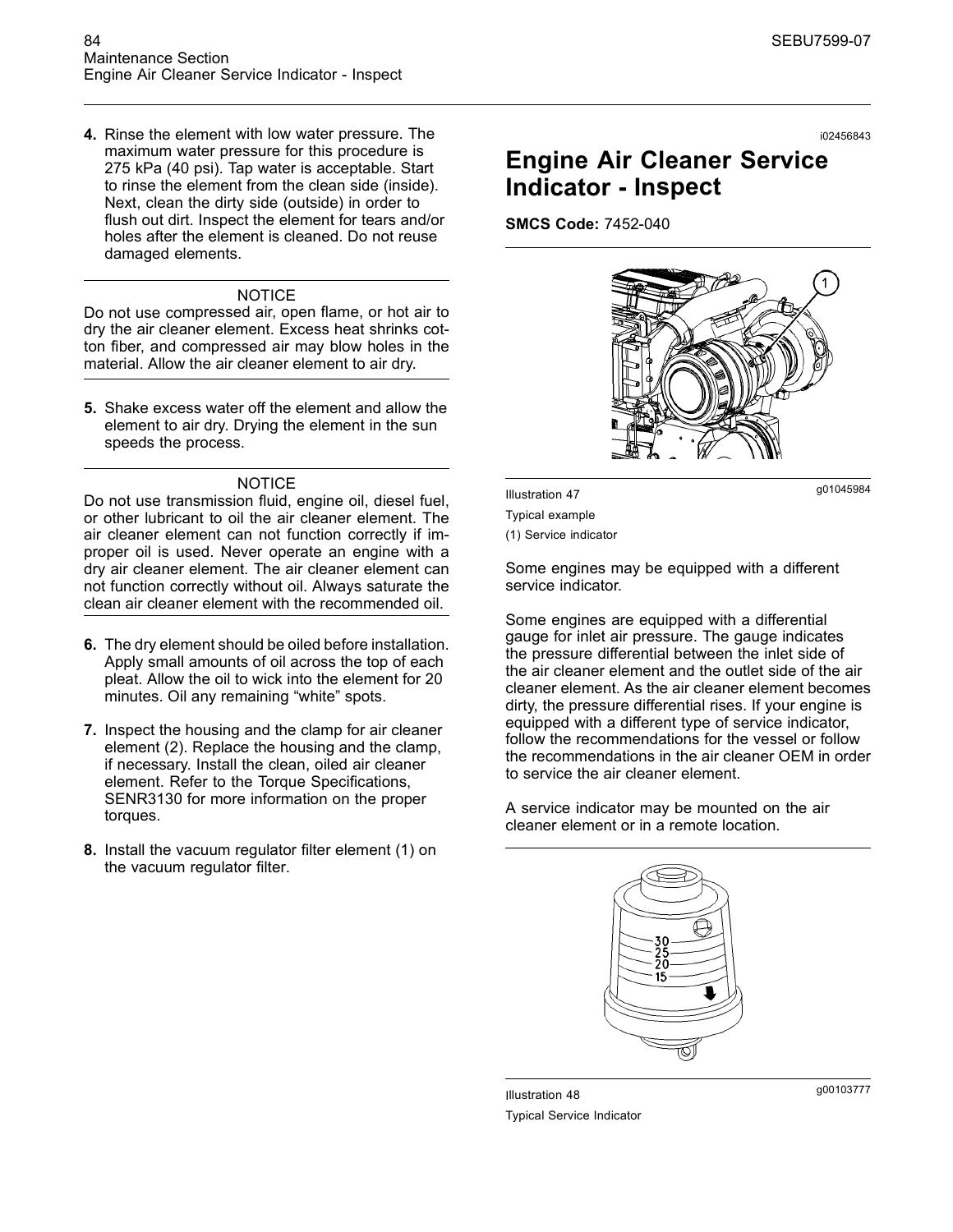Observe the service indicator. The air cleaner element should be cleaned or replaced when the yellow diaphragm enters the red zone or the red piston locks in the visible position. If the service indicator appears red at any time, clean the air cleaner element or install a new air cleaner element.

# **Test the Service Indicator**

Service indicators are important instruments.

- Check for ease of resetting. The service indicator should reset in less than three pushes.
- Check the movement of the yellow core when the engine is accelerated to the engine rated rpm. The yellow core should latch approximately at the greatest vacuum that is attained.

If the service indicator does not reset easily, or if the yellow core does not latch at the greatest vacuum, the service indicator should be replaced. If the new service indicator will not reset, the hole for the service indicator may be plugged.

The service indicator may need to be replaced frequently in environments that are severely dusty. Replace the service indicator annually regardless of the operating conditions. Replace the service indicator when the engine is overhauled, and whenever major engine components are replaced.

**Note:** When a new service indicator is installed, excessive force may crack the top of the service indicator. Tighten the service indicator to a torque of 2 N·m (18 lb in).

### **Service the Air Cleaner Element**

#### **NOTICE**

Never run the engine without an air cleaner element installed. Never run the engine with a damaged air cleaner element. Do not use air cleaner elements with damaged pleats, gaskets or seals. Dirt entering the engine causes premature wear and damage to engine components. Air cleaner elements help to prevent airborne debris from entering the air inlet.

#### NOTICE

Never service the air cleaner element with the engine running since this will allow dirt to enter the engine.

If the air cleaner element becomes plugged, the air can split the filter material. Unfiltered air will drastically accelerate internal engine wear. Your Caterpillar dealer has air filter elements in order to service this unit. Consult your Caterpillar dealer for the correct air cleaner element.

If the service indicator appears red at any time, clean the air cleaner element or install a new air cleaner element. Clean the air cleaner element or replace the air cleaner element at 250 hour intervals.

i02027506

# **Engine Crankcase Breather - Clean**

**SMCS Code:** 1317-070



g01046003 Illustration 49 Typical example

(1) Crankcase breather

**NOTICE** 

Perform this maintenance with the engine stopped.

If the crankcase breather is not maintained on a regular basis, the crankcase breather will become plugged. A plugged crankcase breather will cause excessive crankcase pressure that may cause crankshaft seal leakage.

- **1.** Loosen the hose clamp and remove the hose from the breather cover.
- **2.** Loosen the four bolts for the breather cover and remove the breather cover.
- **3.** Remove the breather element and wash the breather element in solvent that is clean and nonflammable. Allow the breather element to dry.
- **4.** Install a breather element that is clean and dry. Install the breather cover and install the bolts. Refer to the Specifications, SENR3130, "Torque Specifications Module" for the proper torques.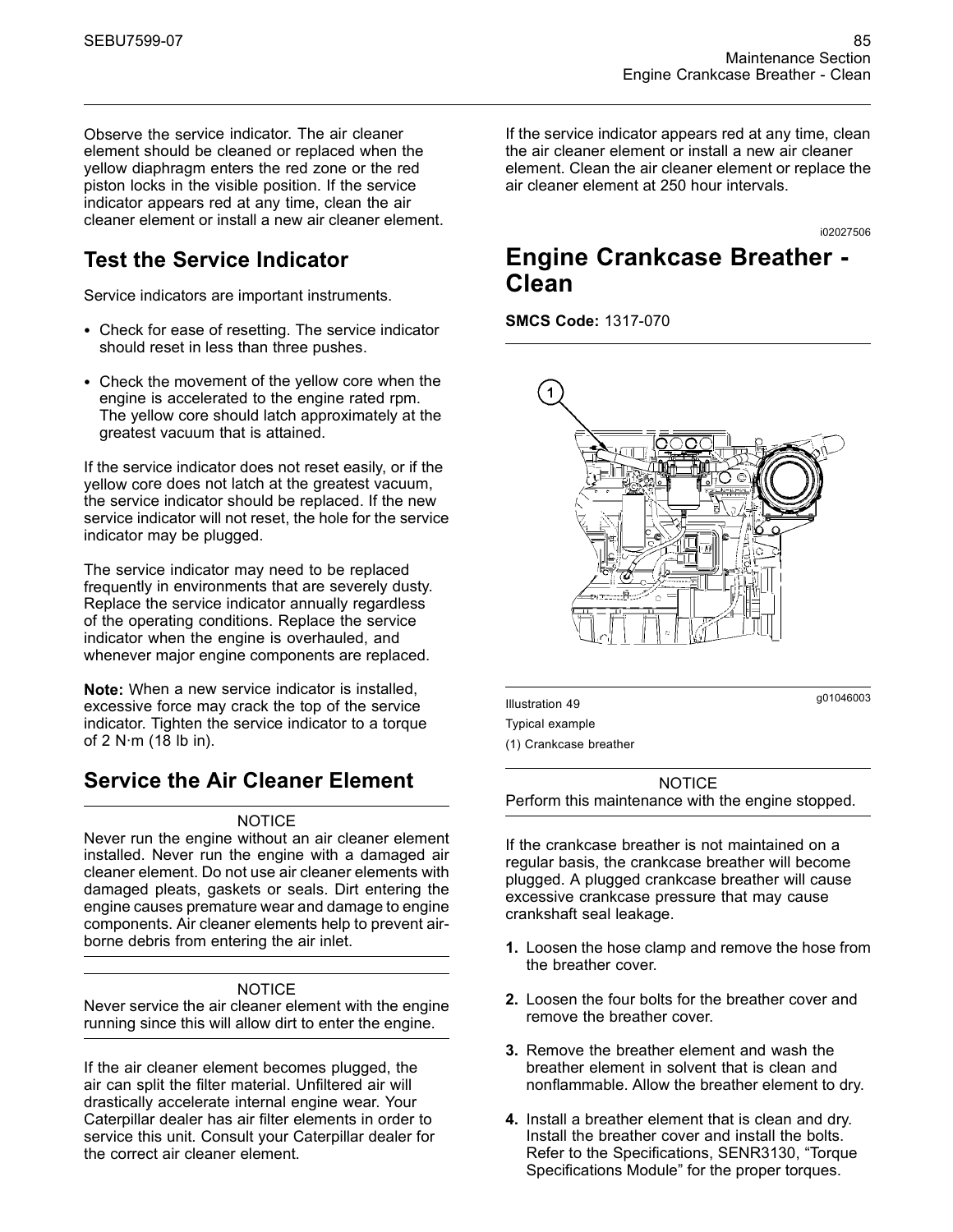**5.** Install the hose. Install hose clamp. Refer to the Specifications, SENR3130, "Torque Specifications Module" for the proper torques.

i02456872

# **Engine Mounts - Inspect**

**SMCS Code:** 1152-040

Inspect the engine mounts for deterioration and for proper bolt torque. Engine vibration can be caused by the following conditions:

- Improper mounting of the engine
- Deterioration of the engine mounts

Any engine mount that shows deterioration should be replaced. Refer to Special Publication, SENR3130, "Torque Specifications" for the recommended torques. Refer to the OEM recommendations for more information.

i00573217

# **Engine Oil Level - Check**

**SMCS Code:** 1348-535-FLV

Check the oil level after the engine has stopped.



(1) Oil level gauge. (2) Oil filler cap.



g00110310 Illustration 51

(Y) "ADD" mark. (X) "FULL" mark.

**1.** Maintain the oil level between "ADD" mark (Y) and "FULL" mark (X) on oil level gauge (1). Do not fill the crankcase above "FULL" mark (X).

#### **NOTICE**

Operating your engine when the oil level is above the "FULL" mark could cause your crankshaft to dip into the oil. The air bubbles created from the crankshaft dipping into the oil reduces the oil's lubricating characteristics and could result in the loss of power.

**2.** Remove oil filler cap (2) and add oil, if necessary. Clean the oil filler cap. Reinstall the oil filler cap.

i03163760

# **Engine Oil Level Gauge - Calibrate**

#### **SMCS Code:** 1326-524



g00882677 Illustration 52

(Y) "ADD" mark. (X) "FULL" mark. (Z) "Effective Length".

(Z-LH Service Engines) 642 mm (25.3 inch) (Z-RH Service Engines) 479 mm (18.9 inch)

The engine is shipped with an engine oil level gauge that is not marked. The engine oil level gauge is not marked because the angle of the installation and the side for servicing the engine oil can be different for each engine. The angle of the installation and the side for servicing the engine oil will affect "ADD" mark (Y) and "FULL" mark (X) that is engraved on the engine oil level gauge.

The engine oil level gauge should be calibrated after the engine is installed in the vessel. Use the following procedure in order to verify that "ADD" mark (Y) is correct. Use the following procedure in order to establish actual "FULL" mark (X) on the engine oil level gauge. Refer to table 13 and table 14 in order to determine the location for the "ADD" and "FULL" marks for a particular installation.

**1.** Operate the engine until normal operating temperature is achieved. Stop the engine. Remove one of the drain plugs for the engine crankcase. Allow the engine oil to drain.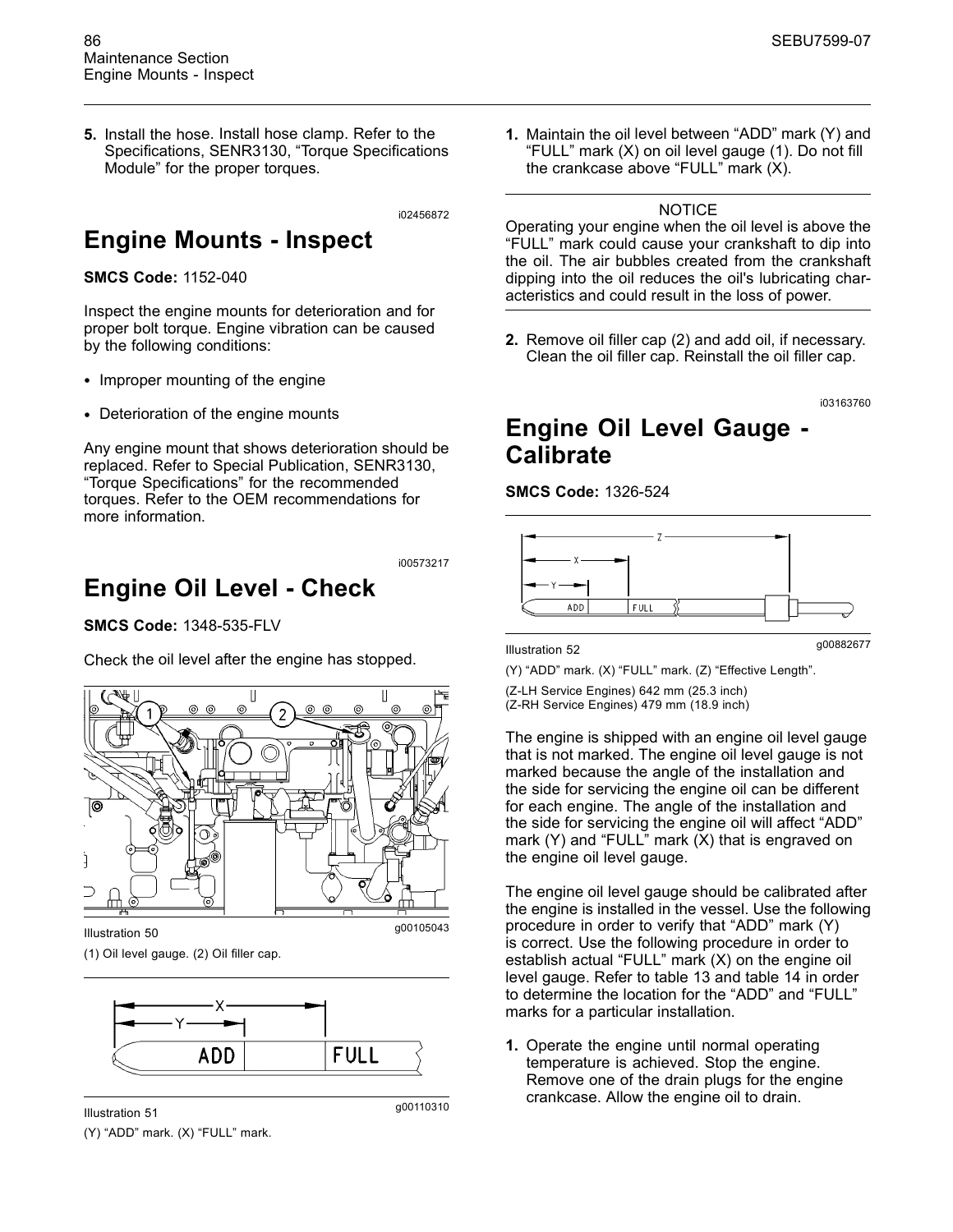**2.** Remove the used engine oil filter. Install the new engine oil filter. Install the drain plug for the engine crankcase. See this Operation and Maintenance Manual, "Engine Oil and Filter - Change" for the procedure for replacing the filter. Tighten the drain plug for the engine crankcase to  $70 \pm 14$  N·m  $(50 \pm 10 \text{ lb ft})$ .

**Note:** The engine may be equipped with auxiliary engine oil filters. Volumes that are different from the standard amounts may be required. Refer to the OEM specifications.

- **3.** Pour 24.6 L (26 qt) of engine oil into the engine crankcase. Allow enough time for the engine oil to drain into the engine crankcase. Approximately 20 minutes should be allowed. Check the engine oil level. Wait for a few minutes. Check the engine oil level again. Proceed after the engine oil level stops changing.
- **4.** Mark the engine oil level on the engine oil level gauge. Use a marking pen in order to engrave "ADD" mark (Y).
- **5.** Pour 3.8 L (4 qt) of engine oil into the engine crankcase. Allow enough time for the engine oil to drain into the engine crankcase.
- **6.** Mark the engine oil level on the engine oil level gauge. Use a marking pen in order to engrave "FULL" mark (X).
- **7.** Start the engine. Ensure that the lubrication system is filled. Inspect the lubrication system for leaks.
- **8.** Stop the engine and allow enough time for the engine oil to drain into the engine crankcase.
- **9.** Check the engine oil level on the engine oil level gauge. If the engine oil level is not at calibrated "FULL" mark (X), fill the sump to the calibrated "FULL" mark. Record the amount of oil that is added. Add both the 28.4 L (30 qt) of oil that was added to the engine before Step 9 and the amount of oil that was added in Step 9. Record this total amount of oil for future changes of the engine oil.

#### **Markings on the Engine Oil Level Gauge for the C-12 Marine Engine**

**Note:** Use the following tables if these conditions exist:

- The engine is installed with an angle in the tables. .
- No auxiliary engine oil filters are used on the engine.

| Table |  |
|-------|--|
|-------|--|

| <b>C-12 Marine Engine</b><br>Markings for the Engine Oil Level Gauge (mm)<br>LH Service (1) |                                      |                                       |
|---------------------------------------------------------------------------------------------|--------------------------------------|---------------------------------------|
| Tilt Angle <sup>(2)</sup>                                                                   | <b>LH Service</b><br>"ADD" Mark<br>Y | <b>LH Service</b><br>"FULL" Mark<br>X |
| $-15^\circ$                                                                                 | 120 mm (4.7 inch)                    | 133 mm (5.2 inch)                     |
| $-13^\circ$                                                                                 | 113 mm (4.4 inch)                    | 125 mm (4.9 inch)                     |
| $-11^{\circ}$                                                                               | 110 mm (4.3 inch)                    | 124 mm (4.9 inch)                     |
| -9 $^{\circ}$                                                                               | 106 mm (4.2 inch)                    | 118 mm (4.6 inch)                     |
| $-7^\circ$                                                                                  | 100 mm (3.9 inch)                    | 110 mm (4.3 inch)                     |
| $-5^\circ$                                                                                  | 93 mm (3.7 inch)                     | 106 mm (4.2 inch)                     |
| $-3^\circ$                                                                                  | 87 mm (3.4 inch)                     | 99 mm (3.9 inch)                      |
| $-1^{\circ}$                                                                                | 82 mm (3.2 inch)                     | 93 mm (3.7 inch)                      |
| $0^{\circ}$                                                                                 | 79 mm (3.1 inch)                     | 89 mm (3.5 inch)                      |
| $1^{\circ}$                                                                                 | 73 mm (2.9 inch)                     | 85 mm (3.3 inch)                      |
| $3^\circ$                                                                                   | 68 mm (2.7 inch)                     | 81 mm (3.2 inch)                      |
| $5^{\circ}$                                                                                 | 63 mm (2.5 inch)                     | 74 mm (2.9 inch)                      |
| $7^\circ$                                                                                   | 54 mm (2.1 inch)                     | 67 mm (2.6 inch)                      |
| $9^{\circ}$                                                                                 | 47 mm (1.9 inch)                     | 61 mm (2.4 inch)                      |
| $11^{\circ}$                                                                                | 38 mm (1.5 inch)                     | 52 mm (2.0 inch)                      |
| $13^\circ$                                                                                  | 30 mm (1.2 inch)                     | 43 mm (1.7 inch)                      |
| $15^{\circ}$                                                                                | 19 mm (0.7 inch)                     | 36 mm (1.4 inch)                      |

(1) (Z-LH Service Engines) 642 mm (25.3 inch).

(2) The tilt angles in this chart are the engine installation angles for the vessel. A positive angle indicates that the front of the engine is raised.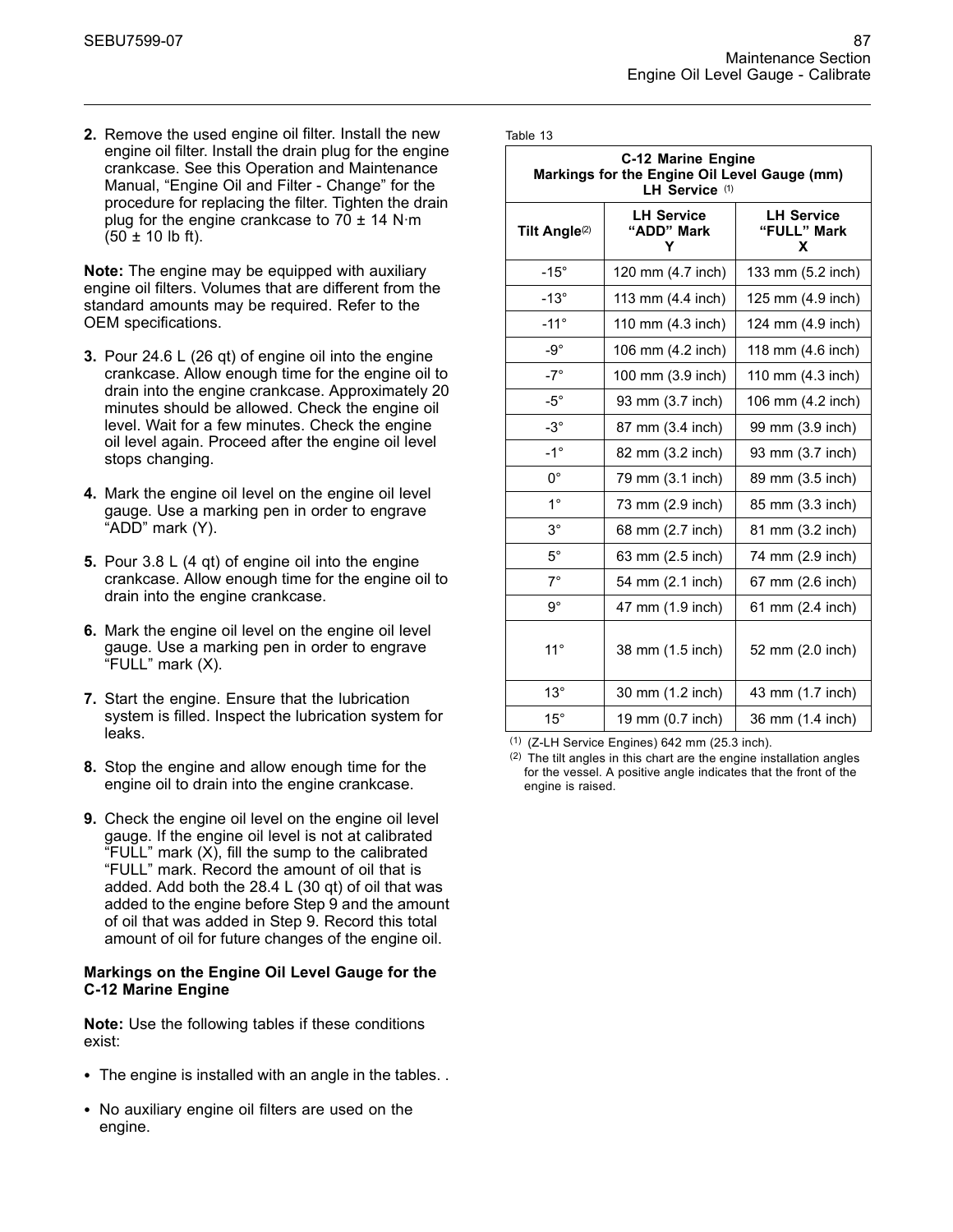Table 14

| <b>C-12 Marine Engine</b><br>Markings for the Engine Oil Level Gauge (mm)<br>RH Service (1) |                                      |                                       |
|---------------------------------------------------------------------------------------------|--------------------------------------|---------------------------------------|
| Tilt Angle <sup>(2)</sup>                                                                   | <b>RH Service</b><br>"ADD" Mark<br>Υ | <b>RH Service</b><br>"FULL" Mark<br>x |
| $-15^\circ$                                                                                 | 25 mm (1.0 inch)                     | 44 mm (1.7 inch)                      |
| $-13^\circ$                                                                                 | 37 mm (1.5 inch)                     | 55 mm (2.2 inch)                      |
| $-11^{\circ}$                                                                               | 48 mm (1.9 inch)                     | 65 mm (2.6 inch)                      |
| $-9^{\circ}$                                                                                | 57 mm (2.2 inch)                     | 73 mm (2.9 inch)                      |
| $-7^\circ$                                                                                  | 65 mm (2.6 inch)                     | 81 mm (3.2 inch)                      |
| $-5^\circ$                                                                                  | 72 mm (2.8 inch)                     | 88 mm (3.5 inch)                      |
| $-3^\circ$                                                                                  | 79 mm (3.1 inch)                     | 96 mm (3.8 inch)                      |
| $-1^{\circ}$                                                                                | 86 mm (3.4 inch)                     | 102 mm (4.0 inch)                     |
| $0^{\circ}$                                                                                 | 89 mm (3.5 inch)                     | 106 mm (4.2 inch)                     |
| $1^{\circ}$                                                                                 | 94 mm (3.7 inch)                     | 110 mm (4.3 inch)                     |
| $3^\circ$                                                                                   | 101 mm (4.0 inch)                    | 116 mm (4.6 inch)                     |
| $5^{\circ}$                                                                                 | 107 mm (4.2 inch)                    | 122 mm (4.8 inch)                     |
| $7^\circ$                                                                                   | 115 mm (4.5 inch)                    | 125 mm (4.9 inch)                     |
| $9^{\circ}$                                                                                 | 121 mm (4.8 inch)                    | 136 mm (5.4 inch)                     |
| $11^{\circ}$                                                                                | 127 mm (5.0 inch)                    | 140 mm (5.5 inch)                     |
| $13^\circ$                                                                                  | 134 mm (5.3 inch)                    | 145 mm (5.7 inch)                     |
| $15^{\circ}$                                                                                | 135 mm (5.3 inch)                    | 150 mm (5.9 inch)                     |

(1) (Z-RH Service Engines) 479 mm (18.9 inch).

(2) The tilt angles in this chart are the engine installation angles for the vessel. A positive angle indicates that the front of the engine is raised.

#### NOTICE

Refer to Special Publication, SEBU6251, "Caterpillar Commercial Diesel Engines Fluids Recommendations".

i03542996

# **Engine Oil Sample - Obtain**

**SMCS Code:** 1000-008; 1348-554-SM; 7542-554-OC, SM

In addition to a good preventive maintenance program, Caterpillar recommends using S·O·S oil analysis at regularly scheduled intervals in order to monitor the condition of the engine and the maintenance requirements of the engine. S·O·S oil analysis provides infrared analysis, which is required for determining nitration and oxidation levels.

# **Obtain the Sample and the Analysis**

# **WARNING**

**Hot oil and hot components can cause personal injury. Do not allow hot oil or hot components to contact the skin.**

Before you take the oil sample, complete the Label, PEEP5031 for identification of the sample. In order to help obtain the most accurate analysis, provide the following information:

- Engine model
- Service hours on the engine
- The number of hours that have accumulated since the last oil change
- The amount of oil that has been added since the last oil change

To ensure that the sample is representative of the oil in the crankcase, obtain a warm, well mixed oil sample.

To avoid contamination of the oil samples, the tools and the supplies that are used for obtaining oil samples must be clean.

Caterpillar recommends using the sampling valve in order to obtain oil samples. The quality and the consistency of the samples are better when the sampling valve is used. The location of the sampling valve allows oil that is flowing under pressure to be obtained during normal engine operation.

The 169-8373 Fluid Sampling Bottle is recommended for use with the sampling valve. The fluid sampling bottle includes the parts that are needed for obtaining oil samples. Instructions are also provided.

#### **NOTICE**

Always use a designated pump for oil sampling, and use a separate designated pump for coolant sampling. Using the same pump for both types of samples may contaminate the samples that are being drawn. This contaminate may cause a false analysis and an incorrect interpretation that could lead to concerns by both dealers and customers.

If the engine is not equipped with a sampling valve, use the 1U-5718 Vacuum Pump. The pump is designed to accept sampling bottles. Disposable tubing must be attached to the pump for insertion into the sump.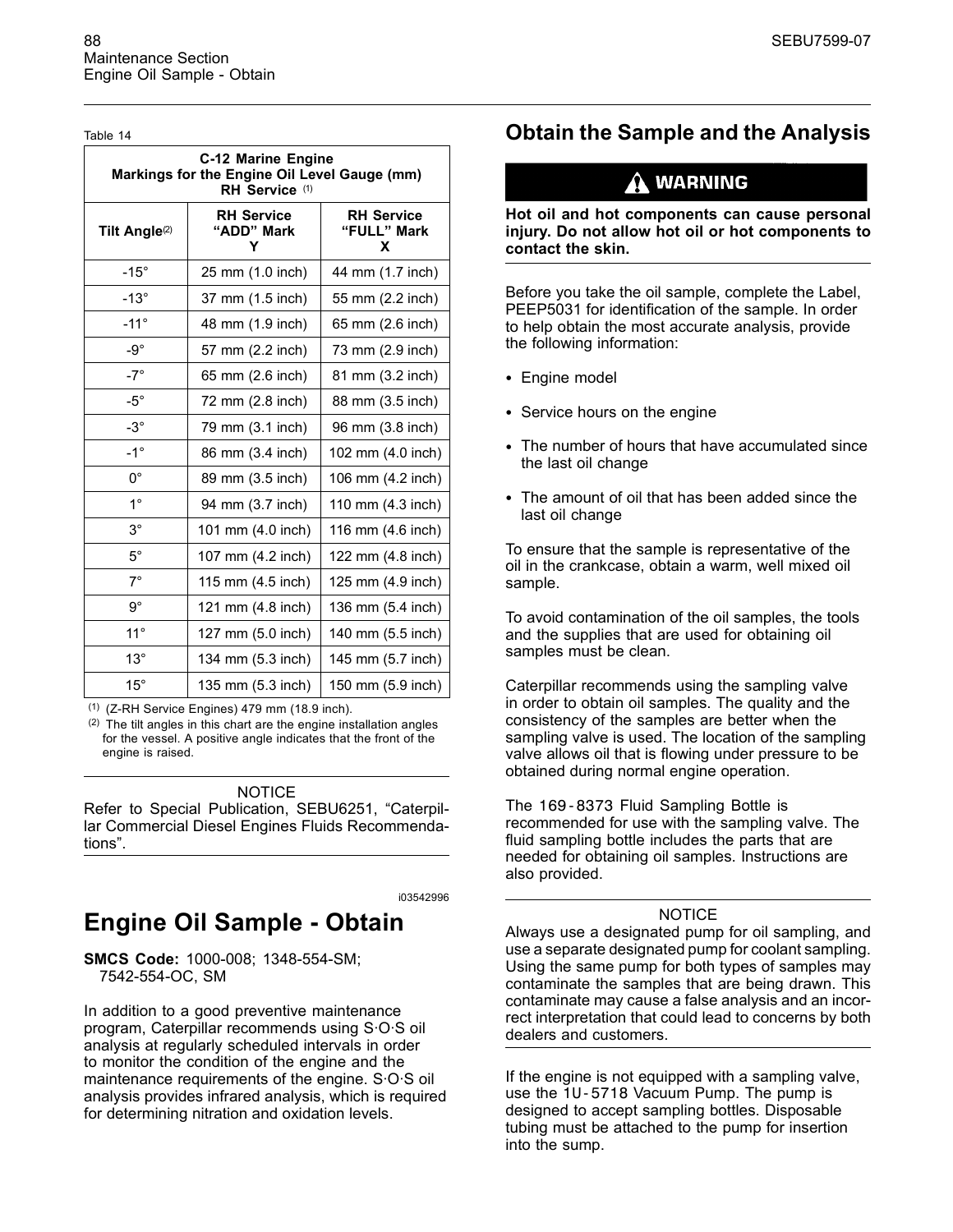For instructions, see Special Publication, PEgj0047, "How To Take A Good S·O·S Oil Sample". Consult your Caterpillar dealer for complete information and assistance in establishing an S·O·S program for your engine.

i02456905

# **Engine Oil and Filter - Change**

**SMCS Code:** 1318-510; 1348-044

# A WARNING

**Hot oil and hot components can cause personal injury. Do not allow hot oil or hot components to contact the skin.**

#### **NOTICE**

Care must be taken to ensure that fluids are contained during performance of inspection, maintenance, testing, adjusting and repair of the product. Be prepared to collect the fluid with suitable containers before opening any compartment or disassembling any component containing fluids.

Refer to Special Publication, NENG2500, "Caterpillar Dealer Service Tool Catalog" for tools and supplies suitable to collect and contain fluids on Caterpillar products.

Dispose of all fluids according to local regulations and mandates.

Do not drain the oil when the engine is cold. As the oil cools, suspended waste particles settle on the bottom of the oil pan. The waste particles are not removed with the draining cold oil. Drain the crankcase with the engine stopped. Drain the crankcase with the oil warm. This draining method allows the waste particles that are suspended in the oil to be drained properly.

Failure to follow this recommended procedure will cause the waste particles to be recirculated through the engine lubrication system with the new oil.

# **Drain the Engine Oil**

After the engine has been run at the normal operating temperature, stop the engine. Use one of the following methods to drain the engine crankcase oil:

• If the engine is equipped with a manual sump pump, turn the drain valve knob counterclockwise in order to pump the oil out of the oil pan. After the oil has drained, turn the drain valve knob clockwise in order to close the drain valve.

• If the engine is not equipped with a drain valve, remove the oil drain plug in order to allow the oil to drain. If the engine is equipped with a shallow sump, remove the bottom oil drain plugs from both ends of the oil pan.

After the oil has drained, the oil drain plugs should be cleaned and installed. Tighten the oil drain plugs to 70  $\pm$  14 N·m (50  $\pm$  10 lb ft).

### **Replace the Oil Filter**

#### **NOTICE**

Caterpillar oil filters are built to Caterpillar specifications. Use of an oil filter not recommended by Caterpillar could result in severe engine damage to the engine bearings, crankshaft, etc., as a result of the larger waste particles from unfiltered oil entering the engine lubricating system. Only use oil filters recommended by Caterpillar.

- **1.** Remove the oil filter with a 1U-8760 Chain Wrench.
- **2.** Cut the oil filter open with a 175-7546 Oil Filter Cutter. Break apart the pleats and inspect the oil filter for metal debris. An excessive amount of metal debris in the oil filter may indicate early wear or a pending failure.

Use a magnet to differentiate between the ferrous metals and the nonferrous metals that are found in the oil filter element. Ferrous metals may indicate wear on the steel and cast iron parts of the engine.

Nonferrous metals may indicate wear on the aluminum parts, brass parts or bronze parts of the engine. Parts that may be affected include the following items: main bearings, rod bearings, turbocharger bearings, and cylinder heads.

Due to normal wear and friction, it is not uncommon to find small amounts of debris in the oil filter. Consult your Caterpillar dealer in order to arrange for a further analysis if an excessive amount of debris is found in the oil filter.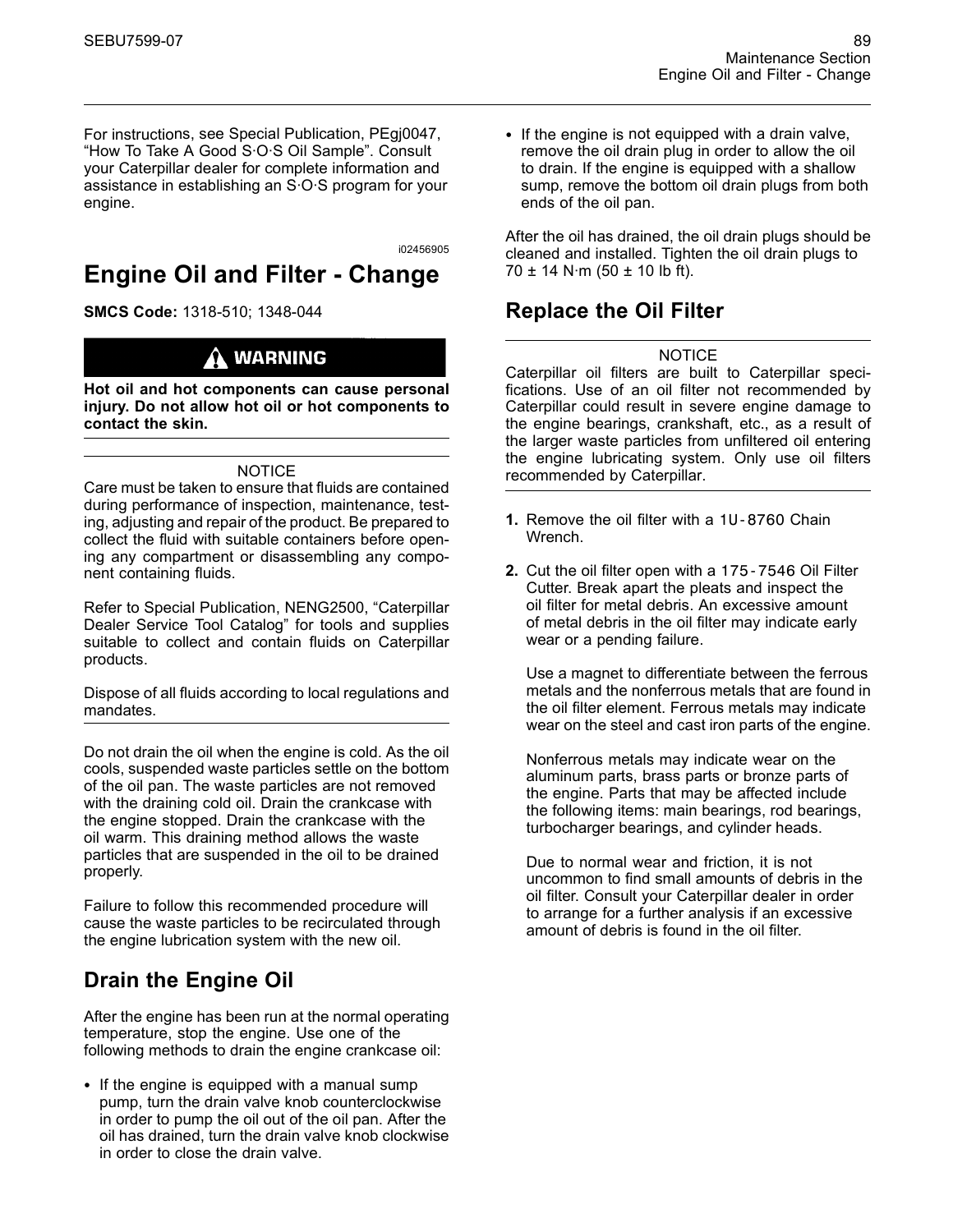

Typical filter mounting base and filter gasket

- **3.** Clean the sealing surface of the filter mounting base. Ensure that all of the old oil filter gasket is removed.
- **4.** Apply clean engine oil to the new oil filter gasket.

#### **NOTICE**

Do not fill the oil filters with oil before installing them. This oil would not be filtered and could be contaminated. Contaminated oil can cause accelerated wear to engine components.

**5.** Install the oil filter. Tighten the oil filter until the oil filter gasket contacts the base. Tighten the oil filter by hand according to the instructions that are shown on the oil filter. Do not overtighten the oil filter.

# **Fill the Engine Crankcase**

**1.** Remove the oil filler cap. Refer to the Operation and Maintenance Manual, "Refill Capacities and Recommendations" for more information on lubricant specifications. Fill the crankcase with the proper amount of oil.

#### NOTICE

If equipped with an auxiliary oil filter or system, extra oil must be added when filling the crankcase. Follow the OEM or filter manufacturer's recommendations. If the extra oil is not added, the engine may starve for oil.

#### **NOTICE**

To help prevent crankshaft or bearing damage, crank engine to fill all filters before starting. Do not crank engine for more than 30 seconds.

- **2.** Start the engine and run the engine at "LOW IDLE" for two minutes. Perform this procedure in order to ensure that the lubrication system has oil and that the oil filters are filled. Inspect the oil filter for oil leaks.
- **3.** Stop the engine and allow the oil to drain back to the sump for a minimum of ten minutes.
- **4.** Remove the oil level gauge in order to check the oil level. Maintain the oil level between the "ADD" and "FULL" marks on the oil level gauge.

i03535100

# **Engine Speed/Timing Sensor - Clean/Inspect**

#### **SMCS Code:** 1905-040; 1905-070; 1907-040; 1907-070



#### g01863196 Illustration 54

View of the front of a typical C12 Marine Engine

- (1) Speed/timing sensor (camshaft)
- (2) Speed/timing sensor (crankshaft)
- **1.** Remove the speed/timing sensors.
- **2.** Inspect the condition of the plastic end of the speed/timing sensors for wear and/or contaminants.
- **3.** Clean the metal shavings and other debris from the face of the speed/timing sensors.
- **4.** Install the speed/timing sensors. Ensure that the sensor is seated before the bolt is tightened. Tighten each bolt to a torque of  $28 \pm 7$  N·m  $(21 \pm 5 \text{ lb ft})$ .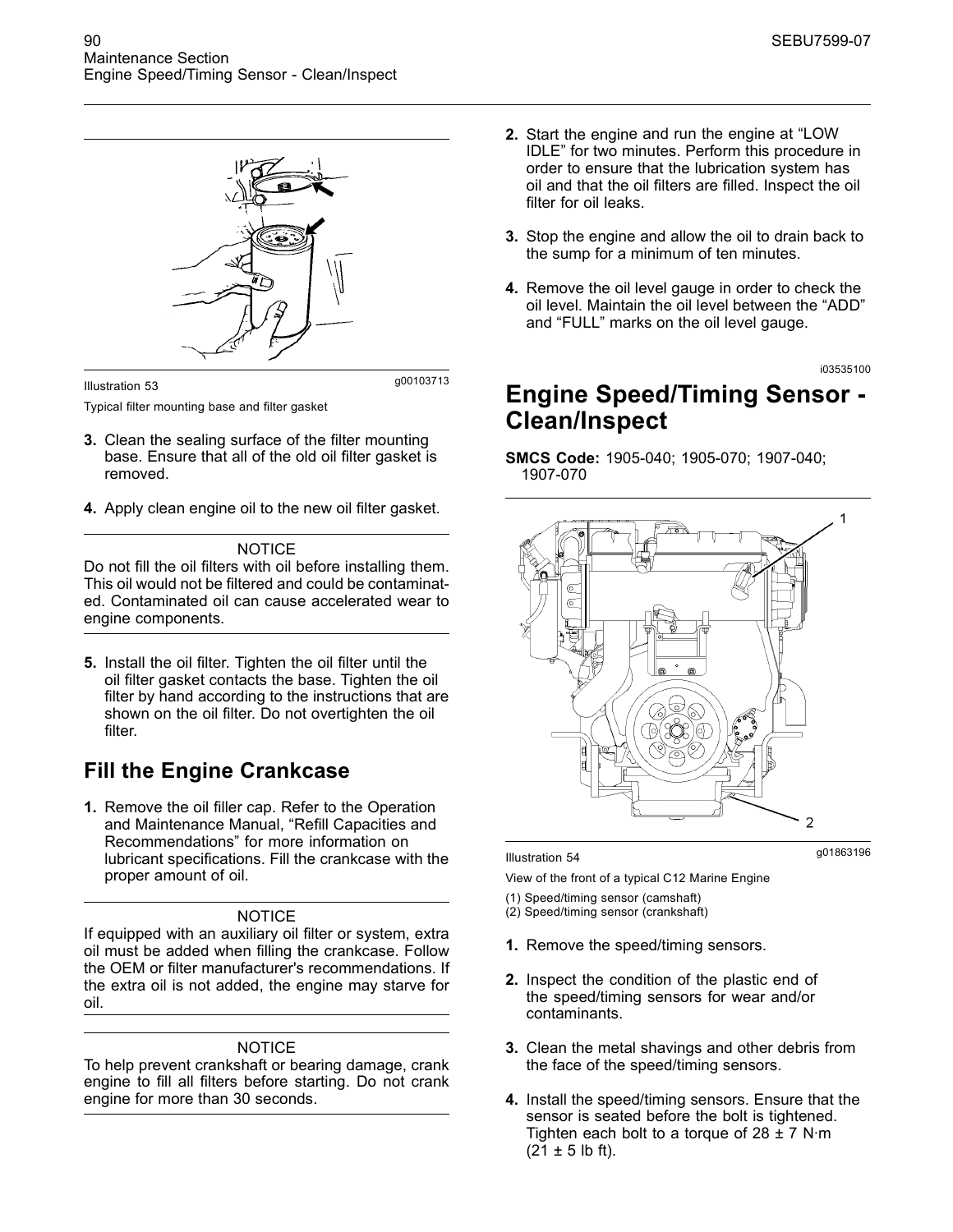i02703023

# **Engine Storage Procedure - Check**

**SMCS Code:** 1000-535

Caterpillar recommends storage procedures and start-up procedures for all engines that are stored for more than 1 month. These procedures provide maximum protection to internal engine components. Refer to Special Instruction, SEHS9031, "Storage Procedure For Caterpillar Products" for information on these procedures.

An extension of the oil change interval to 12 months is permitted if you follow the required procedures for storage and start-up. This extension is permitted if the following intervals in the Operation and Maintenance Manual, "Maintenance Interval Schedule" have not been reached:

- Operating hours
- Fuel consumption

i03539022

# **Engine Valve Lash - Inspect/Adjust**

**SMCS Code:** 1102-025

# $\Lambda$  warning

**Ensure that the engine can not be started while this maintenance is being performed. To help prevent possible injury, do not use the starting motor to turn the flywheel.**

**Hot engine components can cause burns. Allow additional time for the engine to cool before measuring/adjusting valve lash clearance.**

**Note:** Only qualified service personnel should perform this maintenance.

Operation of Caterpillar engines with improper valve adjustments can reduce engine efficiency. This reduced efficiency could result in excessive fuel usage and/or shortened engine component life.

Refer to Testing and Adjusting, "Engine Valve Lash - Inspect/Adjust" for the inspection and the adjustment procedures.

# **Engine Valve Rotators - Inspect**

**SMCS Code:** 1109-040

### $\Lambda$  warning

**When inspecting the valve rotators, protective glasses or face shield and protective clothing must be worn, to help prevent being burned by hot oil or spray.**

Engine valve rotators rotate the valves when the engine runs. This helps to prevent deposits from building up on the valves and the valve seats.

Perform the following steps after the engine valve lash is set, but before the valve covers are installed:

- **1.** Start the engine according to Operation and Maintenance Manual, "Engine Starting" (Operation Section) for the procedure.
- **2.** Operate the engine at low idle.
- **3.** Observe the top surface of each valve rotator. The valve rotators should turn slightly when the valves close.

#### **NOTICE**

A valve rotator which does not operate properly will accelerate valve face wear and valve seat wear and shorten valve life. If a damaged rotator is not replaced, valve face guttering could result and cause pieces of the valve to fall into the cylinder. This can cause piston and cylinder head damage.

If a valve fails to rotate, consult your Caterpillar dealer.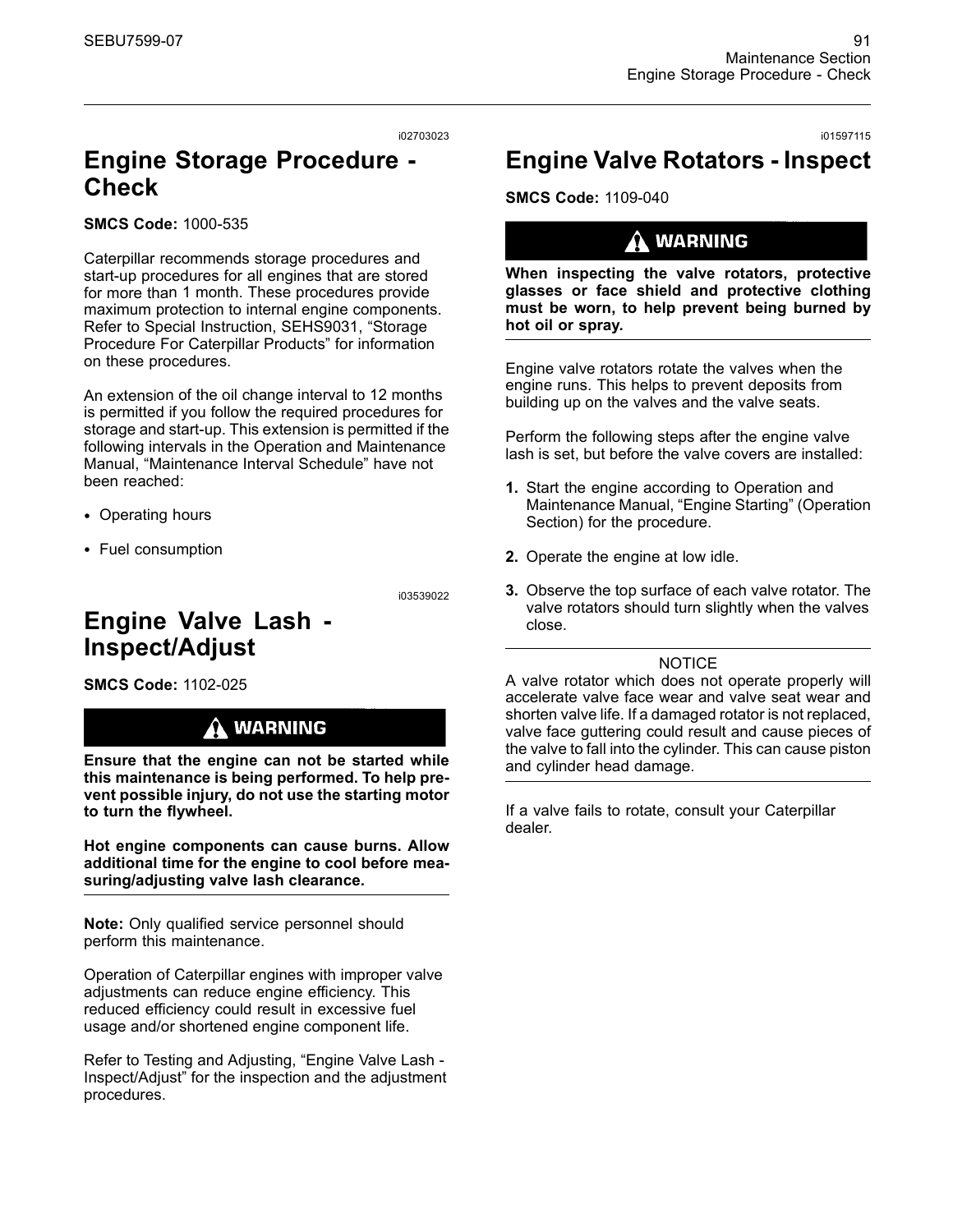# **Fuel Injector - Inspect/Adjust**

**SMCS Code:** 1290-025

### **WARNING**

**Be sure the engine cannot be started while this maintenance is being performed. To prevent possible injury, do not use the starting motor to turn the flywheel.**

**Hot engine components can cause burns. Allow additional time for the engine to cool before measuring/adjusting the unit injectors.**

**The electronic unit injectors use high voltage. Disconnect the unit injector enable circuit connector in order to prevent personal injury. Do not come in contact with the injector terminals while the engine is running.**

The operation of Caterpillar engines with improper adjustments of the electronic unit injector can reduce engine efficiency. This reduced efficiency could result in excessive fuel usage and/or shortened engine component life.

Only qualified service personnel should perform this maintenance. Refer to the Systems Operation, Testing and Adjusting, "Electronic Unit Injector - Test" for the test procedure, and Systems Operation, Testing and Adjusting, "Electronic Unit Injector - Adjust" for the adjustment procedure for the injectors.

i01645814

# **Fuel System - Prime**

**SMCS Code:** 1258-548

# A WARNING

**Fuel leaked or spilled onto hot surfaces or electrical components can cause a fire. To help prevent possible injury, turn the start switch off when changing fuel filters or water separator elements. Clean up fuel spills immediately.**



g00850626 Illustration 55

Priming the fuel system fills the fuel filters. Priming the fuel system also removes air from the fuel system. This procedure is used primarily when the engine runs out of fuel.

**Note:** DO NOT remove plug (1) in the fuel filter base in order to release air from the fuel system during periodic service of the fuel filter. Periodic removal of the plug will result in increased wear of the threads in the fuel filter base. This can lead to fuel leakage. However, the plug in the fuel filter base can be used to bleed air from the fuel system if the engine runs out of fuel.

- **1.** Open fuel priming pump (2) and operate the fuel priming pump until a strong pressure is felt on the fuel priming pump and until the check valve "clicks". This procedure will require considerable strokes. Lock the fuel priming pump.
- **2.** Crank the engine after pressurizing the system.

#### **NOTICE**

Do not crank the engine continuously for more than 30 seconds. Allow the starting motor to cool for two minutes before cranking the engine again.

**3.** If the engine does not start, open fuel priming pump (2) and repeat Steps 1 and 2 in order to start the engine.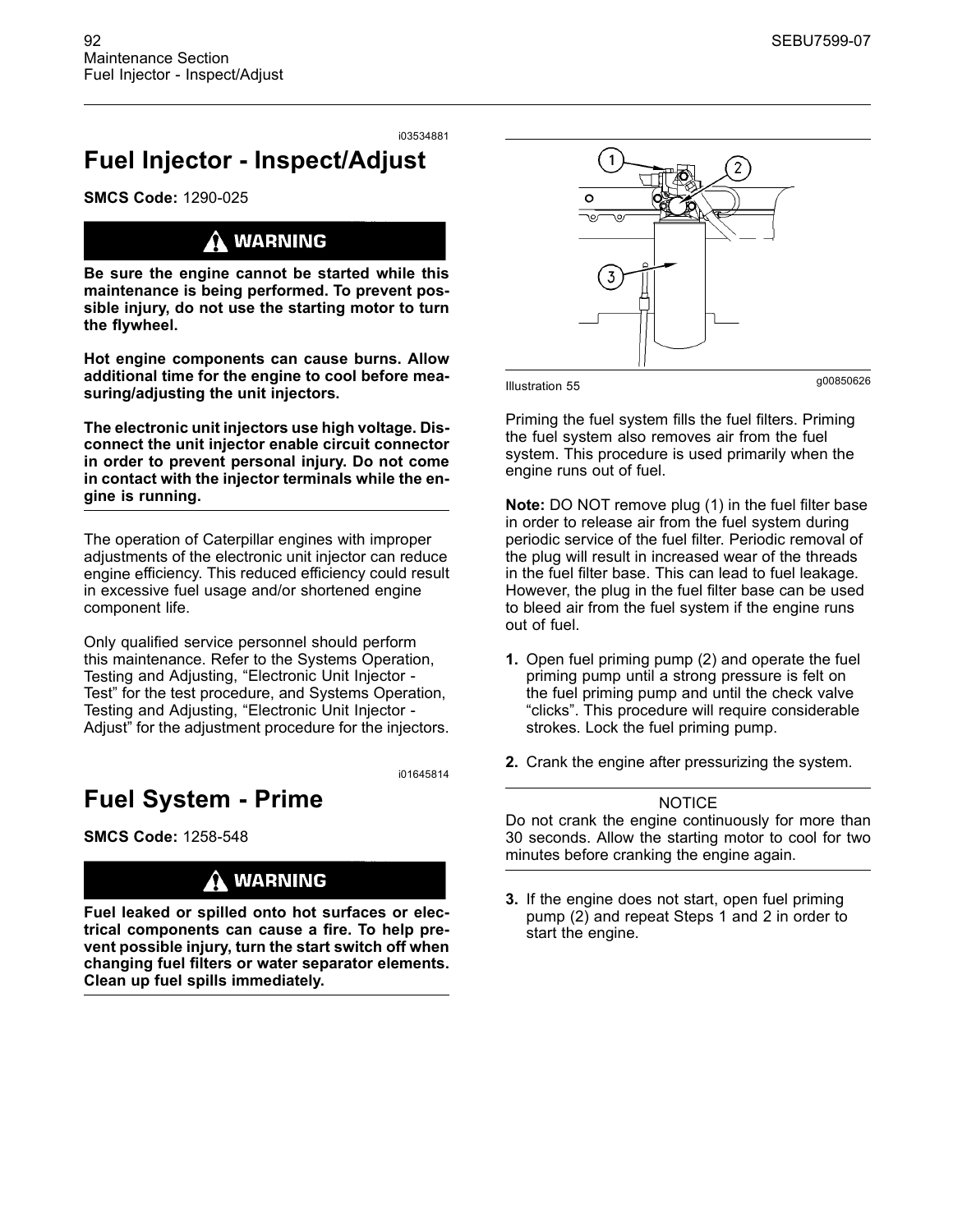# **Fuel System Primary Filter (Water Separator) Element - Replace**

**SMCS Code:** 1260-510-FQ; 1263-510-FQ

Water in the fuel can cause the engine to run rough. Water in the fuel may cause an electronic unit injector to fail. If the fuel has been contaminated with water, the element should be changed before the regularly scheduled interval.

The primary filter/water separator also provides filtration in order to help extend the life of the secondary fuel filter. The element should be changed regularly. If a vacuum gauge is installed, the primary filter/water separator should be changed at 50 to 70 kPa (15 to 20 inches Hg).

# **Replace the Element**

# **WARNING**

**Fuel leaked or spilled onto hot surfaces or electrical components can cause a fire. To help prevent possible injury, turn the start switch off when changing fuel filters or water separator elements. Clean up fuel spills immediately.**

#### **NOTICE**

Care must be taken to ensure that fluids are contained during performance of inspection, maintenance, testing, adjusting and repair of the product. Be prepared to collect the fluid with suitable containers before opening any compartment or disassembling any component containing fluids.

Refer to Special Publication, NENG2500, "Caterpillar Dealer Service Tool Catalog" for tools and supplies suitable to collect and contain fluids on Caterpillar products.

Dispose of all fluids according to local regulations and mandates.

#### **NOTICE**

Do not allow dirt to enter the fuel system. Thoroughly clean the area around a fuel system component that will be disconnected. Fit a suitable cover over disconnected fuel system component.

**1.** Close the main fuel supply valve.



g01453091 Illustration 56

- (1) Element
- (2) Bowl
- (3) Drain
- **2.** Remove element (1) from the element mounting base while bowl (2) is attached.
- **3.** Dispose of the contents of the filter. Remove bowl (2) from element (1). The bowl is reusable. Do not discard the bowl. Dispose of the used element.
- **4.** Remove the O-ring from the gland of the bowl. Clean the following components:
	- Bowl
	- O-ring
	- Mounting base

Inspect the O-ring for damage and for deterioration. Replace the O-ring, if necessary.

- **5.** Lubricate the O-ring with clean diesel fuel.
- **6.** Install bowl (2) on a new element. Tighten the bowl by hand. Do not use tools in order to tighten the bowl.

#### **NOTICE**

The primary filter/water separator may be prefilled with fuel to avoid rough running/stalling of the engine due to air. Do not fill the secondary filter with fuel before installation. The fuel would not be filtered and could be contaminated. Contaminated fuel will cause accelerated wear to fuel system parts.

**7.** Lubricate the top seal of element (1) with clean diesel fuel. The element may be filled with fuel at this time. Install the new element on the mounting base. Tighten the element by hand.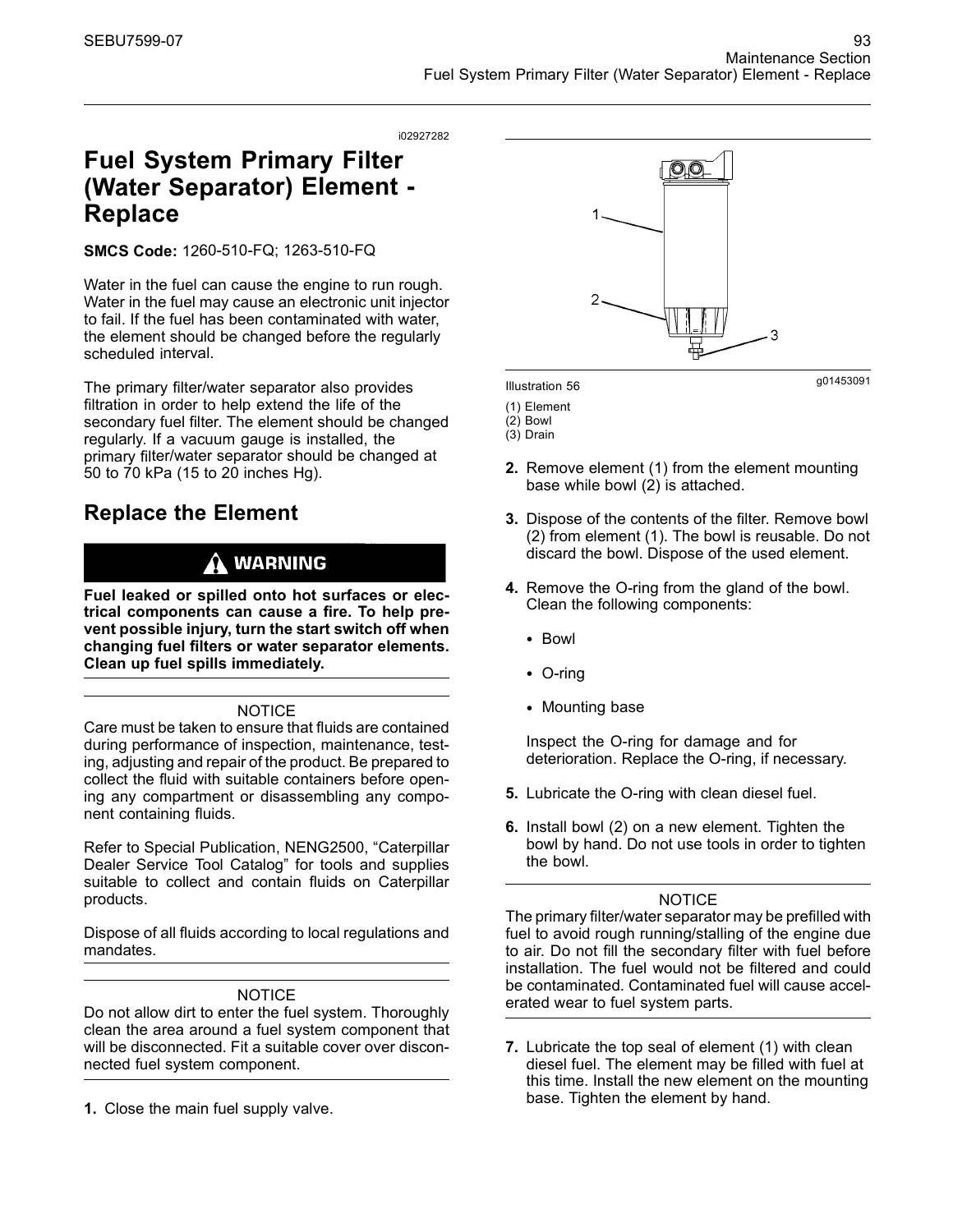#### **NOTICE**

The water separator is under suction during normal engine operation. Ensure that the vent plug is tightened securely to help prevent air from entering the fuel system.

- **8.** Open the main fuel supply valve.
- **9.** Start the engine and check for leaks. Run the engine for one minute. Stop the engine and check for leaks again.

Detecting leaks is difficult while the engine is running. The primary filter/water separator is under suction. A leak will allow air to enter the fuel. The air in the fuel can cause low power due to aeration of the fuel. If air enters the fuel, check the components for overtightening or undertightening.

i02927285

# **Fuel System Primary Filter/Water Separator - Drain**

**SMCS Code:** 1260-543; 1263-543

### A WARNING

**Fuel leaked or spilled onto hot surfaces or electrical components can cause a fire. To help prevent possible injury, turn the start switch off when changing fuel filters or water separator elements. Clean up fuel spills immediately.**

#### **NOTICE**

Care must be taken to ensure that fluids are contained during performance of inspection, maintenance, testing, adjusting and repair of the product. Be prepared to collect the fluid with suitable containers before opening any compartment or disassembling any component containing fluids.

Refer to Special Publication, NENG2500, "Caterpillar Dealer Service Tool Catalog" for tools and supplies suitable to collect and contain fluids on Caterpillar products.

Dispose of all fluids according to local regulations and mandates.

#### **NOTICE**

Do not allow dirt to enter the fuel system. Thoroughly clean the area around a fuel system component that will be disconnected. Fit a suitable cover over disconnected fuel system component.



g01453091 Illustration 57

- (1) Element
- (2) Bowl (3) Drain

Bowl (2) should be monitored daily for signs of water. If water is present, drain the water from the bowl.

- **1.** Open drain (3). The drain is a self-ventilated drain. Catch the draining water in a suitable container. Dispose of the water properly.
- **2.** Close drain (3).

#### NOTICE

The water separator is under suction during normal engine operation. Ensure that the drain valve is tightened securely to help prevent air from entering the fuel system.

i03539225

# **Fuel System Secondary Filter - Replace**

**SMCS Code:** 1261-510-SE

### $\Lambda$  WARNING

**Fuel leaked or spilled onto hot surfaces or electrical components can cause a fire. To help prevent possible injury, turn the start switch off when changing fuel filters or water separator elements. Clean up fuel spills immediately.**

- **1.** Stop the engine.
- **2.** Turn off the start switch or disconnect the battery (starting motor) when maintenance is performed on fuel filters.
- **3.** Shut off the fuel tank supply valve to the engine.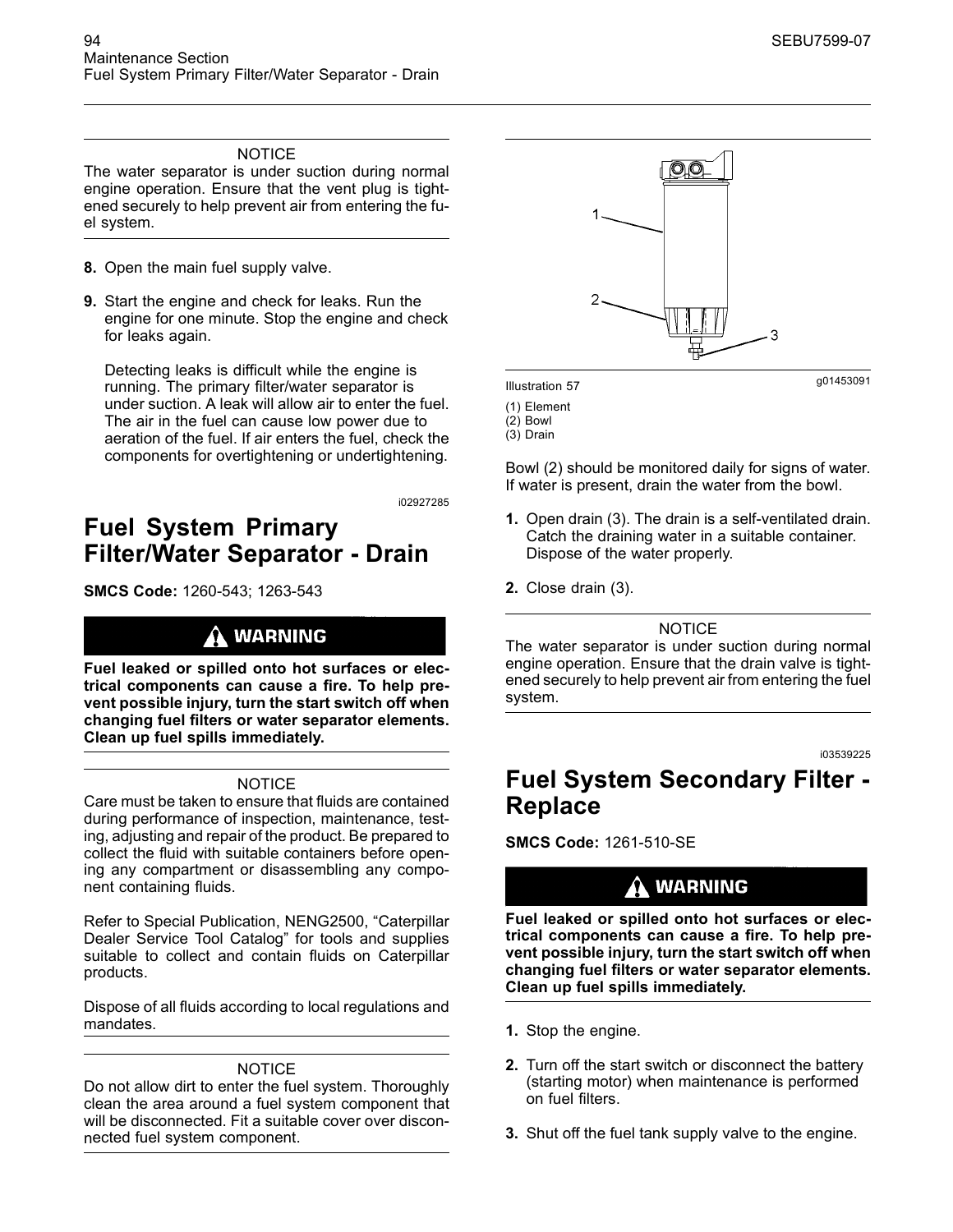**4.** Unlock the fuel priming pump in order to relieve residual pressure in the fuel system.

#### **NOTICE**

Care must be taken to ensure that fluids are contained during performance of inspection, maintenance, testing, adjusting and repair of the product. Be prepared to collect the fluid with suitable containers before opening any compartment or disassembling any component containing fluids.

Refer to Special Publication, NENG2500, "Caterpillar Dealer Service Tool Catalog" or refer to Special Publication, PECJ0003, "Caterpillar Shop Supplies and Tools Catalog" for tools and supplies suitable to collect and contain fluids on Caterpillar products.

Dispose of all fluids according to local regulations and mandates.

- **5.** Remove the used fuel filter.
- **6.** Clean the gasket sealing surface of the fuel filter base. Ensure that all of the old gasket is removed.

#### NOTICE

In order to meet expected fuel system component life, 4 micron(c) absolute or less secondary fuel filtration is required for all Caterpillar diesel engines that are equipped with common-rail fuel systems, and for all Caterpillar diesel engines that are equipped with unit injected fuel systems. For all other Caterpillar diesel engines (mostly older engines with pump, line and nozzle type fuel systems), the use of 4 micron(c) absolute or less secondary fuel filtration is strongly recommended. Note that all current Caterpillar diesel engines are factory equipped with Caterpillar Advanced Efficiency 4 micron(c) absolute fuel filters.

**7.** Apply clean diesel fuel to the new fuel filter gasket.

#### **NOTICE**

Do not fill the secondary fuel filter with fuel before installing. The fuel would not be filtered and could be contaminated. Contaminated fuel will cause accelerated wear to fuel system parts.

**8.** Install a new fuel filter. Tighten the fuel filter until the gasket contacts the base. Tighten the fuel filter by hand according to the instructions that are shown on the fuel filter. Do not overtighten the fuel filter.

**Note:** Do not remove the plug in the fuel filter base in order to release air from the fuel system during periodic service of the fuel filter. Periodic removal of the plug will result in increased wear of the threads in the fuel filter base.

- **9.** Operate the fuel priming pump until a strong pressure is felt on the fuel priming pump and until the check valve "clicks". This procedure will require considerable strokes. Lock the fuel priming pump.
- **10.** Open the fuel tank supply valve. If necessary, reconnect the battery to the starting motor.
- **11.** Start the engine according to the normal operating procedures. Immediately increase the engine rpm between 1000 to 1200 rpm with no load. The engine will begin to misfire briefly until air from the fuel filter is purged. No damage to the engine will occur.

#### NOTICE

Do not crank the engine continuously for more than 30 seconds. Allow the starting motor to cool for two minutes before cranking the engine again.

**12.** If the engine stalls during the purging of the air, refer to the Operation and Maintenance Manual, "Fuel System - Prime" for more information.

i03645042

### **Fuel Tank Water and Sediment - Drain**

#### **SMCS Code:** 1273-543-M&S

#### NOTICE

Care must be taken to ensure that fluids are contained during performance of inspection, maintenance, testing, adjusting and repair of the product. Be prepared to collect the fluid with suitable containers before opening any compartment or disassembling any component containing fluids.

Refer to Special Publication, NENG2500, "Caterpillar Dealer Service Tool Catalog" or refer to Special Publication, PECJ0003, "Caterpillar Shop Supplies and Tools Catalog" for tools and supplies suitable to collect and contain fluids on Caterpillar products.

Dispose of all fluids according to local regulations and mandates.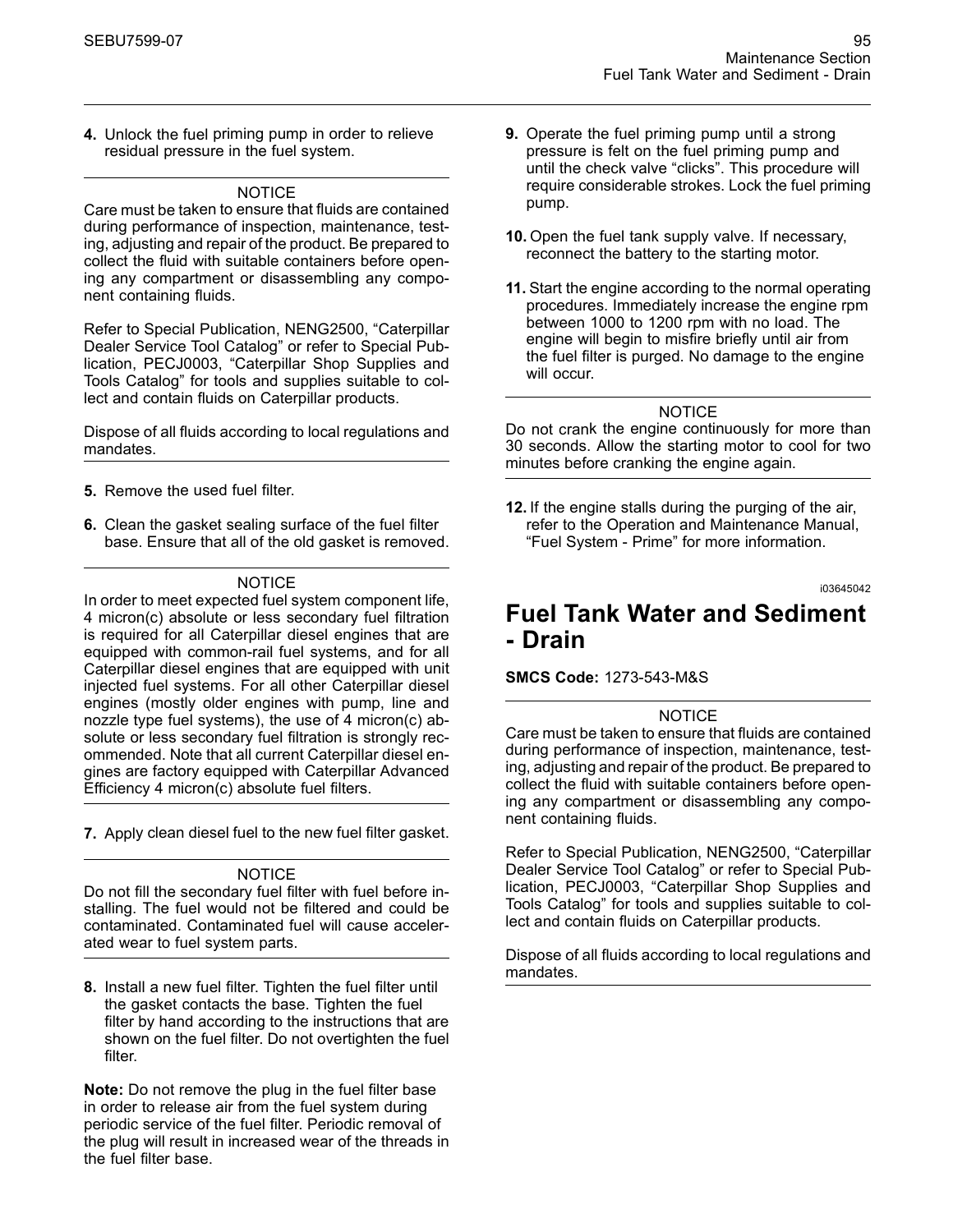# **Fuel Tank**

Fuel quality is critical to the performance and to the service life of the engine. Water in the fuel can cause excessive wear to the fuel system. Condensation occurs during the heating and cooling of fuel. The condensation occurs as the fuel passes through the fuel system and the fuel returns to the fuel tank. This causes water to accumulate in fuel tanks. Draining the fuel tank regularly and obtaining fuel from reliable sources can help to eliminate water in the fuel.

# **Drain the Water and the Sediment**

Fuel tanks should contain some provision for draining water and draining sediment from the bottom of the fuel tanks.

Open the drain valve on the bottom of the fuel tank in order to drain the water and the sediment. Close the drain valve.

**Note:** Failure to properly close the drain can allow air into the system, which could have detrimental results to performance.

Check the fuel daily. Drain the water and sediment from the fuel tank after operating the engine or drain the water and sediment from the fuel tank after the fuel tank has been filled. Allow five to ten minutes before performing this procedure.

Fill the fuel tank after operating the engine in order to drive out moist air. This will help prevent condensation. Do not fill the tank to the top. The fuel expands as the fuel gets warm. The tank may overflow.

Some fuel tanks use supply pipes that allow water and sediment to settle below the end of the fuel supply pipe. Some fuel tanks use supply lines that take fuel directly from the bottom of the tank. If the engine is equipped with this system, regular maintenance of the fuel system filter is important.

# **Fuel Storage Tanks**

Drain the water and the sediment from the fuel storage tank during the following conditions:

- Weekly
- Oil change
- Refill of the tank

This will help prevent water or sediment from being pumped from the storage tank into the engine fuel tank. A four micron(c) absolute filter for the breather vent on the fuel tank is also recommended. Refer to Special Publication, SENR9620, "Improving Fuel System Durablity".

If a bulk storage tank has been refilled or moved recently, allow adequate time for the sediment to settle before filling the engine fuel tank. Internal baffles in the bulk storage tank will also help trap sediment. Filtering fuel that is pumped from the storage tank helps to ensure the quality of the fuel. When possible, water separators should be used.

i03538175

# **Heat Exchanger - Inspect/Clean**

**SMCS Code:** 1379-040; 1379-070

### $\mathbf{\Lambda}$  warning

**Personal injury can result from hot coolant, steam and alkali.**

**At operating temperature, engine coolant is hot and under pressure. The heat exchanger and all lines to heaters or the engine contain hot coolant or steam. Any contact can cause severe burns.**

**Remove the filler cap slowly to relieve pressure only when the engine is stopped and the filler cap for the heat exchanger is cool enough to touch with your bare hand.**

**Cooling System Conditioner contains alkali. Avoid contact with skin and eyes.**

NOTICE

Keep all parts clean from contaminants.

Contaminants may cause rapid wear and shortened component life.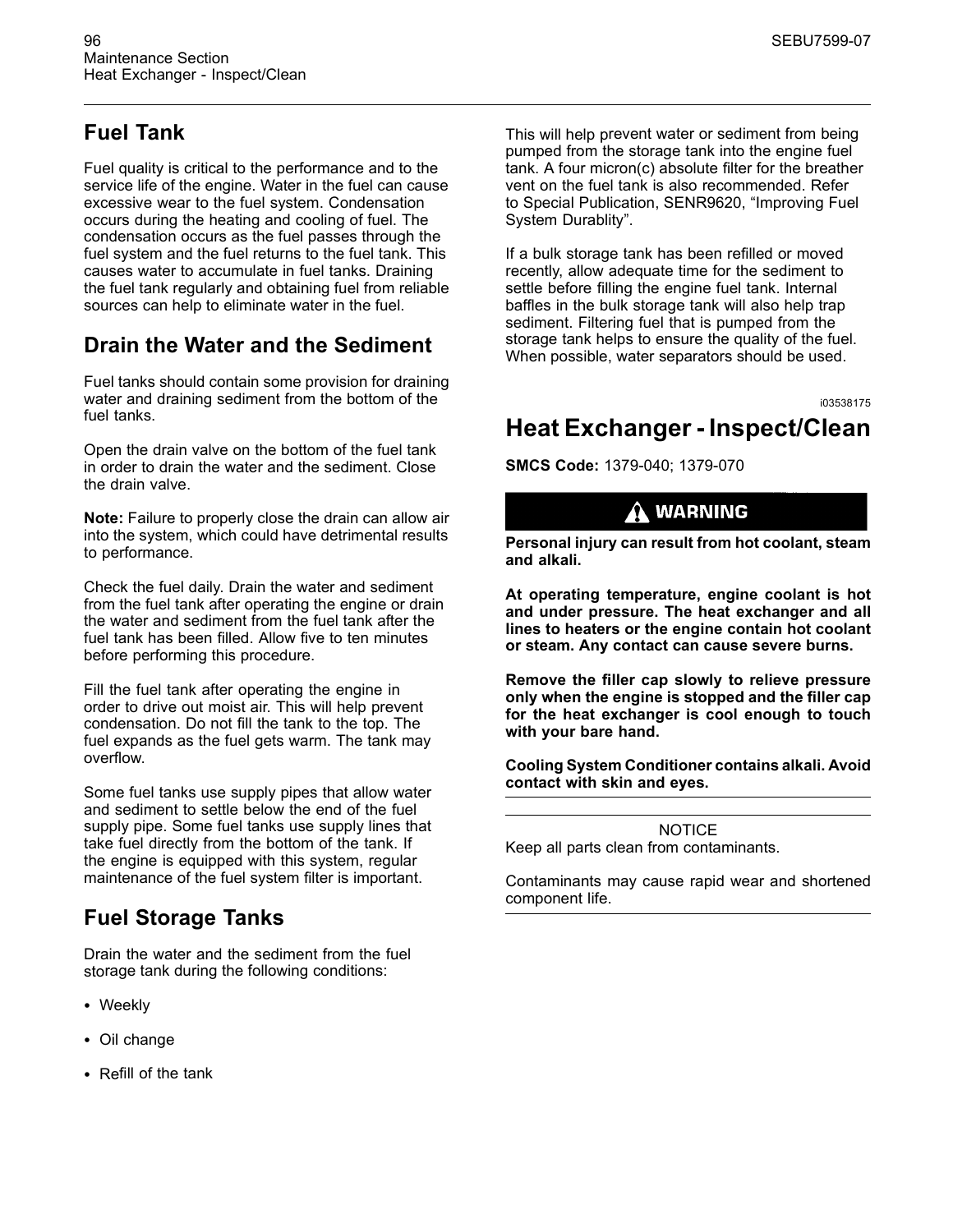#### NOTICE

Care must be taken to ensure that fluids are contained during performance of inspection, maintenance, testing, adjusting and repair of the product. Be prepared to collect the fluid with suitable containers before opening any compartment or disassembling any component containing fluids.

Refer to Special Publication, NENG2500, "Caterpillar Dealer Service Tool Catalog" or refer to Special Publication, PECJ0003, "Caterpillar Shop Supplies and Tools Catalog" for tools and supplies suitable to collect and contain fluids on Caterpillar products.

Dispose of all fluids according to local regulations and mandates.

The interval for the maintenance of the heat exchanger depends on the operating environment of the vessel and on the operating time. The sea water that is circulated through the heat exchanger and the amount of operating time of the vessel affects the following items:

- Cleanliness of the tubes for the heat exchanger
- Effectiveness of the heat exchanger system

Operating in water that contains the following will adversely affect the heat exchanger system: silt, sediment, salt, and algae. In addition, intermittent use of the vessel will adversely affect the heat exchanger system.

### **Inspect**

The following items indicate that the heat exchanger may require cleaning:

- Increased coolant temperature
- Engine overheating
- Excessive pressure drop between the water inlet and the water outlet

An operator that is familiar with the normal operating temperature of the coolant can determine when the coolant temperature is out of the normal range. Inspection and maintenance of the heat exchanger are required if the engine is overheating.

# **Clean**

Remove the heat exchanger. Refer to the Disassembly and Assembly Manual, "Heat Exchanger - Remove" for the procedure.

**1.** Drain the heat exchanger.

- **2.** Remove the heat exchanger.
- **3.** Turn the heat exchanger core upside-down in order to remove debris.

#### **NOTICE**

Do not use a high concentration of caustic cleaner to clean the core. A high concentration of caustic cleaner can attack the internal metals of the core and cause leakage. Only use the recommended concentration of cleaner.

**4.** Back flush the core with cleaner.

Caterpillar recommends the use of Hydrosolv liquid cleaner. Table 15 lists Hydrosolv liquid cleaners that are available from your Caterpillar dealer.

Table 15

| Hydrosolv Liquid Cleaners <sup>(1)</sup> |                                   |                    |
|------------------------------------------|-----------------------------------|--------------------|
| Part<br><b>Number</b>                    | <b>Description</b><br><b>Size</b> |                    |
| 1U-5490                                  | Hydrosolv 4165                    | 19 L (5 US gallon) |
| 174-6854                                 | Hydrosolv 100                     | 19 L (5 US gallon) |

(1) Use a two to five percent concentration of the cleaner at temperatures up to 93°C (200°F). Refer to Application Guide, NEHS0526 or consult your Caterpillar dealer for more information.

- **5.** Steam clean the core in order to remove any residue. Flush the tubes of the heat exchanger core. Remove any other trapped debris.
- **6.** Wash the core with hot, soapy water. Rinse the core thoroughly with clean water.

### A WARNING

**Personal injury can result from air pressure.**

**Personal injury can result without following proper procedure. When using pressure air, wear a protective face shield and protective clothing.**

**The maximum air pressure for cleaning purposes must be reduced to 205 kPa (30 psi) when the air nozzle is deadheaded.**

- **7.** Dry the core with compressed air. Direct the air in the reverse direction of the normal flow.
- **8.** Inspect the core in order to ensure cleanliness. Pressure test the core. Many shops that service radiators are equipped to perform pressure tests. If necessary, repair the core.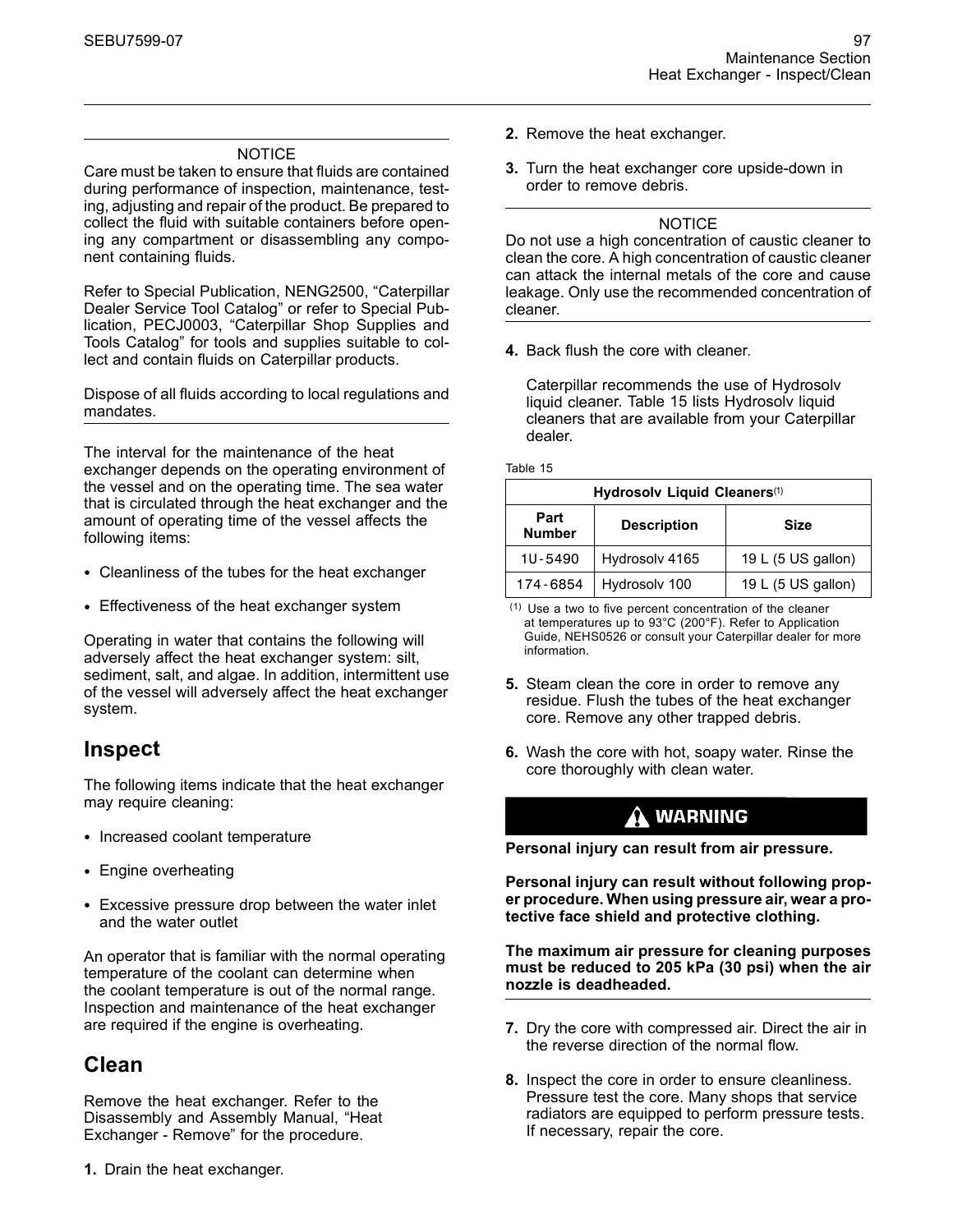**9.** Install the heat exchanger. Refer to Disassembly and Assembly, "Heat Exchanger - Install" for the procedure.

For more information on cleaning the core, consult your Caterpillar dealer.

i02121526

# **Hoses and Clamps - Inspect/Replace**

**SMCS Code:** 7554-040; 7554-510

Inspect all hoses for leaks that are caused by the following conditions:

- Cracking
- Softness
- Loose clamps

Replace hoses that are cracked or soft. Tighten any loose clamps.

#### **NOTICE**

Do not bend or strike high pressure lines. Do not install bent or damaged lines, tubes or hoses. Repair any loose or damaged fuel and oil lines, tubes and hoses. Leaks can cause fires. Inspect all lines, tubes and hoses carefully. Tighten all connections to the recommended torque.

Check for the following conditions:

- End fittings that are damaged or leaking
- Outer covering that is chafed or cut
- Exposed wire that is used for reinforcement
- Outer covering that is ballooning locally
- Flexible part of the hose that is kinked or crushed
- Armoring that is embedded in the outer covering

A constant torque hose clamp can be used in place of any standard hose clamp. Ensure that the constant torque hose clamp is the same size as the standard clamp.

Due to extreme temperature changes, the hose will heat set. Heat setting causes hose clamps to loosen. This can result in leaks. A constant torque hose clamp will help to prevent loose hose clamps.

Each installation application can be different. The differences depend on the following factors:

- Type of hose
- Type of fitting material
- Anticipated expansion and contraction of the hose
- Anticipated expansion and contraction of the fittings

### **Replace the Hoses and the Clamps**

### $\Lambda$  warning

**Pressurized System: Hot coolant can cause serious burns. To open the cooling system filler cap, stop the engine and wait until the cooling system components are cool. Loosen the cooling system pressure cap slowly in order to relieve the pressure.**

- **1.** Stop the engine. Allow the engine to cool.
- **2.** Loosen the cooling system filler cap slowly in order to relieve any pressure. Remove the cooling system filler cap.

**Note:** Drain the coolant into a suitable, clean container. The coolant can be reused.

- **3.** Drain the coolant from the cooling system to a level that is below the hose that is being replaced.
- **4.** Remove the hose clamps.
- **5.** Disconnect the old hose.
- **6.** Replace the old hose with a new hose.
- **7.** Install the hose clamps with a torque wrench.

**Note:** Refer to the Specifications, SENR3130, "Torque Specifications" in order to locate the proper torques.

- **8.** Refill the cooling system.
- **9.** Clean the cooling system filler cap. Inspect the cooling system filler cap's gaskets. Replace the cooling system filler cap if the gaskets are damaged. Install the cooling system filler cap.
- **10.** Start the engine. Inspect the cooling system for leaks.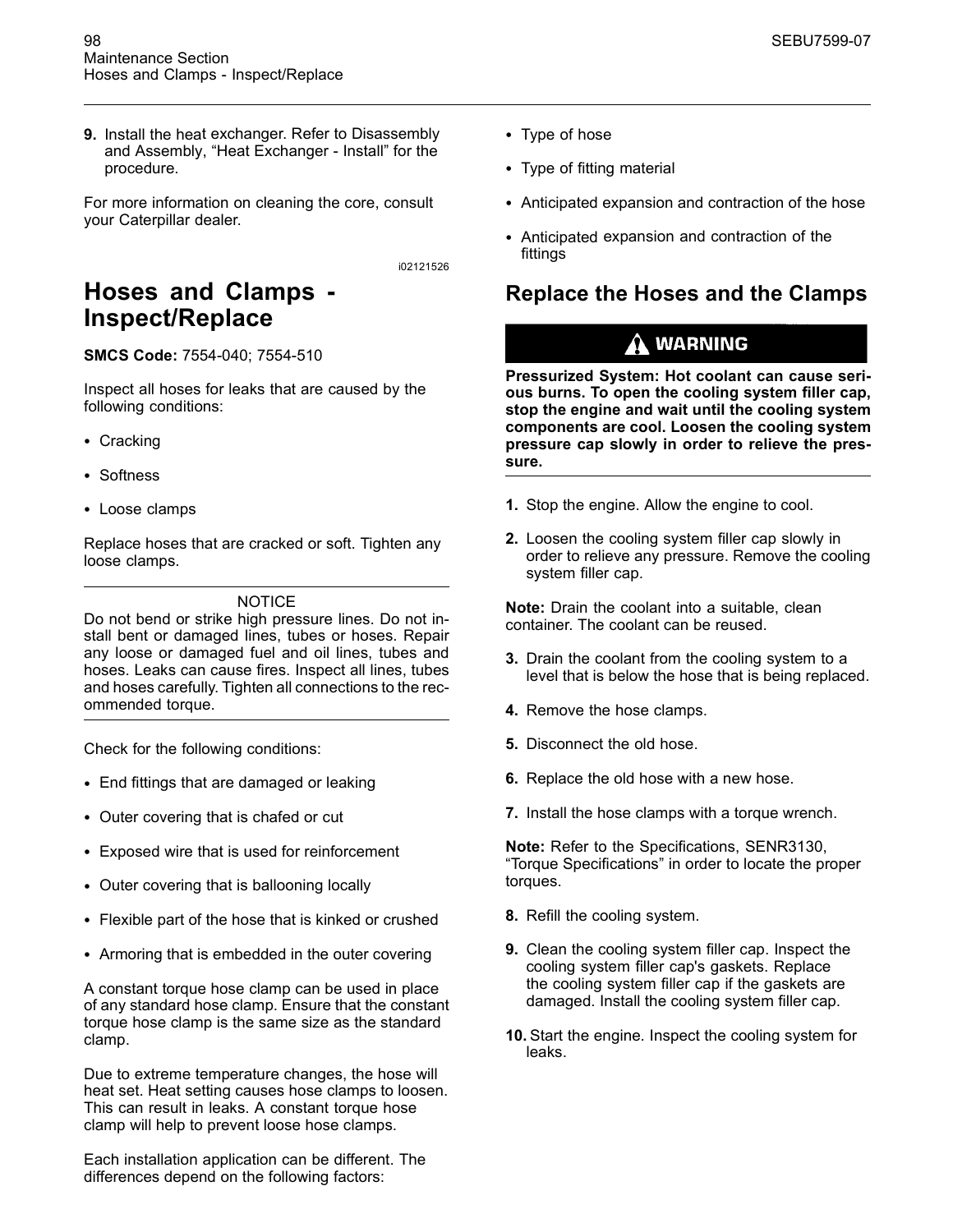# **Maintenance Recommendations**

**SMCS Code:** 1000

# **Maintenance Information**

The operating conditions of an engine affect the maintenance intervals and the time between overhauls for the engine. The following conditions affect the maintenance intervals and the expected overhaul interval for the engine.

### **Severe Operation**

Severe operation is the use of an engine that exceeds current published standards for the engine. Caterpillar maintains standards for the following engine parameters:

- Horsepower
- Range of rpm
- Fuel consumption
- Fuel quality
- Altitude
- Maintenance intervals
- Selection of oil
- Selection of coolant
- Environmental qualities
- Installation

Refer to the standards for your engine or consult your Caterpillar dealer in order to determine if your engine is operating within the defined parameters.

Severe operation can accelerate component wear. Engines that are operating under severe conditions may need more frequent maintenance intervals for the following reasons:

- Maximum reliability
- Retention of full service life

Because of individual applications, it is not possible to identify all of the factors which can contribute to severe operation. Consult your Caterpillar dealer about the maintenance that is needed for your specific engine.

The following factors can contribute to severe operation: environment, improper operating procedures, and improper maintenance practices.

#### **Environmental Factors**

#### **Extreme Ambient Temperatures**

Extended operation in environments that are extremely cold or hot can damage components. Valve components can be damaged by carbon buildup if the engine is frequently started and stopped in very cold temperatures. Extremely hot inlet air reduces the performance capabilities of the engine.

**Note:** See this Operation and Maintenance Manual, "Cold Weather Operation" topic (Operation Section), or see Supplement, SEBU5898, "Cold Weather Recommendations".

#### **Cleanliness**

Unless the equipment is cleaned regularly, extended operation in a dirty environment and in a dusty environment can damage components. Built up mud, dirt, and dust can encase components. This can make maintenance difficult. The buildup can contain corrosive chemicals. Corrosive chemicals and salt can damage some components.

#### **Improper Operating Procedures**

- Extended operation at low idle
- Minimum cool down periods after high load factor operation
- Operating the engine beyond the guidelines for the engine rating
- Operating the engine at loads that are greater than the rated load
- Operating the engine at speeds that are greater than the rated speed
- Use of the engine for an application that is not approved

#### **Improper Maintenance Practices**

- Extension of maintenance intervals
- Not using recommended fuel, lubricants, and antifreeze/coolant solutions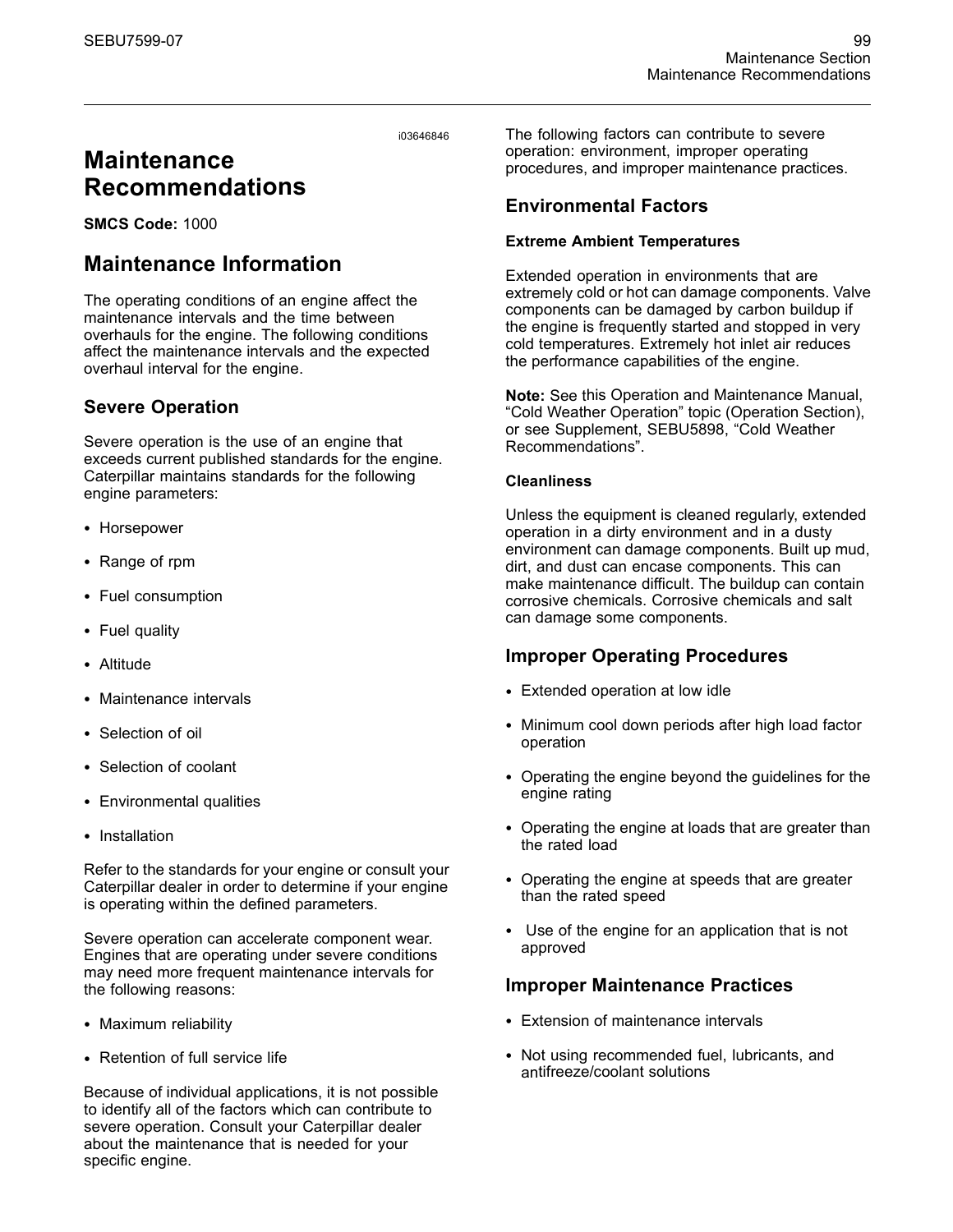# **Overhaul Information**

Reduced hours of operation at full load will result in a lower average power demand. A decreased average power demand should increase both the engine service life and the overhaul interval.

The need for an overhaul is generally indicated by increased fuel consumption and by reduced power.

The following factors are important when a decision is being made on the proper time for an engine overhaul:

- The need for preventive maintenance
- The quality of the fuel that is being used
- The operating conditions
- The results of the S·O·S analysis

**Note:** Refer to this Operation and Maintenance Manual, "Overhaul (Major)" for further information about the major overhaul.

### **Oil Consumption as an Overhaul Indicator**

Oil consumption, fuel consumption, and maintenance information can be used to estimate the total operating cost for your Caterpillar engine. Oil consumption can also be used to estimate the required capacity of a makeup oil tank that is suitable for the maintenance intervals.

Oil consumption is in proportion to the percentage of the rated engine load. As the percentage of the engine load is increased, the amount of oil that is consumed per hour also increases.

The oil consumption rate (brake specific oil consumption) is measured in grams per kW/h (lb per bhp). The brake specific oil consumption (BSOC) depends on the engine load. Consult your Caterpillar dealer for assistance in determining the typical oil consumption rate for your engine.

When an engine's oil consumption has risen to three times the original oil consumption rate due to normal wear, an engine overhaul should be scheduled. There may be a corresponding increase in blowby and a slight increase in fuel consumption.

#### **Overhaul Options**

#### **Before Failure Overhaul**

To minimize downtime, Caterpillar Inc. recommends a scheduled engine overhaul by your Caterpillar dealer before the engine fails. This will provide you with the best cost/value relationship.

**Note:** Overhaul programs vary according to the engine application and according to the dealer that performs the overhaul. Consult your Caterpillar dealer for specific information about the available overhaul programs and about overhaul services for extending the engine life.

A planned overhaul before failure may be the best value for the following reasons:

- Costly unplanned downtime can be avoided.
- Many original parts can be reused according to the standards for reusable parts.
- The engine's service life can be extended without the risk of a major catastrophe due to engine failure.
- The best cost/value relationship per hour of extended life can be attained.

#### **After Failure Overhaul**

If a major engine failure occurs and the engine must be removed from the hull, many options are available. An overhaul should be performed if the engine block or the crankshaft needs to be repaired.

If the engine block is repairable and/or the crankshaft is repairable, the overhaul cost should be between 40 percent and 50 percent of the cost of a new engine with a similar exchange core.

This lower cost can be attributed to three aspects:

- Specially designed Caterpillar engine features
- Caterpillar dealer exchange components
- Caterpillar Inc. remanufactured exchange components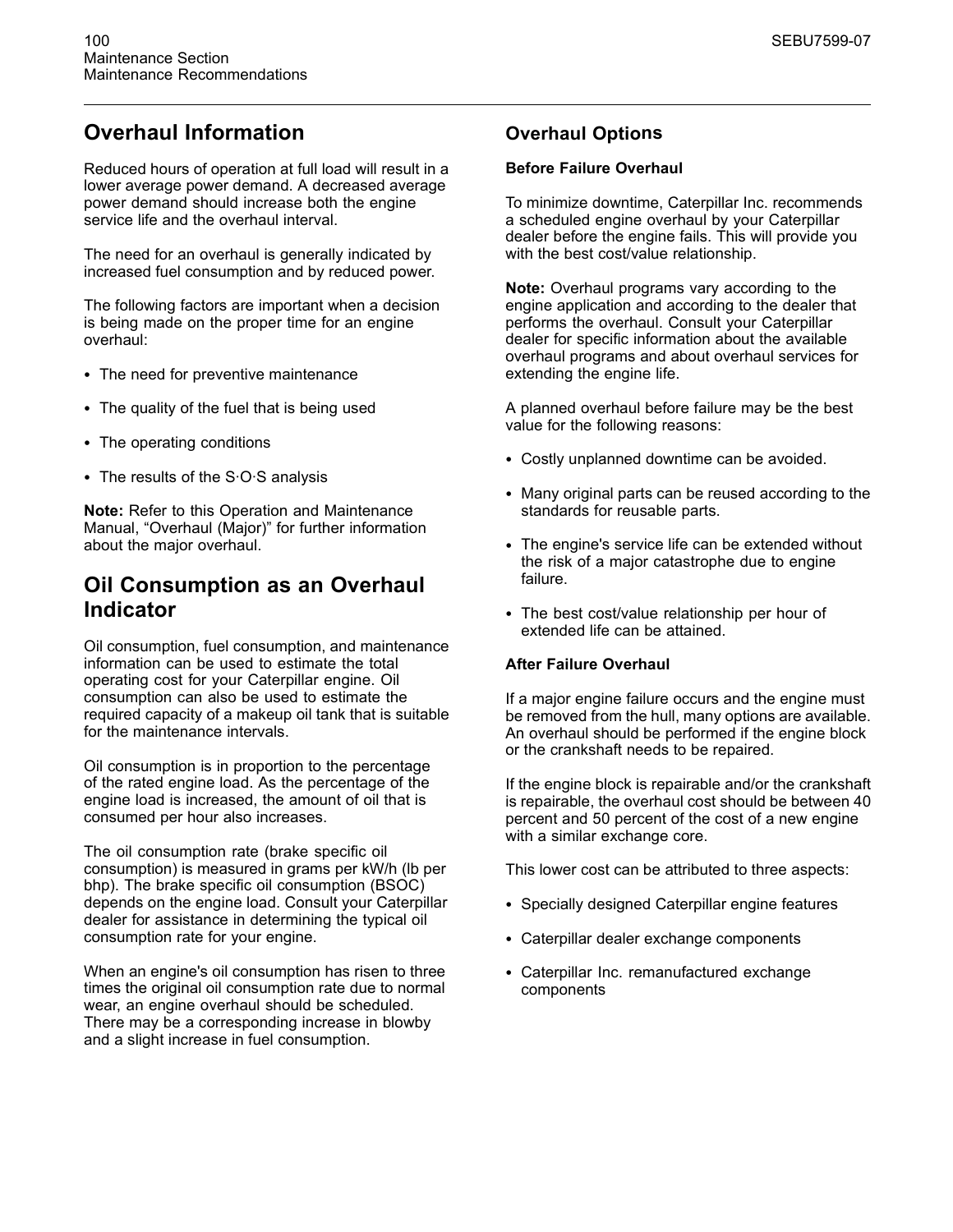# **Marine Transmission Oil Cooler - Clean/Inspect**

**SMCS Code:** 3320-040; 3320-070

The procedure for cleaning the marine transmission oil cooler is the same procedure that is used for cleaning the aftercooler core. Refer to the Operation and Maintenance Manual, "Aftercooler Core - Clean/Test" topic (Maintenance Section). For more information on servicing the marine transmission oil cooler, refer to the OEM recommendations or consult your Caterpillar dealer.

i03398635

# **Overhaul (Major)**

**SMCS Code:** 7595-020-MJ

The need for a major overhaul is determined by several factors.

- An increase of oil consumption
- An increase of crankcase blowby
- The total amount of fuel consumption
- The service hours of the engine
- The wear metal analysis of the lube oil
- An increase in the levels of noise and vibration

An increase of wear metals in the lube oil indicates that the bearings and the surfaces that wear may need to be serviced. An increase in the levels of noise and vibration indicates that rotating parts require service.

**Note:** It is possible for oil analysis to indicate a decrease of wear metals in the lube oil. The cylinder liners may be worn so that polishing of the bore occurs. Also, the increased use of lube oil will dilute the wear metals.

Monitor the engine as the engine accumulates service hours. Consult your Caterpillar dealer about scheduling a major overhaul.

**Note:** The driven equipment may also require service when the engine is overhauled. Refer to the literature that is provided by the OEM of the driven equipment.

For the major overhaul, all of the bearings, seals, gaskets, and components that wear are disassembled. The parts are cleaned and inspected. If necessary, the parts are replaced. The crankshaft is measured for wear. The crankshaft may require regrinding. Alternatively, the crankshaft may be replaced with a Caterpillar replacement part.

Your Caterpillar dealer can provide these services and components. Your Caterpillar dealer can ensure that the components are operating within the appropriate specifications.

# **Replacement of Components**

Replace the following components during the major overhaul:

- Camshaft bearings
- Connecting rod bearings
- Crankshaft seals
- Crankshaft thrust washers
- Electronic unit injectors
- Gear train bushings
- Gear train bearings
- Main bearings
- Piston rings
- Aftercooler core

#### **International Convention for Safety of Life at Sea (SOLAS)**

Caterpillar recommends replacing the following:

- All shields that have been installed to cover up fuel and oil line connections per (SOLAS) regulations
- All marine certification society approved tapes are installed in order to cover up fuel line connections and oil line connections according to the SOLAS regulations.

### **Inspection, Reconditioning or Exchanging of Components**

Inspect the following components according to the instructions that are in Caterpillar reusability publications. Refer to Guidelines for Reusable Parts and Salvage Operations, SEBF8029, "Index of Publications on Reusability or Salvage of Used Parts".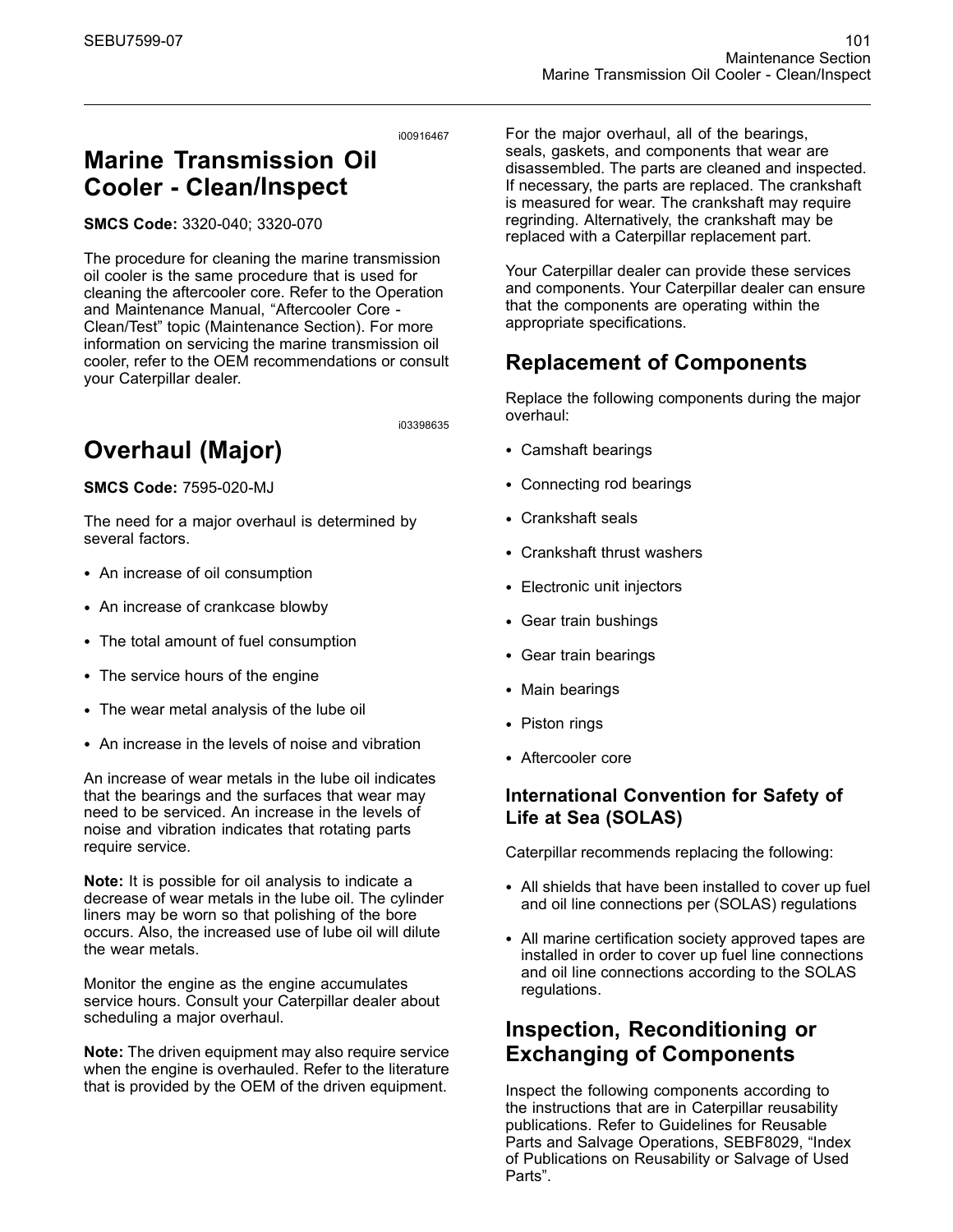Recondition the worn components or exchange the components, if necessary. Your Caterpillar dealer can provide these services and components.

- Camshaft followers
- Camshaft thrust washers
- Connecting rods
- Crankshaft vibration damper
- Cylinder head assembly
- Cylinder liners
- Engine mounts
- Scavenge oil pump
- Engine wiring harness
- Exhaust manifold seals
- Exhaust manifold bellows
- Fuel pressure regulating valve
- Fuel priming pump
- Fuel transfer pump
- Inlet manifold gaskets
- Inlet manifold seals
- Oil cooler core
- Oil pump
- Pistons
- Piston pins
- Prelube pump
- Pushrods
- Rocker arms
- Spacer plate
- Software update
- Turbocharger

### **Inspection of Components**

Inspect the following components according to the instructions that are in Caterpillar reusability publications. Refer to Guidelines for Reusable Parts and Salvage Operations, SEBF8029, "Index of Publications on Reusability or Salvage of Used Parts".

- Camshaft
- Crankshaft
- Driven equipment (alignment)
- Engine cylinder block
- Engine control module
- Flywheel
- Front gear train (gears)
- Oil suction screen
- Rear gear train

Inspect the camshaft for damage to the journals and the lobes.

Inspect the crankshaft for any of the following conditions:

- Deflection
- Damage to the journals
- Bearing material that has seized to the journals

Check the journal taper and the profile of the crankshaft journals. Check these components by interpreting the wear patterns on the following components:

- rod bearing
- main bearings

**Note:** If the crankshaft or the camshaft are removed for any reason, use the magnetic particle inspection process to check for cracks.

Replace the crankshaft vibration damper if any of the following conditions occur:

- Engine failure due to a broken crankshaft
- Excessive wear of the front bearing for the crankshaft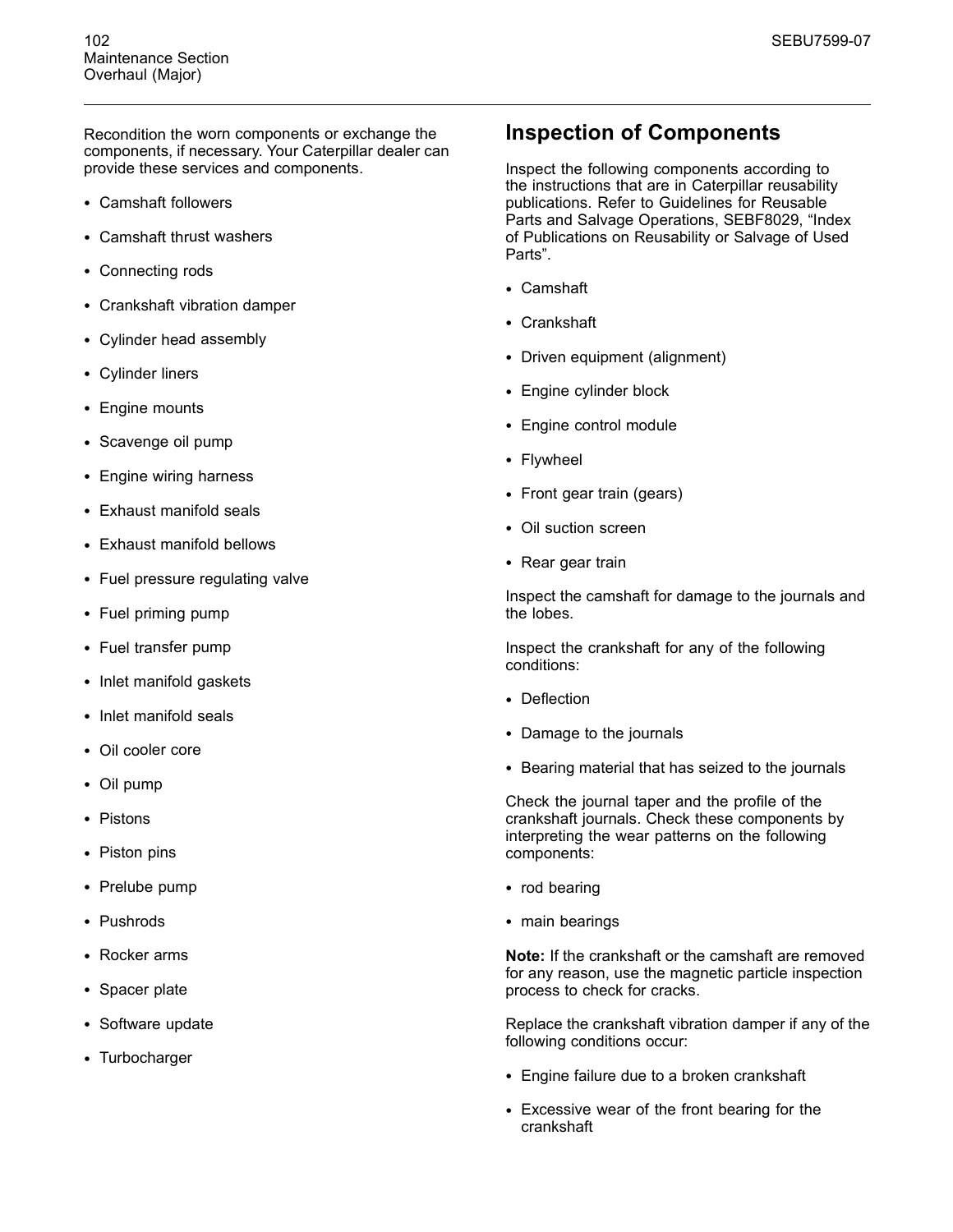• Excessive wear of the gear train that is not caused by a lack of lubrication

Inspect the gears of the gear train and inspect the gear train bushings for the following conditions:

- Worn gear teeth
- Unusual fit
- Unusual wear

In addition to the inspection of components, inspect the alignment of the driven equipment. See the Application and Installation Guide for the engine or see the literature that is provided by the OEM of the driven equipment.

# **Cleaning of Components**

Clean the oil suction screen. Also, remove side covers in order to clean the oil sump. For instructions on removal and installation of components, see the Service Manual, "Disassembly and Assembly" module.

# **Obtain a Coolant Analysis**

For conventional heavy-duty coolant or antifreeze, check the concentration of supplemental coolant additive (SCA) regularly. The concentration of SCA can be checked with an S·O·S coolant analysis (Level I). A more detailed coolant analysis is recommended periodically.

For example, considerable deposits are found in the water jacket areas on the external cooling system, but the concentrations of coolant additives were carefully maintained. The coolant water probably contained minerals which were deposited on the engine over time.

A coolant analysis can be conducted in order to verify the condition of the water that is being used in the cooling system. A full water analysis may be obtained from the following sources:

- Caterpillar dealer
- Local water utility company
- Agricultural agent
- Independent laboratory

Caterpillar recommends an S·O·S coolant analysis (Level II). This is a comprehensive chemical evaluation of the coolant. This analysis is also a check of the overall condition of the inside of the cooling system. The following services are provided:

- Full Level I analysis
- Identification of the source of metal corrosion and of contaminants
- Identification of buildup of the impurities that cause corrosion
- Identification of buildup of the impurities that cause scaling
- Determination of possible electrolysis within the engines' cooling system

A report of the results of the analysis is provided. Maintenance recommendations are based on the results.

For more information about S·O·S coolant analysis, consult your Caterpillar dealer.

i00905687

# **Sea Water Strainer - Clean/Inspect**

**SMCS Code:** 1371-040; 1371-070

The sea water strainer must be clean in order to allow proper engine cooling. Check the sea water strainer for plugging. Inspect the sea water strainer more frequently if the vessel is being operated in water which is shallow or dirty. Refer to the OEM recommendations for more information about inspecting and cleaning the sea water strainer.

Ensure that the auxiliary water pump is primed and that the suction line is open.

- **1.** Remove the sea water strainer and clean the screen. Remove any dirt and debris.
- **2.** Install the sea water strainer. Fill the sea water strainer and the suction line for the auxiliary water pump with water.

i02618737

# **Starting Motor - Inspect (If equipped)**

**SMCS Code:** 1451-040; 1453-040

### **Air Starting Motor**

If the starting motor fails, the engine may not start in an emergency situation. A scheduled inspection of the starting motor is recommended.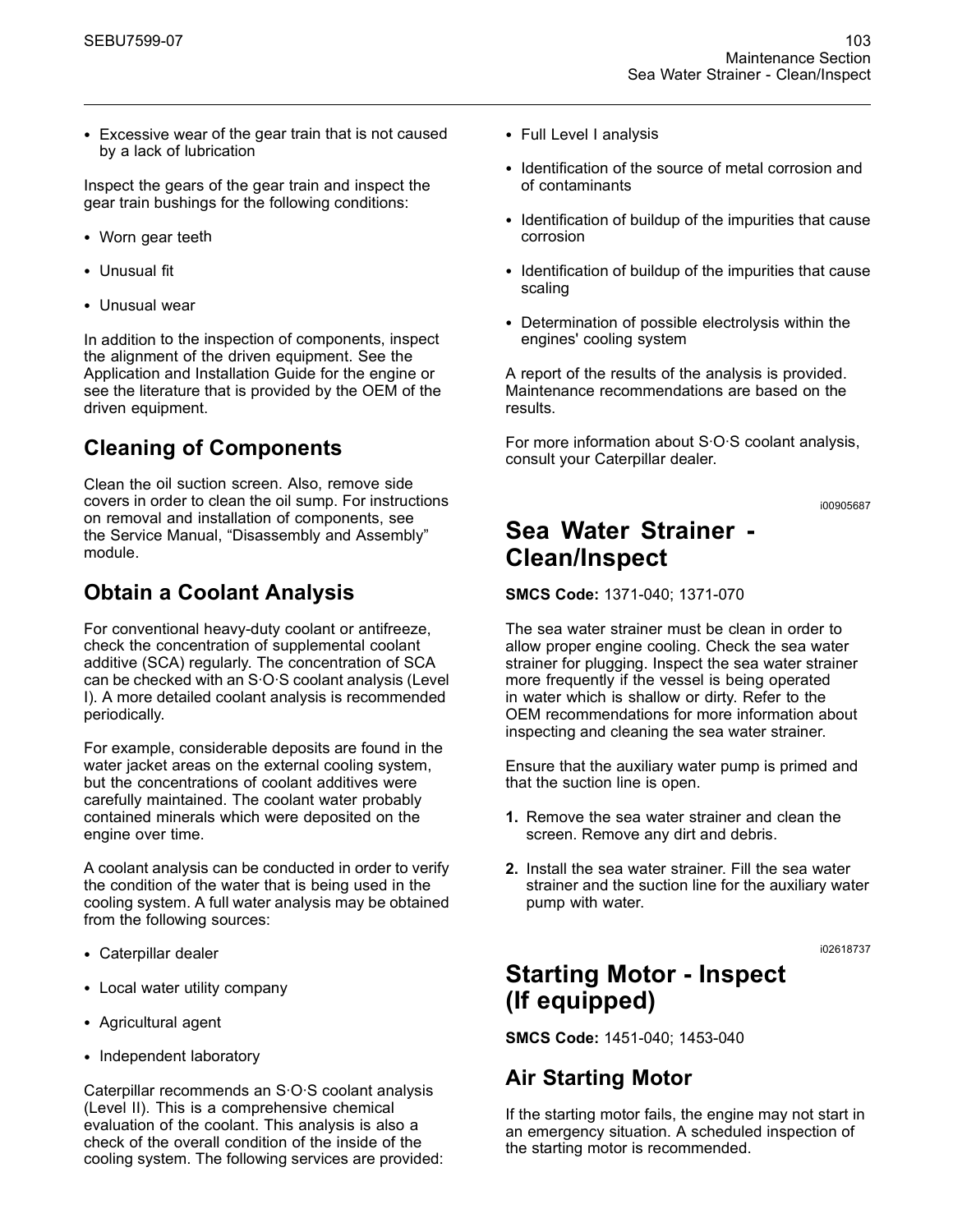The starting motor pinion and the flywheel ring gear must be in good condition in order for the engine to start properly. The engine will not start if the starting motor pinion does not engage the flywheel ring gear. The teeth of the starting motor pinion and the flywheel ring gear can be damaged because of irregular engagement.

Inspect the starting motor for proper operation. Listen for grinding when the engine is started. Inspect the teeth of the starting motor pinion and the flywheel ring gear. Look for patterns of wear on the teeth. Look for teeth that are broken or chipped. If damaged teeth are found, the starting motor pinion and the flywheel ring gear must be replaced.

### **WARNING**

**Personal injury or death can result from improperly checking for a leak.**

**Always use a board or cardboard when checking for a leak. Escaping air or fluid under pressure, even a pin-hole size leak, can penetrate body tissue causing serious injury, and possible death.**

**If fluid is injected into your skin, it must be treated immediately by a doctor familiar with this type of injury.**

Inspect all of the components in the air circuit for the starting motor. Inspect all of the air lines and connections for leaks.

If damaged teeth are found, the air circuit for the starting motor must be examined in order to determine the cause of the problem.

# **Electric Starting Motor**

If the starting motor fails, the engine may not start in an emergency situation. A scheduled inspection of the starting motor is recommended.

The starting motor pinion and the flywheel ring gear must be in good condition in order for the engine to start properly. The engine will not start if the starting motor pinion does not engage the flywheel ring gear. The teeth of the starting motor pinion and the flywheel ring gear can be damaged because of irregular engagement.

Inspect the starting motor for proper operation. Listen for grinding when the engine is started. Inspect the teeth of the starting motor pinion and the flywheel ring gear. Look for patterns of wear on the teeth. Look for teeth that are broken or chipped. If damaged teeth are found, the starting motor pinion and the flywheel ring gear must be replaced.

Problems with the electric starting motor can be caused by the following conditions: malfunction of the solenoid and malfunction of the electric starting system.

Inspect the electrical system for the following conditions:

- Loose connections
- Corrosion
- Wires that are worn or frayed
- Cleanliness

### **Removal and Installation of the Starting Motor**

Refer to the Service Manual, "Disassembly and Assembly" module for information on removing the starting motor and installing the starting motor.

Consult your Caterpillar dealer for assistance and/or for options on replacement of the starting motor.

i03543183

# **Turbocharger - Inspect/Clean**

**SMCS Code:** 1052-571

Periodic inspection and cleaning is recommended for the turbocharger compressor housing (inlet side). Any fumes from the crankcase are filtered through the air inlet system. Therefore, by-products from oil and from combustion can collect in the turbocharger compressor housing. Over time, this buildup can contribute to loss of engine power, increased black smoke and overall loss of engine efficiency.

If the turbocharger fails during engine operation, damage to the turbocharger compressor wheel and/or to the engine may occur. Damage to the turbocharger compressor wheel can cause additional damage to the pistons, the valves, and the cylinder head.

### A WARNING

**Disconnect batteries before performance of any service work.**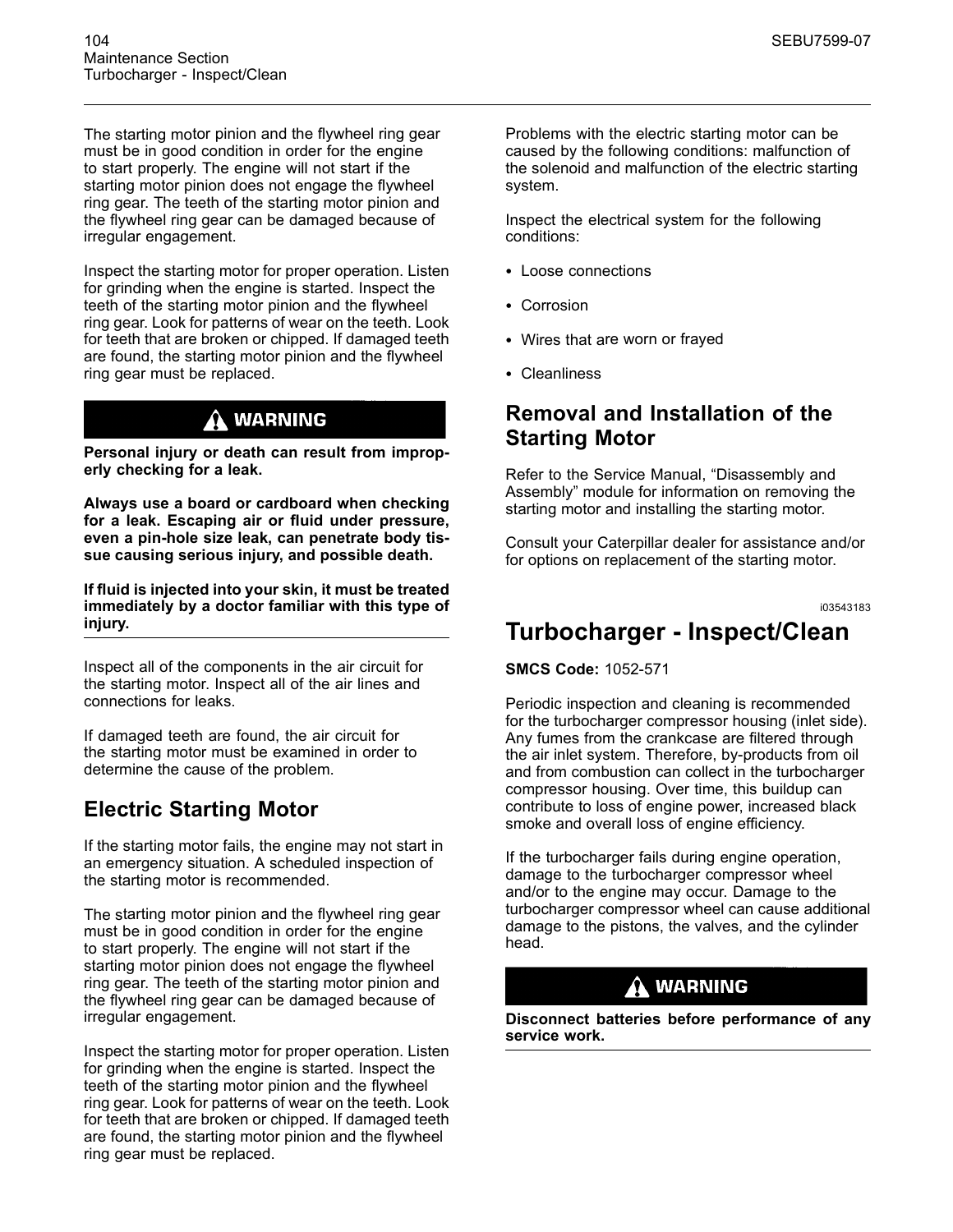# $\Lambda$  WARNING

**Hot engine components can cause injury from burns. Before performing maintenance on the engine, allow the engine and the components to cool.**

# $\Lambda$  warning

**Personal injury can result from rotating and moving parts.**

**Stay clear of all rotating and moving parts.**

**Never attempt adjustments while the machine is moving or the engine is running unless otherwise specified.**

**The machine must be parked on a level surface and the engine stopped.**

#### **NOTICE**

Turbocharger bearing failures can cause large quantities of oil to enter the air inlet and exhaust systems. Loss of engine lubricant can result in serious engine damage.

Minor leakage of a turbocharger housing under extended low idle operation should not cause problems as long as a turbocharger bearing failure has not occurred.

When a turbocharger bearing failure is accompanied by a significant engine performance loss (exhaust smoke or engine rpm up at no load), do not continue engine operation until the turbocharger is repaired or replaced.

#### NOTICE

Care must be taken to ensure that fluids are contained during performance of inspection, maintenance, testing, adjusting and repair of the product. Be prepared to collect the fluid with suitable containers before opening any compartment or disassembling any component containing fluids.

Refer to Special Publication, NENG2500, "Caterpillar Dealer Service Tool Catalog" or refer to Special Publication, PECJ0003, "Caterpillar Shop Supplies and Tools Catalog" for tools and supplies suitable to collect and contain fluids on Caterpillar products.

Dispose of all fluids according to local regulations and mandates.

An inspection of the turbocharger can minimize unscheduled downtime. An inspection of the turbocharger can also reduce the chance for potential damage to other engine parts.

**Note:** Turbocharger components require precision clearances. The turbocharger cartridge must be balanced due to high rpm. Severe Service Applications can accelerate component wear. Severe Service Applications require more frequent inspections of the cartridge.

**NOTICE** 

Keep all parts clean from contaminants.

Contaminants may cause rapid wear and shortened component life.

### **Removal and Installation**

Refer to Disassembly and Assembly, "Turbocharger - Remove" for the removal procedure. Refer to Disassembly and Assembly, "Turbocharger - Install" for the installation procedure. Consult with your Caterpillar dealer for further information.

# **Cleaning and Inspecting**

- **1.** Remove the exhaust outlet piping and remove the air inlet piping from the turbocharger. Visually inspect the piping for the presence of oil.
- **2.** Turn the compressor wheel and the turbine wheel by hand. The assembly should turn freely. Inspect the compressor wheel and the turbine wheel for contact with the turbocharger housing. There should not be any visible signs of contact between the turbine wheel or compressor wheel and the turbocharger housing. If there is any indication of contact between the rotating turbine wheel or the compressor wheel and the turbocharger housing, the turbocharger must be reconditioned.
- **3.** Check the compressor wheel for cleanliness. If only the blade side of the wheel is dirty, dirt and/or moisture is passing through the air filtering system. If oil is found only on the back side of the wheel, there is a possibility of a failed turbocharger oil seal.

The presence of oil may be the result of extended engine operation at low idle. The presence of oil may also be the result of a restriction of the line for the inlet air (plugged air filters), which causes the turbocharger to slobber.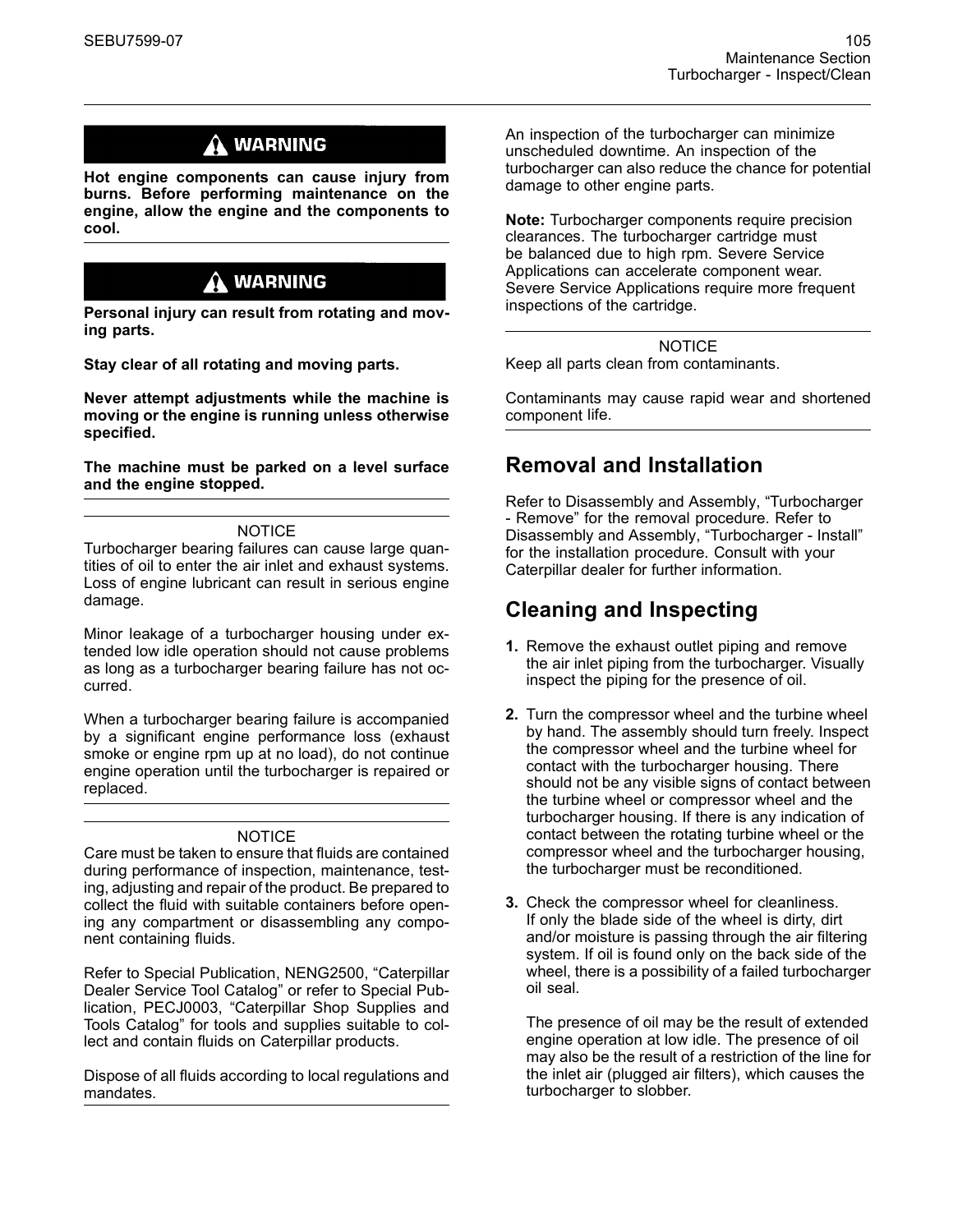- **4.** Use a dial indicator to check the end clearance on the shaft. If the measured end play is greater than the Service Manual specifications, the turbocharger should be repaired or replaced. An end play measurement that is less than the minimum Service Manual specifications could indicate carbon buildup on the turbine wheel. The turbocharger should be disassembled for cleaning and for inspection if the measured end play is less than the minimum Service Manual specifications.
- **5.** Inspect the bore of the turbine housing for corrosion.
- **6.** Clean the turbocharger housing and clean the backing plate of the cartridge with standard shop solvents and a soft bristle brush.
- **7.** Fasten the air inlet piping and the exhaust outlet piping to the turbocharger housing.

# **Walk-Around Inspection**

**SMCS Code:** 1000-040

### **Inspect the Engine for Leaks and for Loose Connections**

A walk-around inspection should only require a few minutes. When the time is taken to perform these checks, costly repairs and accidents can be avoided.

For maximum engine service life, make a thorough inspection of the engine compartment before starting the engine. Look for items such as oil leaks or coolant leaks, loose bolts, worn belts, loose connections and trash buildup. Make repairs, as needed:

- The guards must be in the proper place. Repair damaged guards or replace missing guards.
- Wipe all caps and plugs before the engine is serviced in order to reduce the chance of system contamination.

#### **NOTICE**

For any type of leak (coolant, lube, or fuel) clean up the fluid. If leaking is observed, find the source and correct the leak. If leaking is suspected, check the fluid levels more often than recommended until the leak is found or fixed, or until the suspicion of a leak is proved to be unwarranted.

#### **NOTICE**

Accumulated grease and/or oil on an engine or deck is a fire hazard. Remove this debris with steam cleaning or high pressure water.

- Ensure that the cooling lines are tight and ensure that the cooling lines are properly clamped. Check for leaks. Check the condition of all pipes.
- Inspect the water pumps for coolant leaks.

**Note:** The water pump seal is lubricated by coolant in the cooling system. It is normal for a small amount of leakage to occur as the engine cools down and the parts contract.

Excessive coolant leakage may indicate the need to replace the water pump seal. For the removal of water pumps and the installation of water pumps and/or seals, refer to the Service Manual for the engine or consult your Caterpillar dealer.

- Inspect the lubrication system for leaks at the front crankshaft seal, the rear crankshaft seal, the oil pan, the oil filters and the valve cover.
- Inspect the fuel system for leaks. Look for loose fuel line clamps.
- Inspect the piping for the air inlet system and the elbows for cracks and for loose clamps.
- Inspect the alternator belt and the accessory drive belts for cracks, breaks or other damage.

Belts for multiple groove pulleys must be replaced as matched sets. If only one belt is replaced, the belt will carry more load than the belts that are not replaced. The older belts are stretched. The additional load on the new belt could cause the belt to break.

- Drain the water and the sediment from fuel tanks on a daily basis in order to ensure that only clean fuel enters the fuel system.
- Inspect the wiring and the wiring harnesses for loose connections and for worn wires or frayed wires.
- Inspect the ground strap for a good connection and for good condition.
- Inspect the ECM to the cylinder head ground strap for a good connection and for good condition.
- Disconnect any battery chargers that are not protected against the current drain of the starting motor. Check the condition and the electrolyte level of the batteries, unless the engine is equipped with a maintenance free battery.
- Check the condition of the gauges. Replace any gauges which are cracked and replace any gauges that can not be calibrated.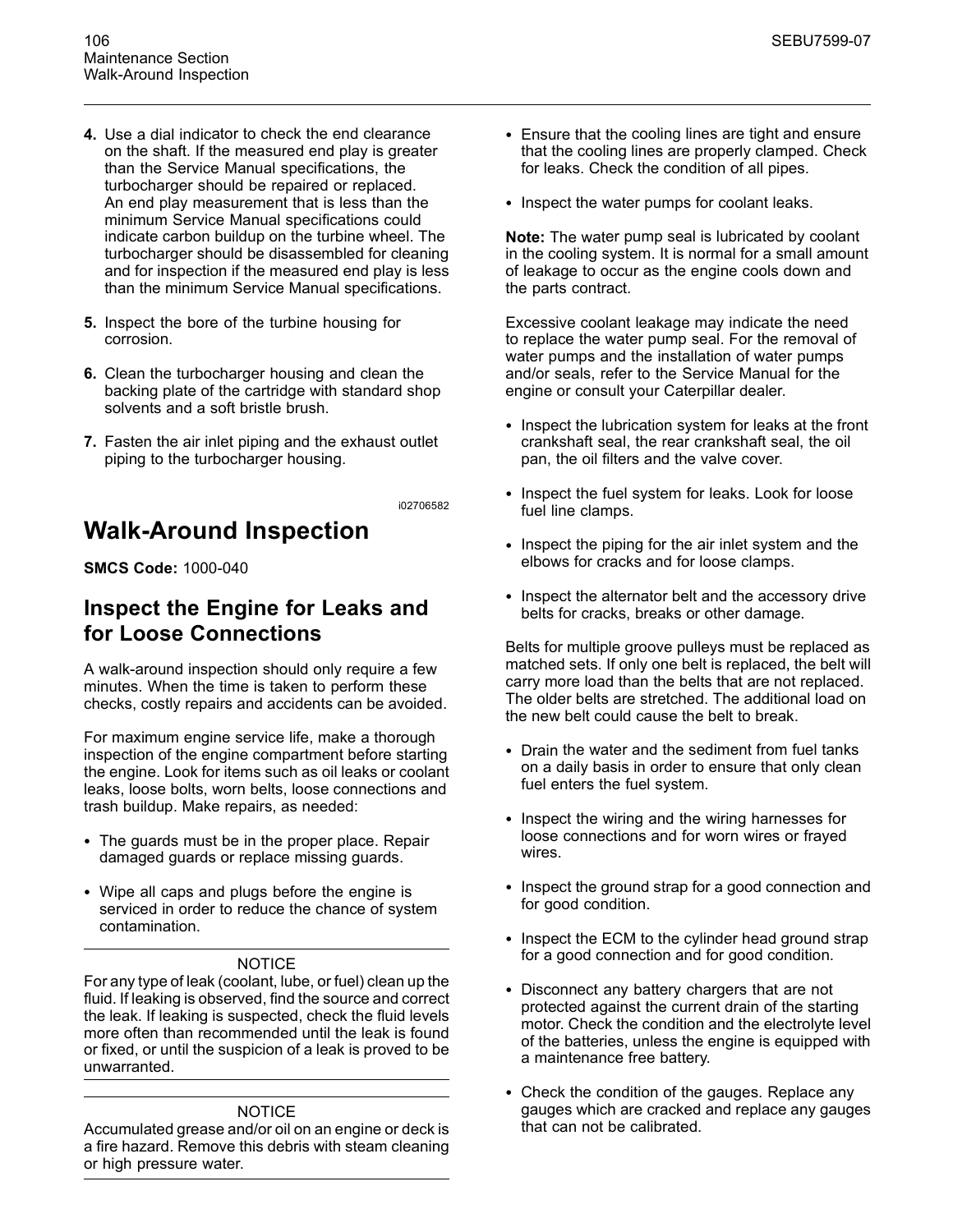# **Water Pump - Inspect**

**SMCS Code:** 1361-040; 1361

A failed water pump might cause severe engine overheating problems that could result in the following conditions:

- Cracks in the cylinder head
- A piston seizure
- Other potential damage to the engine

A failed water pump might cause severe engine overheating problems that could result in cracks in the cylinder head, a piston seizure or other potential damage to the engine.

Visually inspect the water pump for leaks. If leaking of the water pump seals is observed, replace all of the water pump seals. Refer to two articles in the Disassembly and Assembly Manual, "Water Pump - Disassemble and Water Pump - Assemble" for the disassembly and assembly procedure. If it is necessary to remove the water pump, refer to two articles in the Disassembly and Assembly Manual, "Water Pump - Remove and Water Pump - Install".

Inspect the water pump for wear, cracks, pin holes and proper operation. Refer to the Parts Manual for the correct part numbers for your engine or consult your Caterpillar dealer if repair is needed or replacement is needed.

i02456923

# **Zinc Rods - Inspect/Replace**

**SMCS Code:** 1388-040; 1388-510

Corrosion in sea water circuits can result in premature deterioration of system components, leaks, and possible cooling system contamination. The cause for the premature corrosion may be the lack of zinc rods in the sea water system.

Zinc rods are inserted in the sea water cooling system of the engine in order to help prevent the corrosive action of salt water. The reaction of the zinc to the sea water causes the zinc rods to deteriorate. The zinc rods deteriorate instead of engine parts for the cooling system that are more critical. Rapid deterioration of zinc rods may indicate the presence of uncontrolled electrical currents from improperly installed electrical attachments or improperly grounded electrical attachments.

The zinc rods must be inspected at the proper intervals. The zinc rods must be replaced when deterioration occurs.

# **Inspect the Zinc Rods**

The zinc rods are red for easy identification. Table 16 shows the locations of the zinc rods and the quantities of the zinc rod:

Table 16

| Locations of the Zinc Rods         |  |  |
|------------------------------------|--|--|
| Location<br>Quantity               |  |  |
| <b>Right Heat Exchanger Bonnet</b> |  |  |
| Left Heat Exchanger Bonnet         |  |  |
| <b>Transmission Oil Cooler</b>     |  |  |
| <b>Fuel Cooler</b>                 |  |  |

**1.** Remove the zinc rod.



g00104048 Illustration 58

**2.** Tap the zinc rod lightly with a hammer. If the zinc rod has deteriorated, or if the zinc rod flakes, install a new zinc rod.

# **Replace the Zinc Rods**



g00104049 Illustration 59